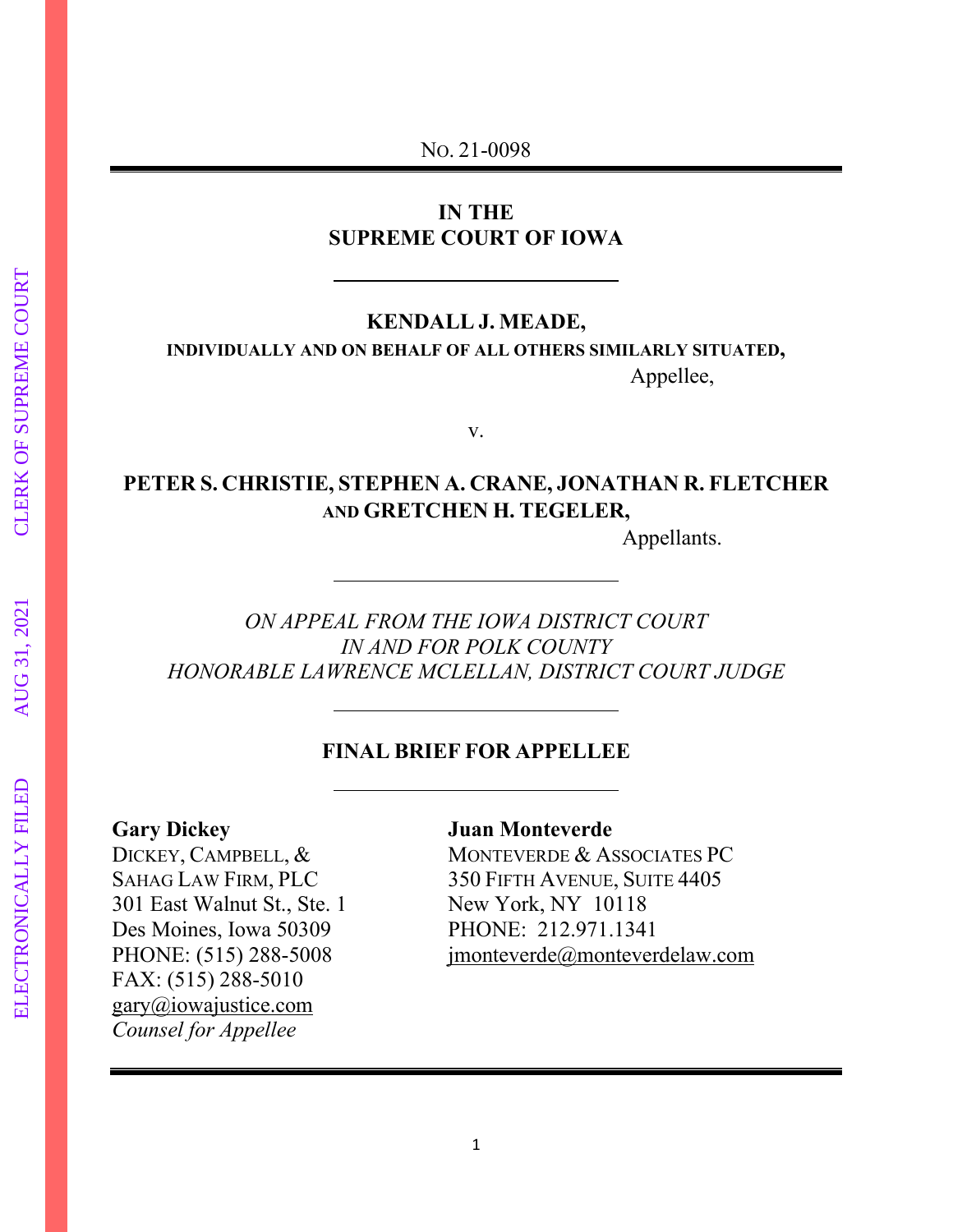# **PROOF OF SERVICE & CERTIFICATE OF FILING**

On August 31, 2021, I served this brief on all other parties by EDMS to their respective counsel.

I further certify that I did file this brief with the Clerk of the Iowa Supreme Court by EDMS on August 31, 2021.

 $\frac{1}{2}$ 

**Gary Dickey, AT#0001999** *Counsel of Record for Appellee* DICKEY, CAMPBELL, & SAHAG LAW FIRM, PLC 301 East Walnut St., Ste. 1 Des Moines, Iowa 50309 PHONE: (515) 288-5008 FAX: (515) 288-5010 EMAIL: [gary@iowajustice.com](mailto:gary@dickeycampbell.com)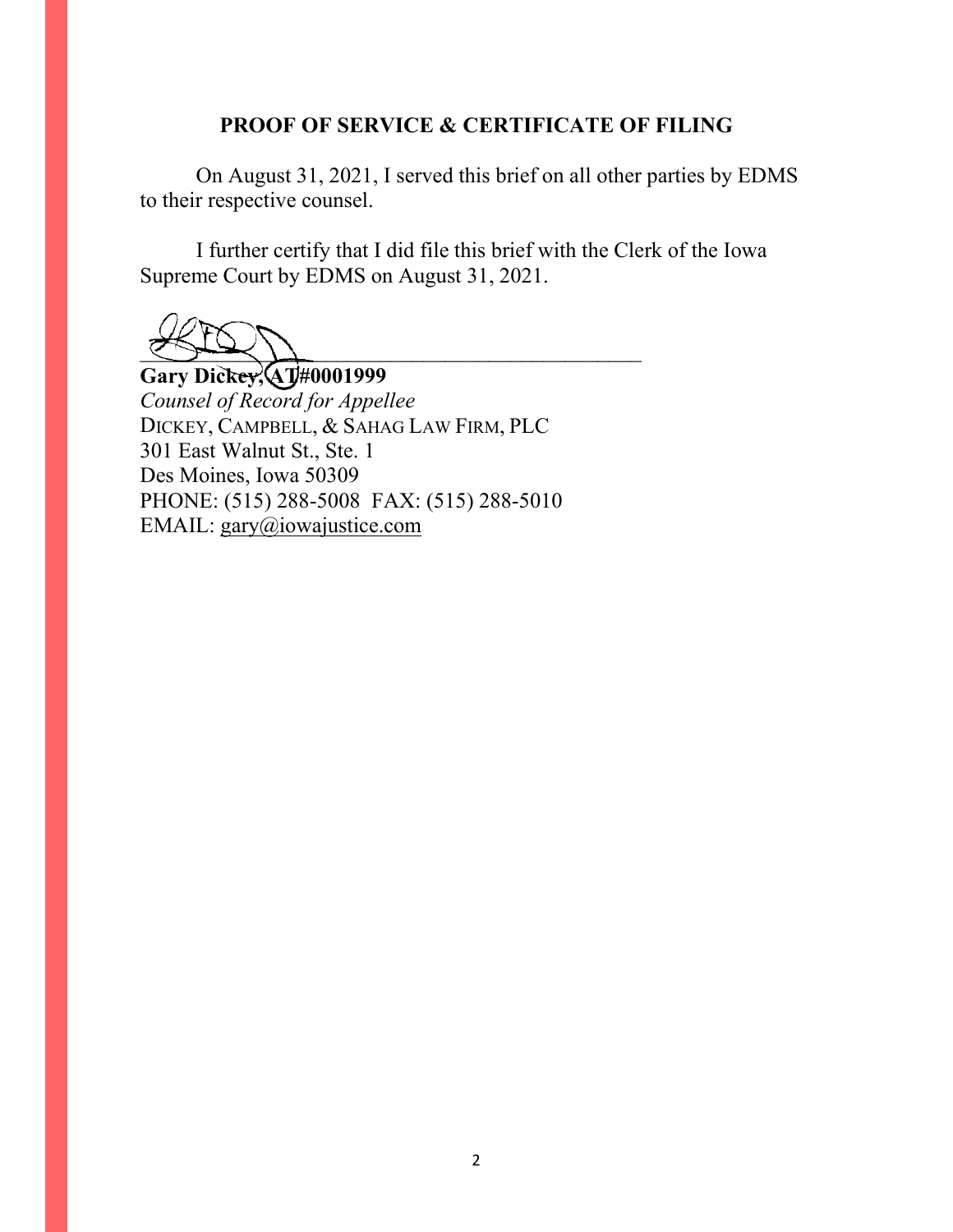# **TABLE OF CONTENTS**

| STATEMENT OF ISSUES PRESENTED FOR REVIEW 10 |    |    |                                                                                                                                                                                                                                                                                                                                                                                                |  |
|---------------------------------------------|----|----|------------------------------------------------------------------------------------------------------------------------------------------------------------------------------------------------------------------------------------------------------------------------------------------------------------------------------------------------------------------------------------------------|--|
|                                             |    |    |                                                                                                                                                                                                                                                                                                                                                                                                |  |
|                                             |    |    |                                                                                                                                                                                                                                                                                                                                                                                                |  |
|                                             |    |    |                                                                                                                                                                                                                                                                                                                                                                                                |  |
|                                             |    |    |                                                                                                                                                                                                                                                                                                                                                                                                |  |
| I.                                          | A. |    | The District Court correctly held that a shareholder may<br>bring a direct action against a director who endorses a<br>merger and disseminates a misleading proxy with actual<br>A shareholder has standing to bring a direct action<br>against a director who endorses a merger and<br>authorizes the filing of a misleading proxy with<br>actual knowledge that the merger undervalues<br>29 |  |
|                                             |    | 1. | Claims alleging that a corporate director<br>negotiated a merger or obtained shareholder<br>approval of a merger in bad faith are direct<br>claims that fall within the long-recognized                                                                                                                                                                                                        |  |
|                                             |    | 2. | The District Court properly applied the special<br>injury or duty test and correctly found that the<br>claims in this case were direct and not derivative  32                                                                                                                                                                                                                                  |  |
|                                             |    | 3. | The United States Court of Appeals for the<br>Eighth Circuit agreed with the District Court                                                                                                                                                                                                                                                                                                    |  |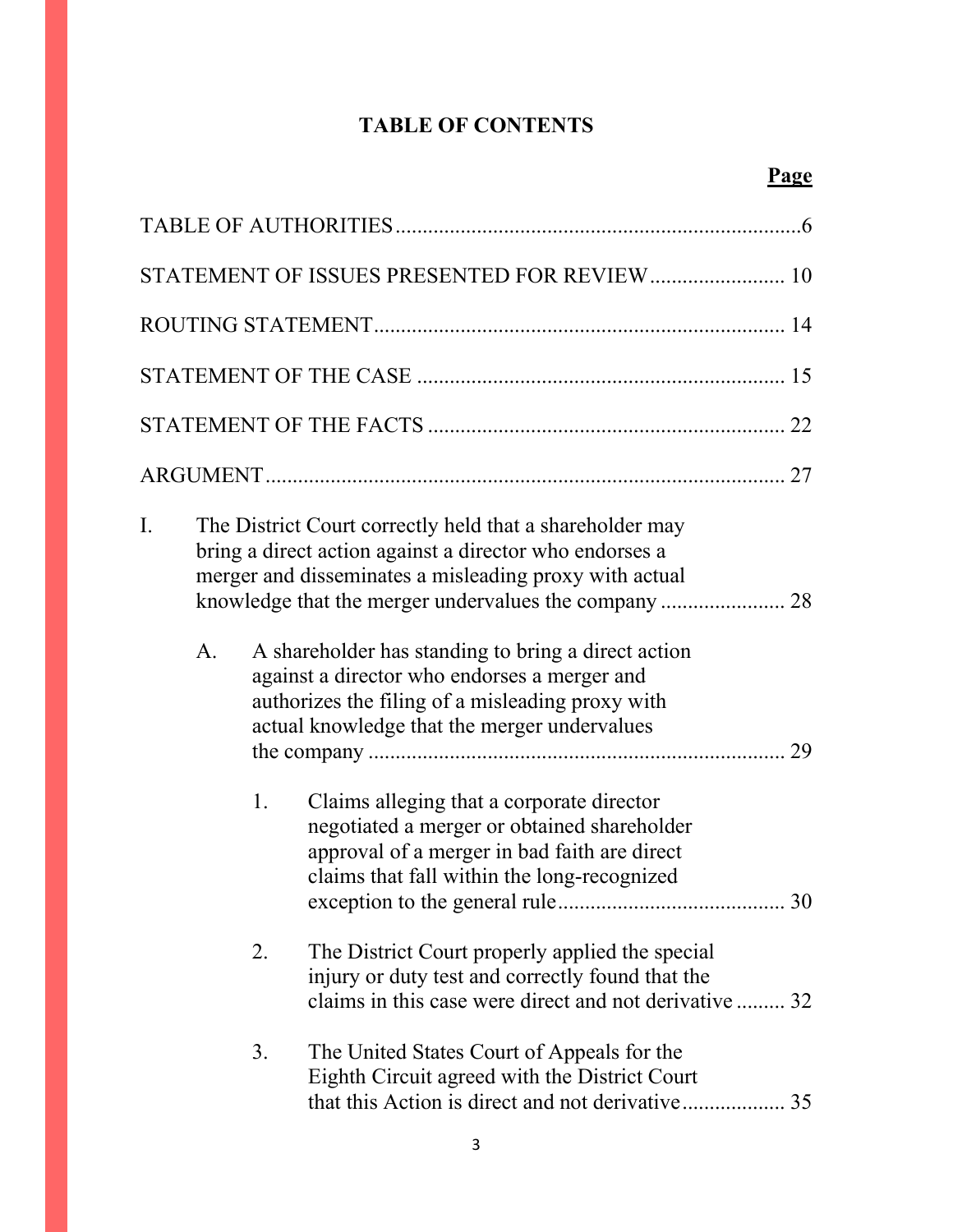|                                                                                                                                                                                                                                                                                                                                                                                                     | 4.        |  |                | The Director Defendants' argument that these<br>claims are derivative directly contradicts Iowa<br>law and their own representations to shareholders 39 |  |
|-----------------------------------------------------------------------------------------------------------------------------------------------------------------------------------------------------------------------------------------------------------------------------------------------------------------------------------------------------------------------------------------------------|-----------|--|----------------|---------------------------------------------------------------------------------------------------------------------------------------------------------|--|
|                                                                                                                                                                                                                                                                                                                                                                                                     |           |  | $\mathbf{i}$ . | The Director Defendants have held<br>themselves out to the investing public<br>as owing fiduciary duties to shareholders                                |  |
|                                                                                                                                                                                                                                                                                                                                                                                                     |           |  | ii.            | The Director Defendants' wholesale<br>reliance on the absence of the word<br>"shareholders" from Iowa Code section                                      |  |
|                                                                                                                                                                                                                                                                                                                                                                                                     |           |  | 111.           | The Director Defendants also misread<br>the community interest factors provision                                                                        |  |
| Π.                                                                                                                                                                                                                                                                                                                                                                                                  |           |  |                | The District Court Correctly Found the Director Defendants<br>Were Not Entitled to Dismissal Based on an Exculpation                                    |  |
| A.<br>The District Court correctly rejected the Director<br>Defendants' Exculpation Defense because exculpation<br>is outside the scope of the Petition, and because<br>the Petition alleges facts that support a finding the<br>Director Defendants intentionally inflicted harm<br>on EMCI's public shareholders by negotiating the<br>merger and obtaining shareholder approval in bad faith  55 |           |  |                |                                                                                                                                                         |  |
|                                                                                                                                                                                                                                                                                                                                                                                                     | <b>B.</b> |  |                | The District Court correctly found the Director Defendants'<br>Exculpation Defense was an affirmative defense  56                                       |  |
|                                                                                                                                                                                                                                                                                                                                                                                                     | $C$ .     |  |                | The District Court correctly found the Petition states a claim<br>that the Director Defendants' intentionally inflicted harm on                         |  |
|                                                                                                                                                                                                                                                                                                                                                                                                     |           |  |                |                                                                                                                                                         |  |
|                                                                                                                                                                                                                                                                                                                                                                                                     |           |  |                |                                                                                                                                                         |  |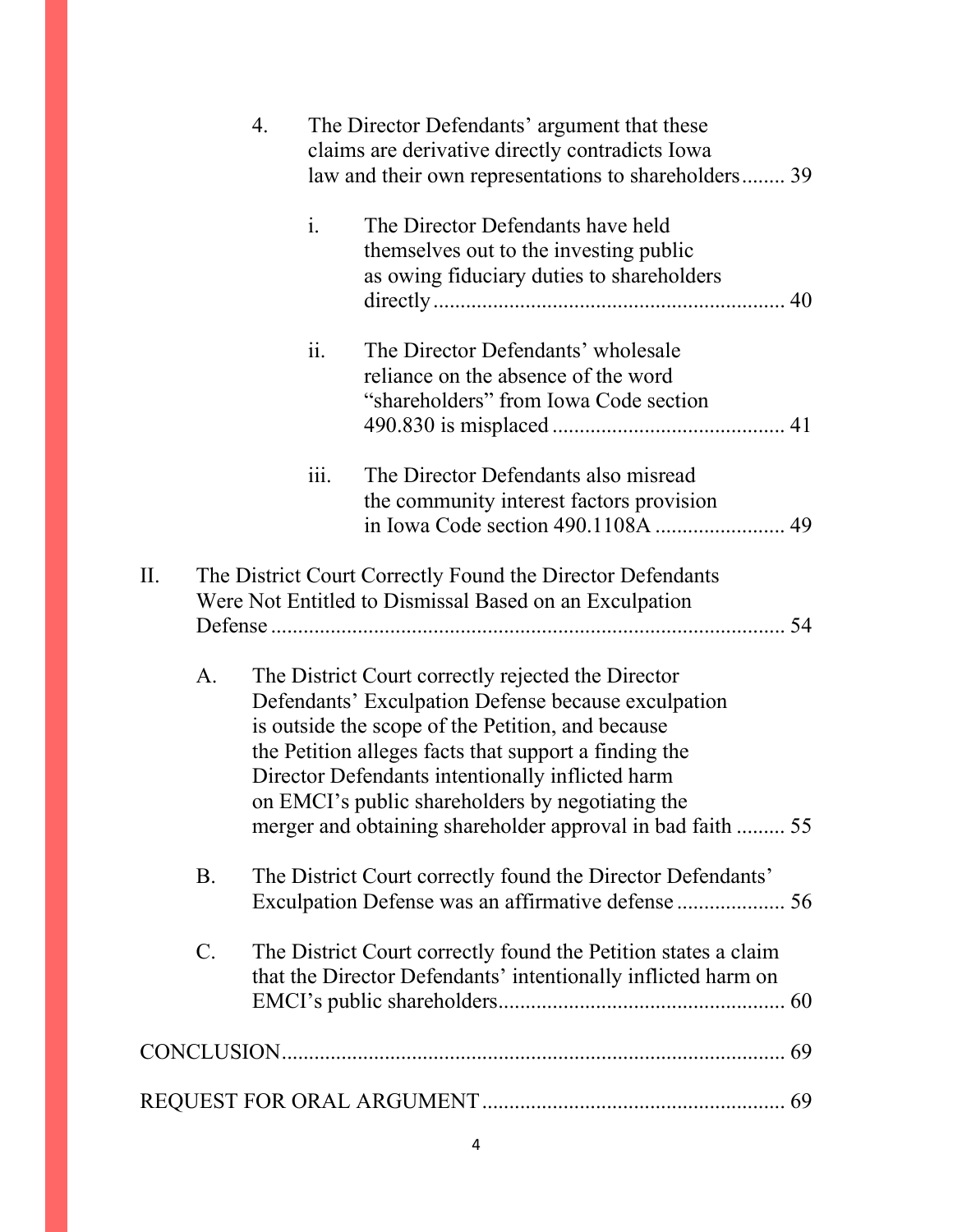COST CERTIFICATE & CERTIFICATE OF COMPLIANCE ................. 70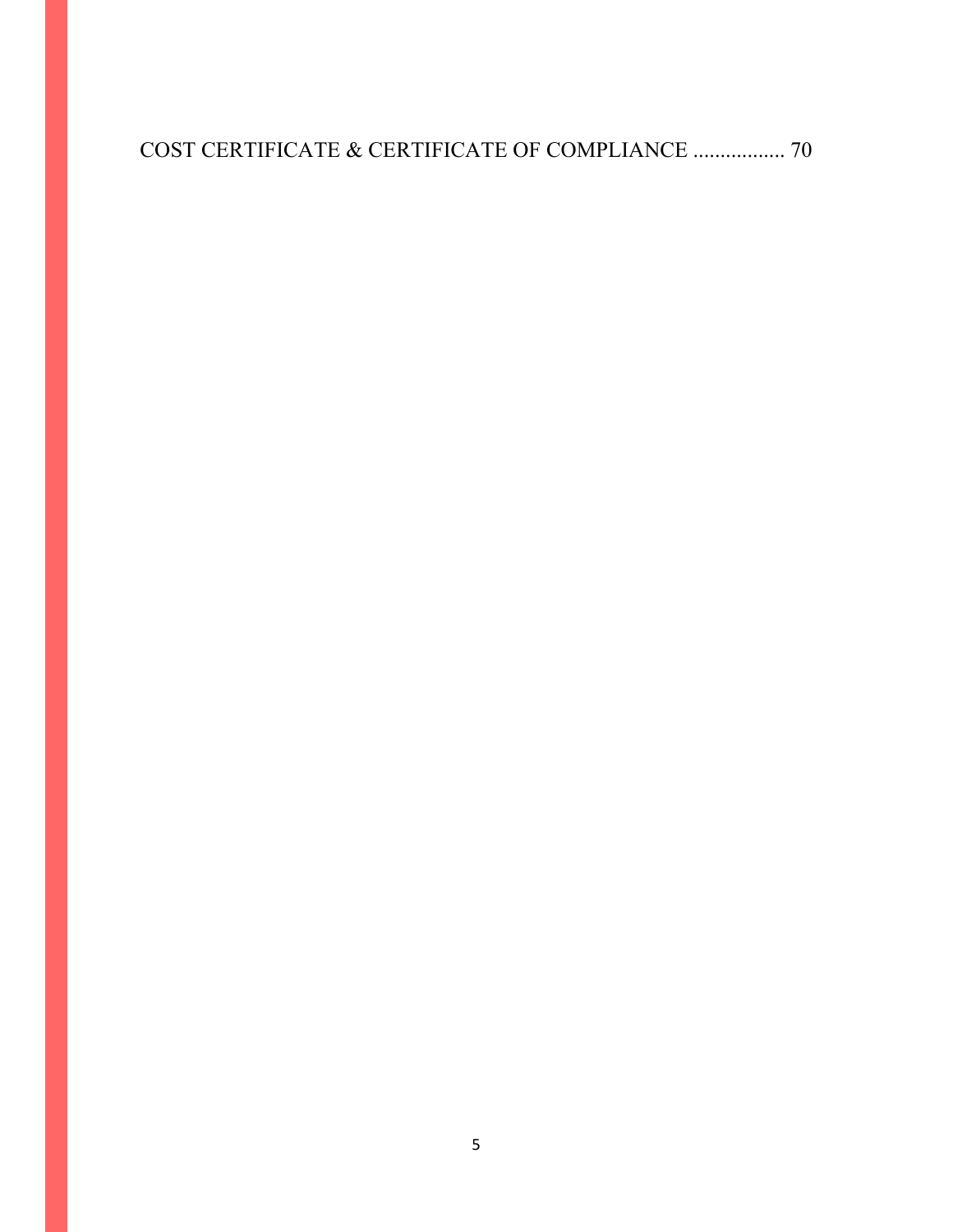# **TABLE OF AUTHORITIES**

### **CASES:** Page

| <b>United States Supreme Court</b>                                              |
|---------------------------------------------------------------------------------|
| Amgen Inc. v. Conn. Ret. Plans & Trust Funds, 568 U.S. 455 (2013) 41            |
| <b>Iowa Supreme Court</b>                                                       |
| Christensen v. Shelby County, 287 N.W.2d 560 (Iowa 1980) 20, 60                 |
| Cookies Food Products, Inc. v. Lakes Warehouse Distributing, Inc.,              |
|                                                                                 |
| Cunningham v. Kartridg Pak Co., 332 N.W.2d 881 (Iowa 1983)18, 30, 37,<br>38, 44 |
| Davis-Eisenhart Mktg. Co. v. Baysden, 539 N.W.2d 140 (Iowa 1995). 48, 49        |
| Des Moines Bank & Trust Co. v. George M. Bechtel & Co.,                         |
|                                                                                 |
|                                                                                 |
| Gord v. Iowana Farms Milk Co., 60 N.W.2d 820 (Iowa 1953) 39                     |
| Harrison v. Allied Mut. Casualty Co., 113 N.W.2d 701 (Iowa 1962)  56            |
| Hawkeye Foodservice Distrib. v. Iowa Educators Corp.,                           |
|                                                                                 |
| In re AHST Cmty. Sch. Dist. Pub. Measure "B" Election,                          |
|                                                                                 |
|                                                                                 |
|                                                                                 |
| Linge v. Ralston Purina Co., 293 N.W.2d 191 (Iowa 1980) 39, 44                  |
| Midwest Management Corp. v. Stephens, 343 N.W.2d 76 (Iowa 1984) 39              |
|                                                                                 |
|                                                                                 |
| Podraza v. City of Carter Lake, 524 N.W.2d 198 (Iowa 1994)  20                  |
|                                                                                 |
|                                                                                 |
|                                                                                 |
| Rowen v. Le Mars Mutual Insurance Co., 282 N.W.2d 639 (Iowa 1979)  35,<br>39    |
| Schildberg Rock Products Co. v. Brooks, 140 N.W.2d 132 (Iowa 1966) 39           |
|                                                                                 |
| Southard v. Visa U.S.A., Inc., 734 N.W.2d 192 (Iowa 2007) 29                    |
|                                                                                 |
|                                                                                 |
|                                                                                 |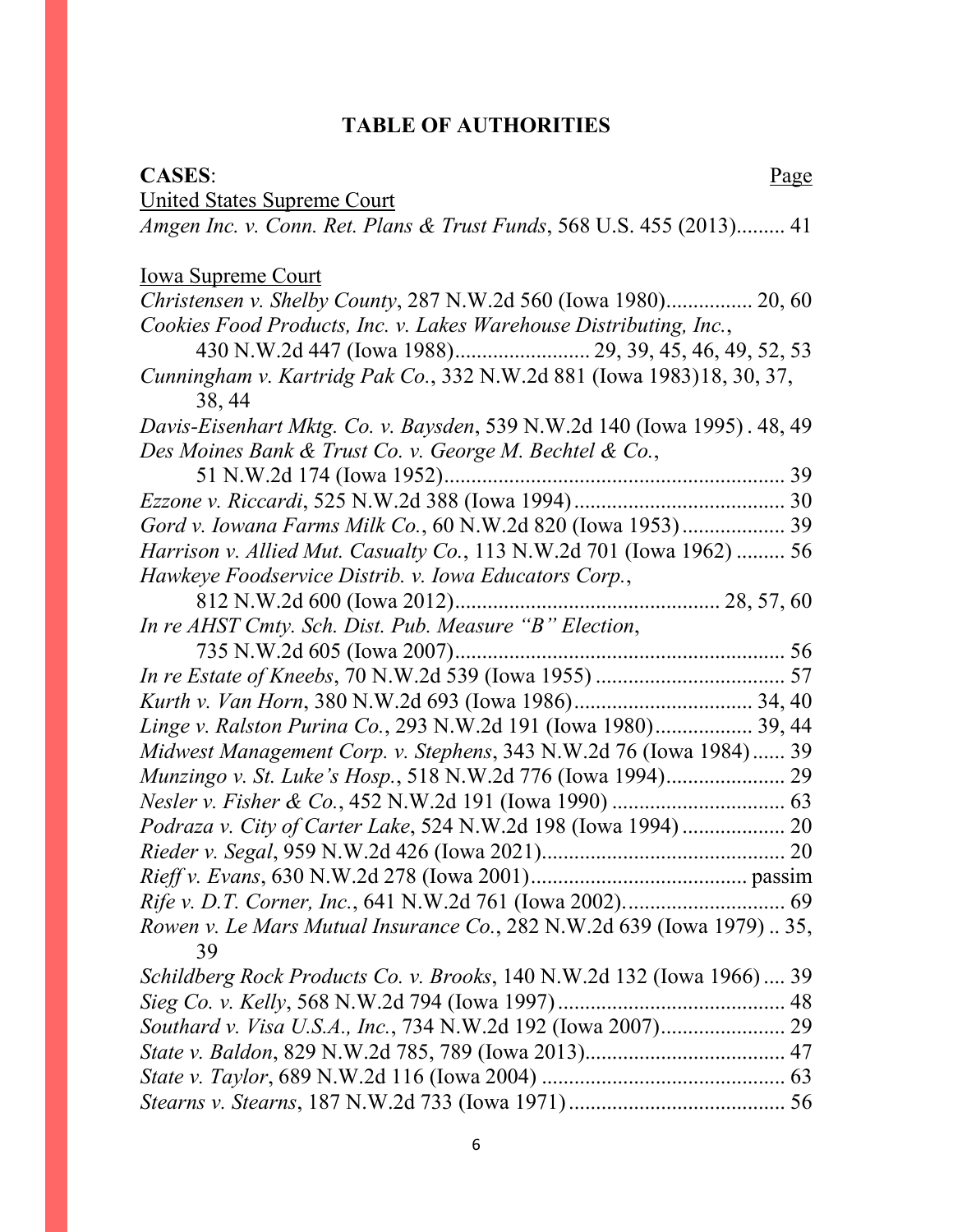| Young v. HealthPort Techs., Inc., 877 N.W.2d 124 (Iowa 2016)  59          |  |
|---------------------------------------------------------------------------|--|
| <b>Iowa Court of Appeals</b>                                              |  |
| Central Iowa Power Coop. v. Consumers Energy,                             |  |
| 2007 Iowa App. LEXIS 988 (Iowa Ct. App. Sept. 19, 2007) 46                |  |
| Kelly v. Englehart Corp., 2001 Iowa App. LEXIS 500                        |  |
|                                                                           |  |
| Mitchellville Coop v. Indian Creek Corp., 469 N.W.2d 258                  |  |
|                                                                           |  |
| <b>Other Jurisdictions</b>                                                |  |
|                                                                           |  |
|                                                                           |  |
| Cohen v. Mirage Resorts, Inc., 62 P.3d 720 (Nev. 2003)  30, 31            |  |
| DCG&T ex rel. Battaglia v. Knight, 68 F. Supp. 3d 579                     |  |
|                                                                           |  |
| Elloway v. Pate, 238 S.W.3d 882 (Tex. Ct. App. 2007)  31, 45              |  |
| Emerald Partners v. Berlin, 726 A.2d 1215 (Del. 1999)  19                 |  |
| Gusinsky v. Flanders Corp., 2013 NCBC LEXIS 43                            |  |
| (N.C. Super. Ct. Beaufort Cnty. Sept. 25, 2013) 45                        |  |
| I.A.T.S.E. Local No. One Pension Fund v. GE,                              |  |
|                                                                           |  |
| In re FSI Int'l, Inc., 2013 Minn. Dist. LEXIS 1                           |  |
|                                                                           |  |
| In re Taser Int'l S'holder Derivative Litig., 2006 U.S. Dist. LEXIS 11554 |  |
|                                                                           |  |
|                                                                           |  |
| In re Tribune Co. Fraudulent Conveyance Litig.,                           |  |
|                                                                           |  |
| In re ZAGG Inc. Shareholder Derivative Action,                            |  |
|                                                                           |  |
| Int'l B'hood of Elec. Workers Local No. 129 Ben. Fund v. Tucci,           |  |
|                                                                           |  |
| Jarackis v. Applied Signal Technology, Inc., 2012 WL 9764184,             |  |
|                                                                           |  |
| Kadel v. Dayton Superior Corp., 731 N.E.2d 1244                           |  |
|                                                                           |  |
|                                                                           |  |
|                                                                           |  |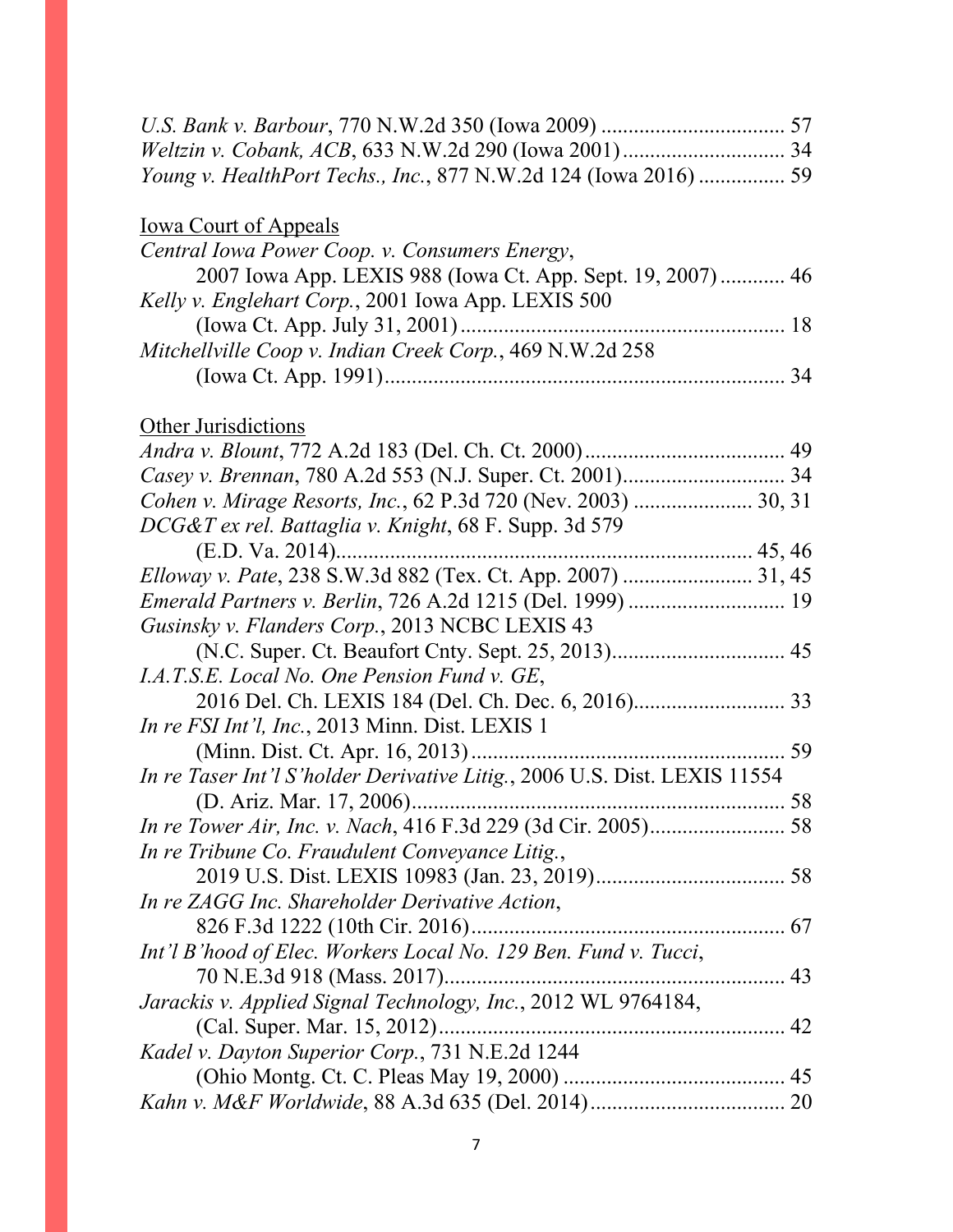| Keller v. Estate of McRedmond, 495 S.W.3d 852 (Tenn. 2016) 30                |
|------------------------------------------------------------------------------|
| Kramer v. Western Pacific Industries, Inc., 546 A.2d 348 (Del. 1988). 37, 49 |
| Kurlander v. Kaplan, 2019 U.S. Dist. LEXIS 141879                            |
|                                                                              |
| Lewis v. LFC Holding Corp., 1985 Del. Ch. LEXIS 443                          |
|                                                                              |
|                                                                              |
| Lusk v. Life Time Fitness, Inc., 213 F. Supp. 3d 1119                        |
| 30                                                                           |
| Lyondell Chem. Co. v. Ryan, 970 A.2d 235 (Del. 2008) 64, 65, 66, 69          |
|                                                                              |
|                                                                              |
| Moore v. Macquarie Infrastructure Real Assets, 258 So.3d 750                 |
|                                                                              |
| Parnes v. Bally Entertainment Corp., 722 A.2d 1243 (Del. 1999) 18, 30        |
|                                                                              |
| Revlon, Inc. v. MacAndrews & Forbes Holdings, Inc.,                          |
|                                                                              |
| <i>Rupp v. Thompson, 2004 Minn. Dist. LEXIS 16</i>                           |
|                                                                              |
| Shenker v. Laureate Educ., Inc., 983 A.2d 408 (Md. 2009) 30, 32, 38, 47      |
| Shepard v. Emplrs. Mut. Cas. Co., 998 F.3d 330 (8th Cir. 2021) 35, 36, 37,   |
| 38, 43, 45                                                                   |
|                                                                              |
| Tooley v. Donaldson, Lufkin & Jenrette, Inc.,                                |
|                                                                              |
| Watkins v. Hamm, 419 P.3d 353 (Okla. Ct. Civ. App. 2017) 46                  |
| Winkler v. Price, 2013 U.S. Dist. LEXIS 99806 (D. Neb. July 17, 2013) 58     |
|                                                                              |
| ОТНЕР АНТНОРИТЕС.                                                            |

# **OTHER AUTHORITIES:**

|--|--|--|--|--|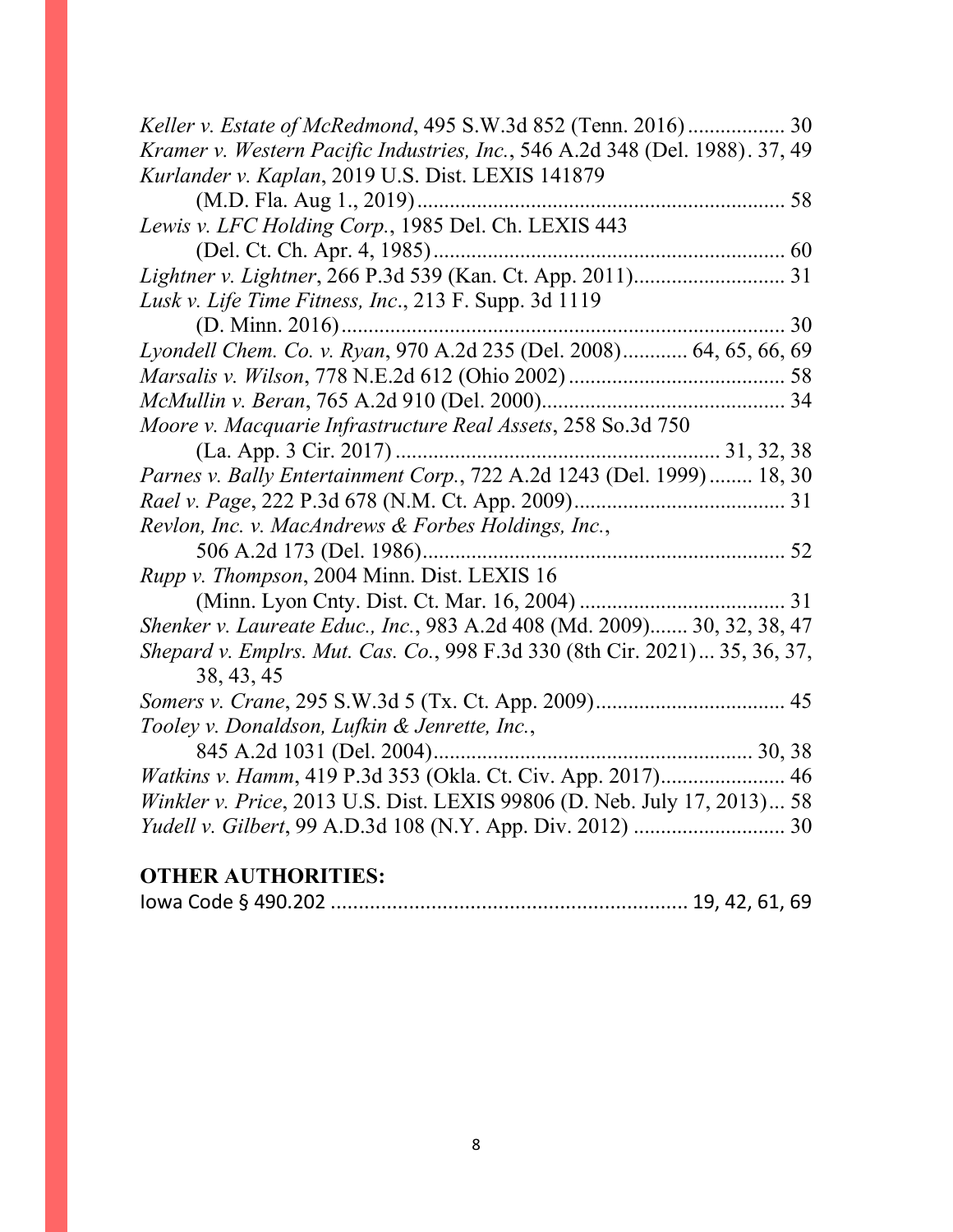| 13A William M. Fletcher, Fletcher Cyclopedia of the Law of Private                                            |  |
|---------------------------------------------------------------------------------------------------------------|--|
| A. Raz, A Purpose-Based Theory of Corporate Law,                                                              |  |
| Carl Samuel Bjerre, Evaluating the New Director Exculpation Statutes,                                         |  |
| James D. Cox & Thomas L. Hazen, 3 Treatise on the Law of<br>Corporations 15:3 (3d ed.) (Dec. 2020 Update)  43 |  |
| Matthew G. Dore, The Duties and Liabilities of an Iowa                                                        |  |
|                                                                                                               |  |
|                                                                                                               |  |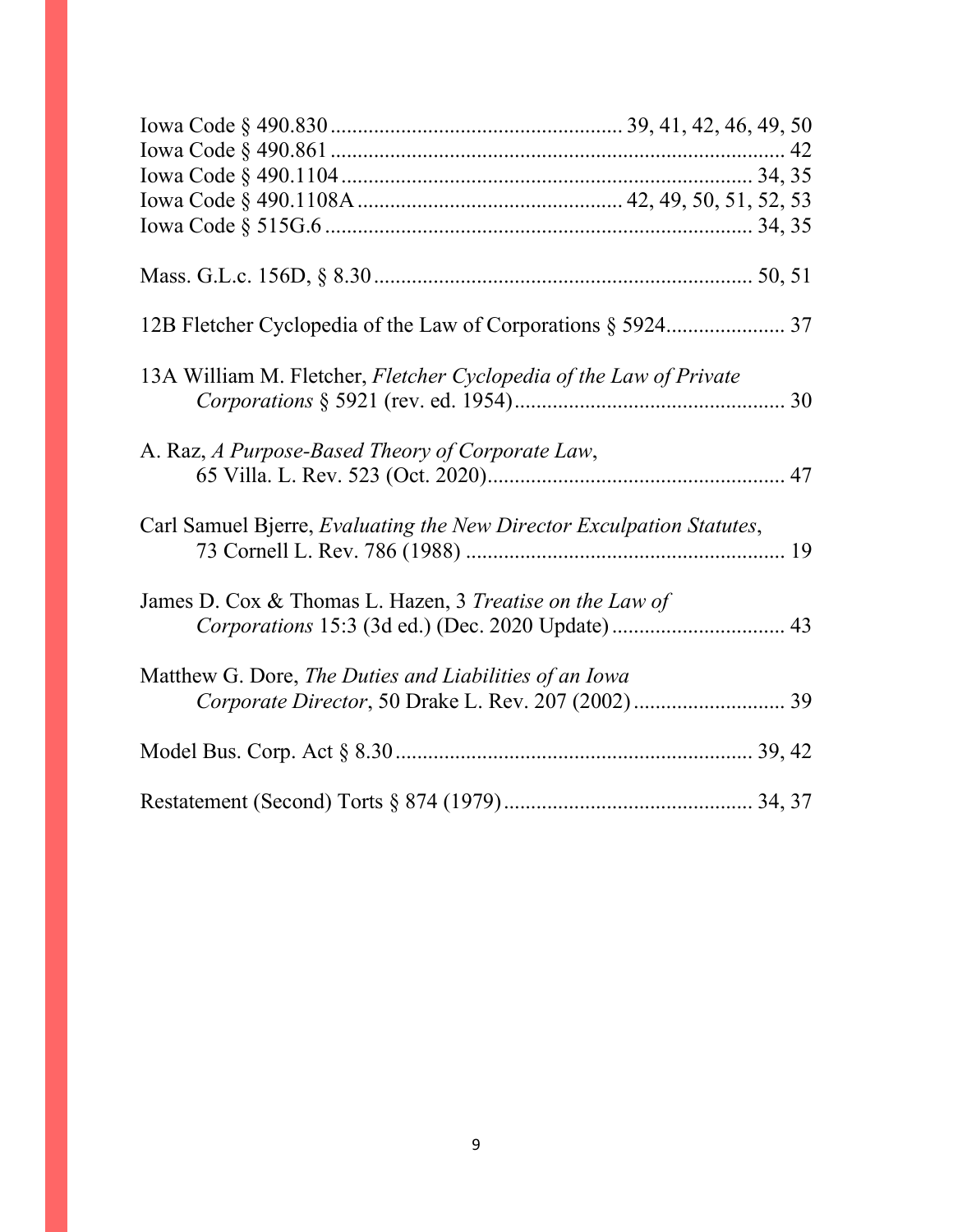### **STATEMENT OF THE ISSUES PRESENTED FOR REVIEW**

**I. Whether the district court correctly found that a public shareholder has standing to bring a direct action when corporate directors breach their fiduciary duties by helping the corporation's majority shareholder force through a squeeze out merger that undercompensates them for their shares**

### **CASES**

*Amgen Inc. v. Conn. Ret. Plans & Trust Funds*, 568 U.S. 455 (2013) *Andra v. Blount*, 772 A.2d 183 (Del. Ch. Ct. 2000) *Casey v. Brennan*, 780 A.2d 553 (N.J. Super. Ct. 2001) *Christensen v. Shelby County*, 287 N.W.2d 560 (Iowa 1980) *Cohen v. Mirage Resorts, Inc.*, 62 P.3d 720 (Nev. 2003) *Cookies Food Products, Inc. v. Lakes Warehouse Distributing, Inc.*, 430 N.W.2d 447 (Iowa 1988) *Cunningham v. Kartridg Pak Co.*, 332 N.W.2d 881 (Iowa 1983) *DCG&T ex rel. Battaglia v. Knight*, 68 F. Supp. 3d 579 (E.D. Va. 2014) *Davis-Eisenhart Mktg. Co. v. Baysden*, 539 N.W.2d 140 (Iowa 1995) *Des Moines Bank & Trust Co. v. George M. Bechtel & Co.*, 51 N.W.2d 174 (Iowa 1952) *Elloway v. Pate*, 238 S.W.3d 882 (Tex. Ct. App. 2007) *Emerald Partners v. Berlin*, 726 A.2d 1215 (Del. 1999) *Ezzone v. Riccardi*, 525 N.W.2d 388 (Iowa 1994) *Gord v. Iowana Farms Milk Co.*, 60 N.W.2d 820 (Iowa 1953) *Gusinsky v. Flanders Corp.*, 2013 NCBC LEXIS 43 (N.C. Super. Ct. Beaufort Cnty. Sept. 25, 2013) *Hawkeye Foodservice Distrib. v. Iowa Educators Corp.*, 812 N.W.2d 600 (Iowa 2012) *I.A.T.S.E. Local No. One Pension Fund v. GE*, 2016 Del. Ch. LEXIS 184 (Del. Ch. Dec. 6, 2016) *Int'l B'hood of Elec. Workers Local No. 129 Ben. Fund v. Tucci*, 70 N.E.3d 918 (Mass. 2017) *Jarackis v. Applied Signal Technology, Inc.*, 2012 WL 9764184, (Cal. Super. Mar. 15, 2012) *Kadel v. Dayton Superior Corp.*, 731 N.E.2d 1244 (Ohio Montg. Ct. C. Pleas May 19, 2000) *Kahn v. M&F Worldwide*, 88 A.3d 635 (Del. 2014) *Keller v. Estate of McRedmond*, 495 S.W.3d 852 (Tenn. 2016)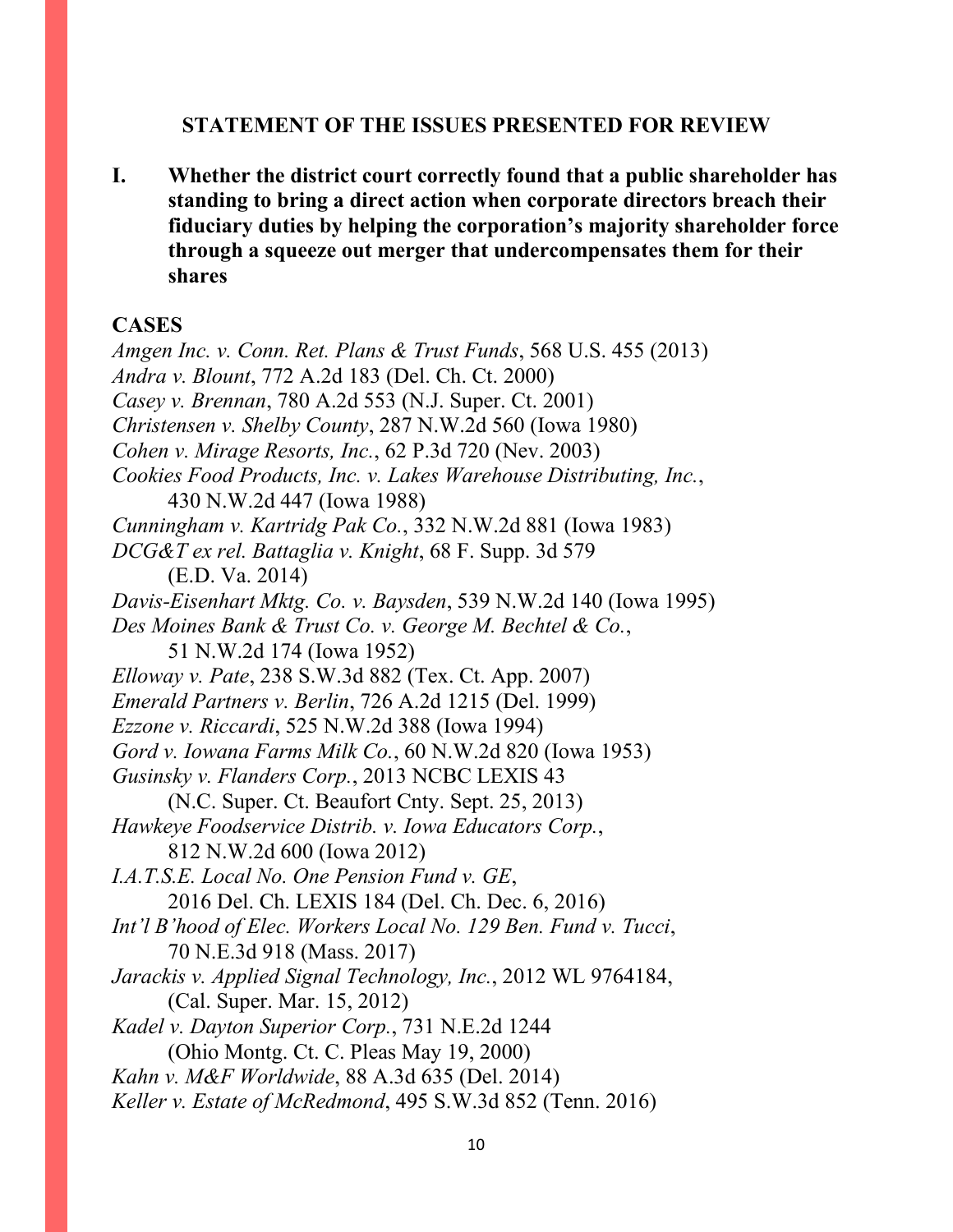*Kramer v. Western Pacific Industries, Inc.*, 546 A.2d 348 (Del. 1988) *Kurth v. Van Horn*, 380 N.W.2d 693 (Iowa 1986) *Lightner v. Lightner*, 266 P.3d 539 (Kan. Ct. App. 2011) *Linge v. Ralston Purina Co.*, 293 N.W.2d 191 (Iowa 1980) *Lusk v. Life Time Fitness, Inc*., 213 F. Supp. 3d 1119 (D. Minn. 2016) *McMullin v. Beran*, 765 A.2d 910 (Del. 2000) *Midwest Management Corp. v. Stephens*, 343 N.W.2d 76 (Iowa 1984) *Moore v. Macquarie Infrastructure Real Assets*, 258 So.3d 750 (La. App. 3 Cir. 2017) *Munzingo v. St. Luke's Hosp.*, 518 N.W.2d 776 (Iowa 1994) *Parnes v. Bally Entertainment Corp.*, 722 A.2d 1243 (Del. 1999) *Podraza v. City of Carter Lake*, 524 N.W.2d 198 (Iowa 1994) *Rael v. Page*, 222 P.3d 678 (N.M. Ct. App. 2009) *Revlon, Inc. v. MacAndrews & Forbes Holdings, Inc.*, 506 A.2d 173 (Del. 1986) *Rieder v. Segal*, 959 N.W.2d 426 (Iowa 2021) *Rieff v. Evans*, 630 N.W.2d 278 (Iowa 2001) *Rowen v. Le Mars Mutual Insurance Co.*, 282 N.W.2d 639 (Iowa 1979) *Rupp v. Thompson*, 2004 Minn. Dist. LEXIS 16 (Minn. Lyon Cnty. Dist. Ct. Mar. 16, 2004) *Schildberg Rock Products Co. v. Brooks*, 140 N.W.2d 132 (Iowa 1966) *Shenker v. Laureate Educ., Inc.*, 983 A.2d 408 (Md. 2009) *Shepard v. Emplrs. Mut. Cas. Co.*, 998 F.3d 330 (8th Cir. 2021) *Sieg Co. v. Kelly*, 568 N.W.2d 794 (Iowa 1997) *Somers v. Crane*, 295 S.W.3d 5 (Tx. Ct. App. 2009) *Southard v. Visa U.S.A., Inc.*, 734 N.W.2d 192 (Iowa 2007) *State v. Baldon*, 829 N.W.2d 785, 789 (Iowa 2013) *Tooley v. Donaldson, Lufkin & Jenrette, Inc.*, 845 A.2d 1031 (Del. 2004) *Watkins v. Hamm*, 419 P.3d 353 (Okla. Ct. Civ. App. 2017) *Weltzin v. Cobank, ACB*, 633 N.W.2d 290 (Iowa 2001) *Yudell v. Gilbert*, 99 A.D.3d 108 (N.Y. App. Div. 2012)

## **OTHER AUTHORITIES**

Iowa Code § 490.202 Iowa Code § 490.830 Iowa Code § 490.861 Iowa Code § 490.1104 Iowa Code § 490.1108A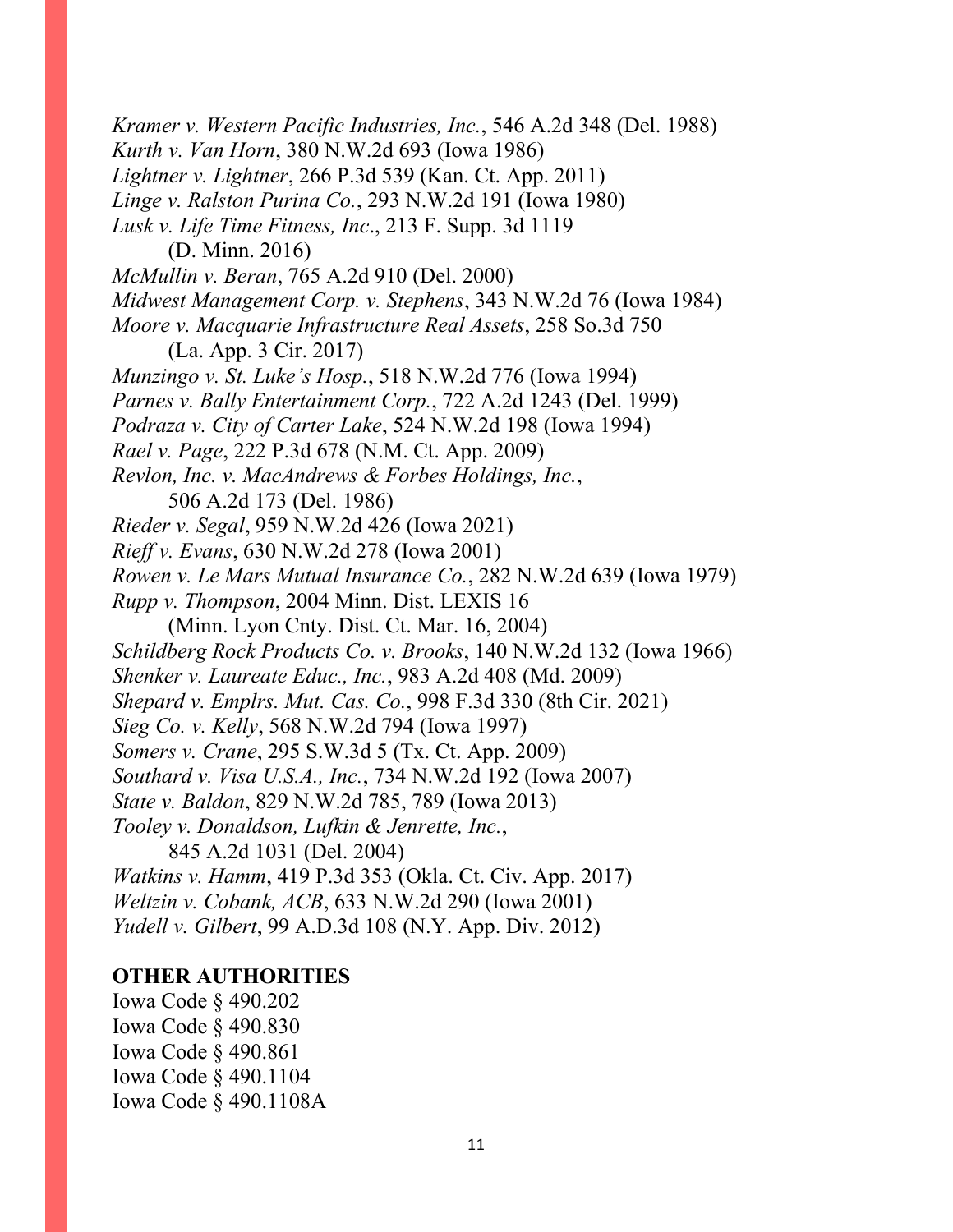Iowa Code § 515G.6

Mass. G.L.c. 156D, § 8.30

12B Fletcher Cyclopedia of the Law of Corporations § 5924

13A William M. Fletcher, *Fletcher Cyclopedia of the Law of Private Corporations* § 5921 (rev. ed. 1954)

A. Raz, *A Purpose-Based Theory of Corporate Law*, 65 Villa. L. Rev. 523 (Oct. 2020)

Carl Samuel Bjerre, *Evaluating the New Director Exculpation Statutes*, 73 Cornell L. Rev. 786 (1988)

James D. Cox & Thomas L. Hazen, 3 *Treatise on the Law of Corporations* 15:3 (3d ed.) (Dec. 2020 Update)

Matthew G. Dore, *The Duties and Liabilities of an Iowa Corporate Director*, 50 Drake L. Rev. 207 (2002)

Model Bus. Corp. Act § 8.30

Restatement (Second) Torts § 874 (1979)

# **II. Whether the District Court correctly found the facts alleged in the Petition stated a viable claim that the Director Defendants breached their fiduciary duties.**

### **CASES**

*Benskin, Inc. v. West Bank,* 952 N.W.2d 292 (Iowa 2020) *Bronner v. Duggan*, 317 F. Supp. 3d 284 (D.D.C. 2018) *Chen v. Howard-Anderson*, 87 A.3d 648 (Del. Ch. 2014) *Christensen v. Shelby County*, 287 N.W.2d 560 (Iowa 1980) *Chur v. The Eighth Judicial District Court*, 458 P.3d 336 (Nev. 2020) *City of Aventura Police Officers' Retirement Fund v. Arison*, 70 Misc. 3d 234 (N.Y. Sup. Ct. 2020) *DCG&T ex rel. Battaglia v. Knight*, 68 F. Supp. 3d 579 (E.D. Va. 2014) *Frederick v. Corcoran*, 2013 Md. Cir. Ct. LEXIS 5 (Cir. Ct. Md. Aug. 14, 2013) *Harrison v. Allied Mut. Casualty Co.*, 113 N.W.2d 701 (Iowa 1962) *Hawkeye Foodservice Distrib. v. Iowa Educators Corp.*, 812 N.W.2d 600 (Iowa 2012) *I/MX Info. Mgmt. Solutions v. Multiplan, Inc.*, 2014 Del. Ch. LEXIS 44 (Del. Ch. Ct. Mar. 27, 2014) *In re AHST Cmty. Sch. Dist. Pub. Measure "B" Election*, 735 N.W.2d 605 (Iowa 2007) *In re Estate of Kneebs*, 70 N.W.2d 539 (Iowa 1955) *In re FSI Int'l, Inc.*, 2013 Minn. Dist. LEXIS 1 (Minn. Dist. Ct. Apr. 16, 2013)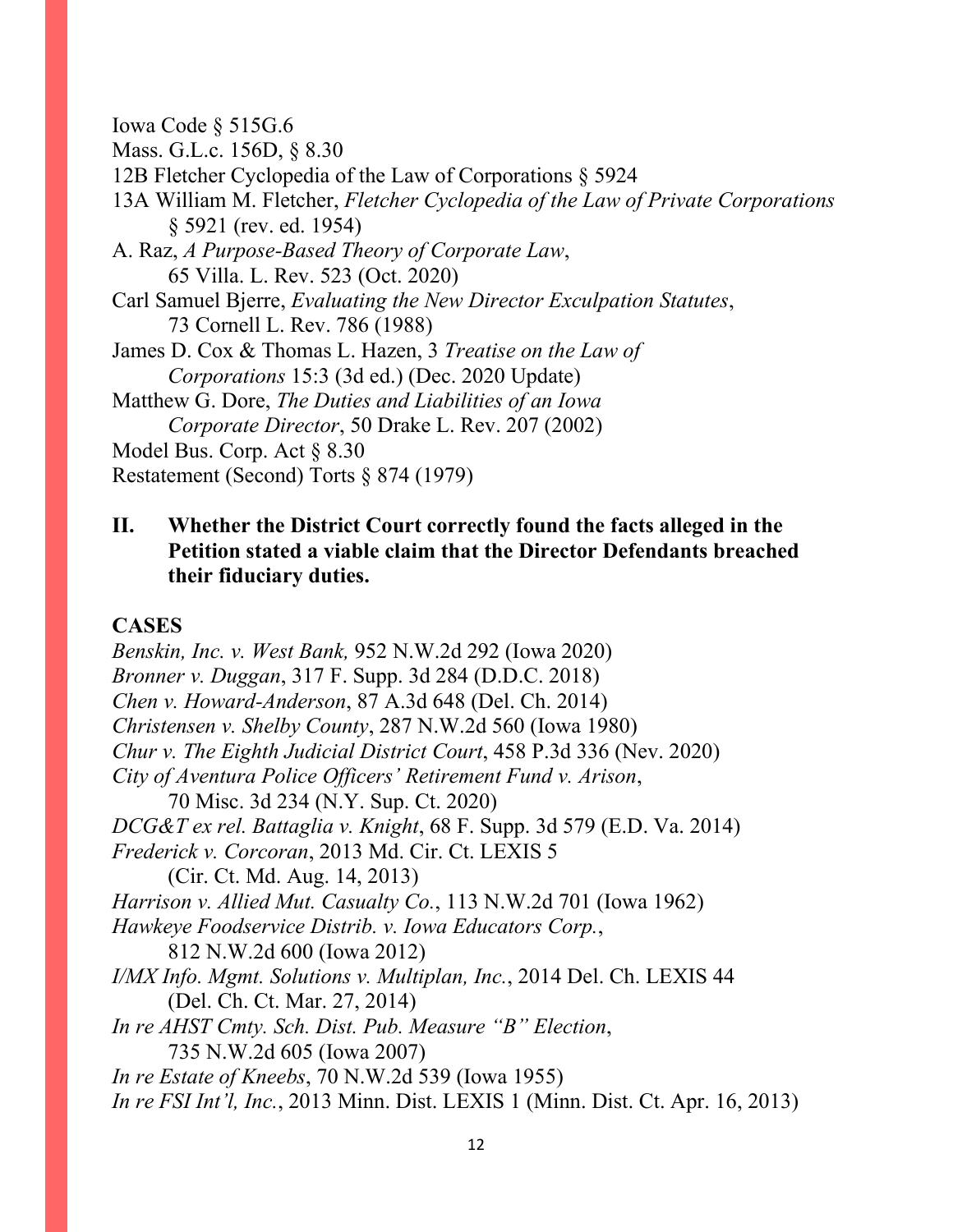*In re Taser Int'l S'holder Derivative Litig.*, 2006 U.S. Dist. LEXIS 11554 (D. Ariz. Mar. 17, 2006) *In re Tower Air, Inc. v. Nach*, 416 F.3d 229 (3d Cir. 2005) *In re Tribune Co. Fraudulent Conveyance Litig.*, 2019 U.S. Dist. LEXIS 10983 (Jan. 23, 2019) *In re ZAGG Inc. Shareholder Derivative Action*, 826 F.3d 1222 (10th Cir. 2016) *Kurlander v. Kaplan*, 2019 U.S. Dist. LEXIS 141879 (M.D. Fla. Aug 1., 2019) *Lewis v. LFC Holding Corp.*, 1985 Del. Ch. LEXIS 443 (Del. Ct. Ch. Apr. 4, 1985) *Lyondell Chem. Co. v. Ryan*, 970 A.2d 235 (Del. 2008) *Marsalis v. Wilson*, 778 N.E.2d 612 (Ohio 2002) *Nesler v. Fisher & Co.*, 452 N.W.2d 191 (Iowa 1990) *Rieff v. Evans*, 630 N.W.2d 278 (Iowa 2001) *State v. Taylor*, 689 N.W.2d 116 (Iowa 2004) *Stearns v. Stearns*, 187 N.W.2d 733 (Iowa 1971) *U.S. Bank v. Barbour*, 770 N.W.2d 350, 353-54 (Iowa 2009) *Winkler v. Price*, 2013 U.S. Dist. LEXIS 99806 (D. Neb. July 17, 2013) *Young v. HealthPort Techs., Inc.*, 877 N.W.2d 124 (Iowa 2016)

# **OTHER AUTHORITIES**

Iowa Code § 490.202 Model Bus. Corp. Act § 2.02 N.R.S. § 78.138(7)(b)(2) David S. Walker, *Updating the Iowa Business Corporation Act*, Iowa State Bar Association Annual Meeting (2002)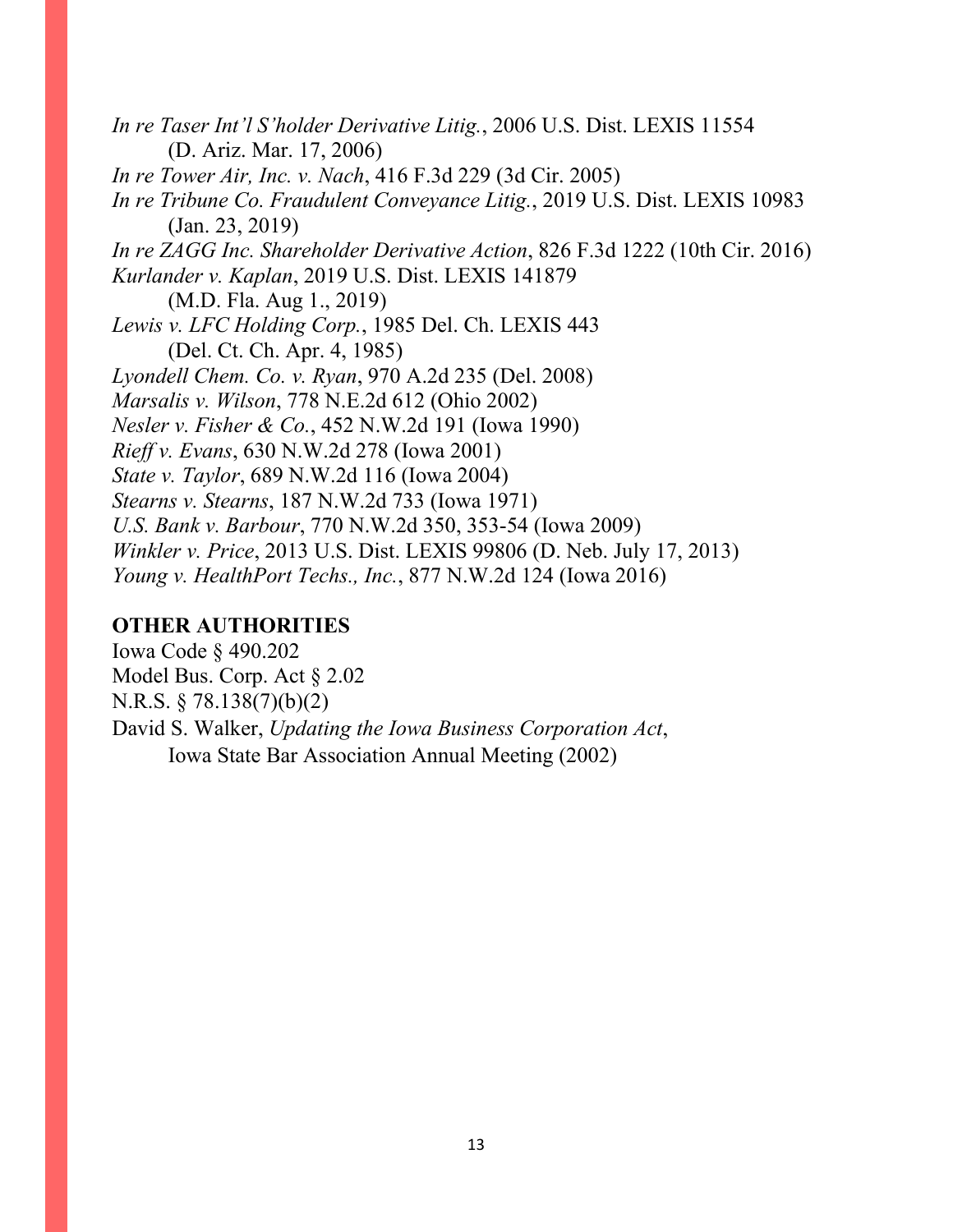# **ROUTING STATEMENT**

Plaintiff does not oppose the Director Defendants' request that the Iowa Supreme Court retain this interlocutory appeal.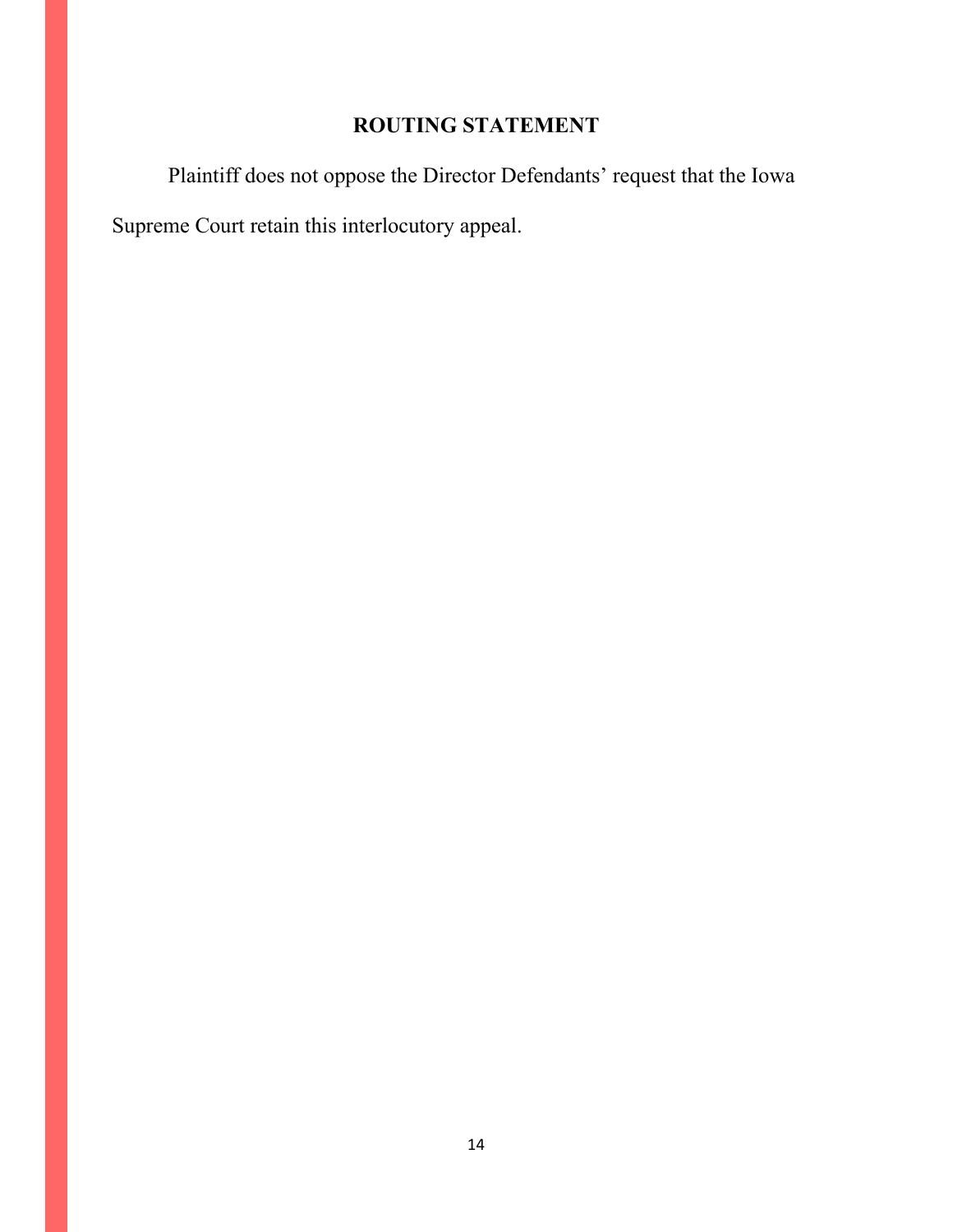#### **STATEMENT OF THE CASE**

The District Court correctly found the Petition states a claim that the Director Defendants breached their fiduciary duties to the public shareholders of EMC Insurance Group, Inc. ("EMCI" or the "Company") by orchestrating an unfair and conflicted sales process by which the Company was sold to its controlling shareholder, Employers Mutual Casualty Company ("EMCC"). As a result, EMCI's public shareholders were stripped of their shares in the Company in exchange for grossly inadequate consideration (the "Merger").<sup>[1](#page-14-0)</sup>

EMCC and Bruce G. Kelley ("Kelley"), the CEO of both EMCC and EMCI, unilaterally decided to take EMCI private, coercing EMCI's minority shareholders to approve the merger with EMCC under the threat that Kelley and EMCC would continue to suppress the value of EMCI by refusing to consider any strategic alternatives. The members of the purportedly independent Special Committee<sup>[2](#page-14-1)</sup> (the "Director Defendants") abdicated their fiduciary duties by agreeing to the flawed merger process and knowingly endorsing the plainly inadequate merger consideration contemplated by the merger.

<sup>&</sup>lt;sup>1</sup> The Merger closed in September 2019.

<span id="page-14-1"></span><span id="page-14-0"></span> $2^2$  The Special Committee comprised Individual Defendants Stephen A. Crane, Peter S. Christie, Jonathan R. Fletcher, and Gretchen H. Tegeler.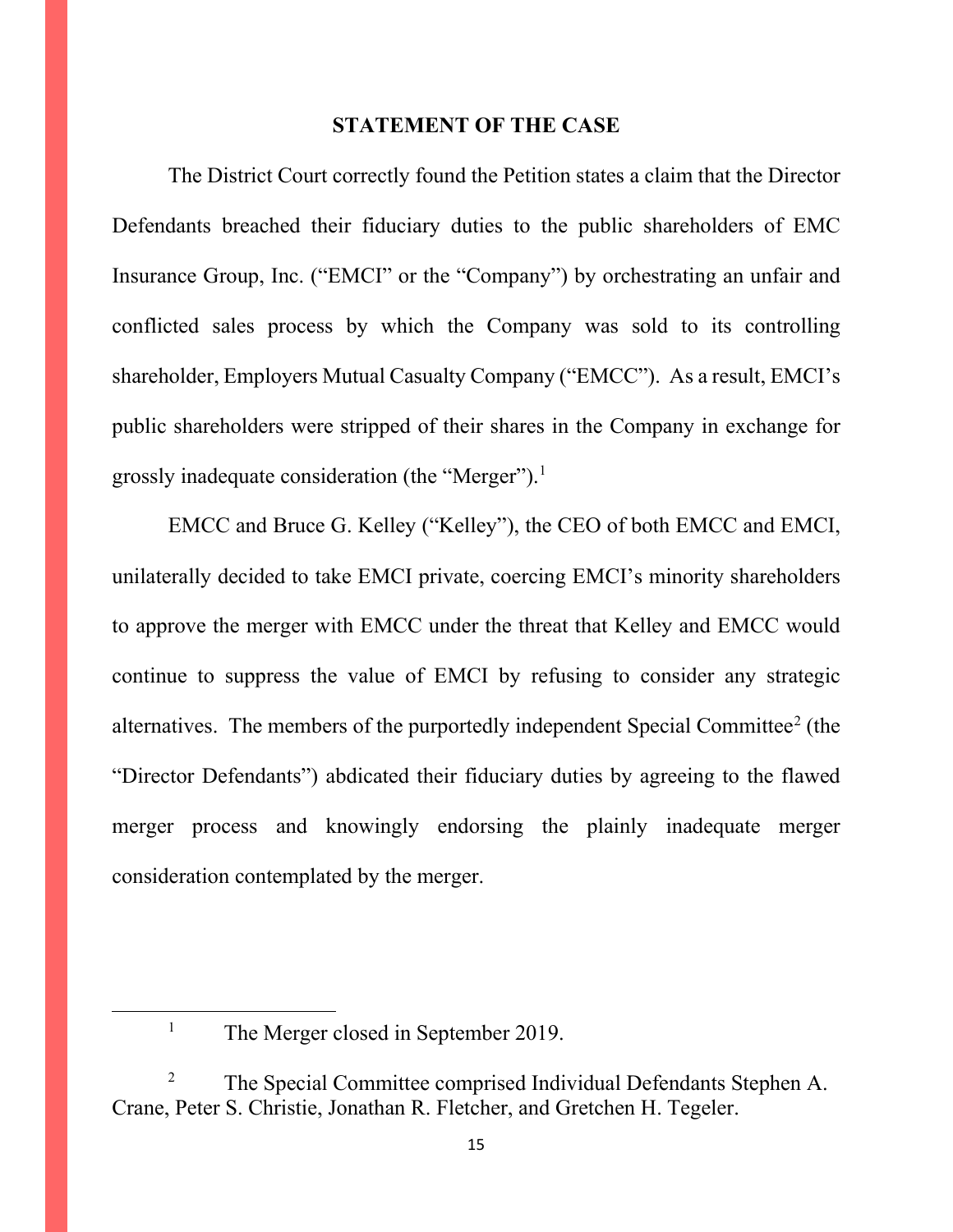Recognizing EMCC taking EMCI private would implicate obvious and systemic fairness concerns, EMCC and EMCI crafted illusory protections for EMCI's minority shareholders, including by making the Merger contingent on approval of a "majority of the minority" shareholder vote, and nominally (but not actually) empowering the Special Committee to consider alternatives to the Merger. These protections were a sham; the Director Defendants sat by while EMCC unilaterally rebuffed strategic restructuring and third-party interest, and publicly announced it would not consider any third-party proposals. Worse yet, the Director Defendants actively assisted EMCC by excising material information from EMCI's Definitive Proxy Statement (the "Proxy").<sup>[3](#page-15-0)</sup>

Strategic restructuring was not a "pie-in-the-sky" idea; the Director Defendants' financial advisors found a proposed quota share reinsurance agreement (the "Alternative Proposal") would create considerable value for EMCI's shareholders, including EMCC. Nonetheless, realizing the Alternative Proposal would greatly increase the price EMCC would have to pay to squeeze out EMCI's public shareholders, EMCC rushed it over to the Iowa Insurance Divisions' Deputy Commissioner of Supervision (the "Deputy Commissioner") for an "informal

<span id="page-15-0"></span><sup>3</sup> The Proxy is available on United States Securities and Exchange Commission's ("SEC") website at [https://www.sec.gov/Archives/edgar/data/0000356130/000104746919004645/a223](https://www.sec.gov/Archives/edgar/data/0000356130/000104746919004645/a2239424zdefm14a.htm) [9424zdefm14a.htm.](https://www.sec.gov/Archives/edgar/data/0000356130/000104746919004645/a2239424zdefm14a.htm)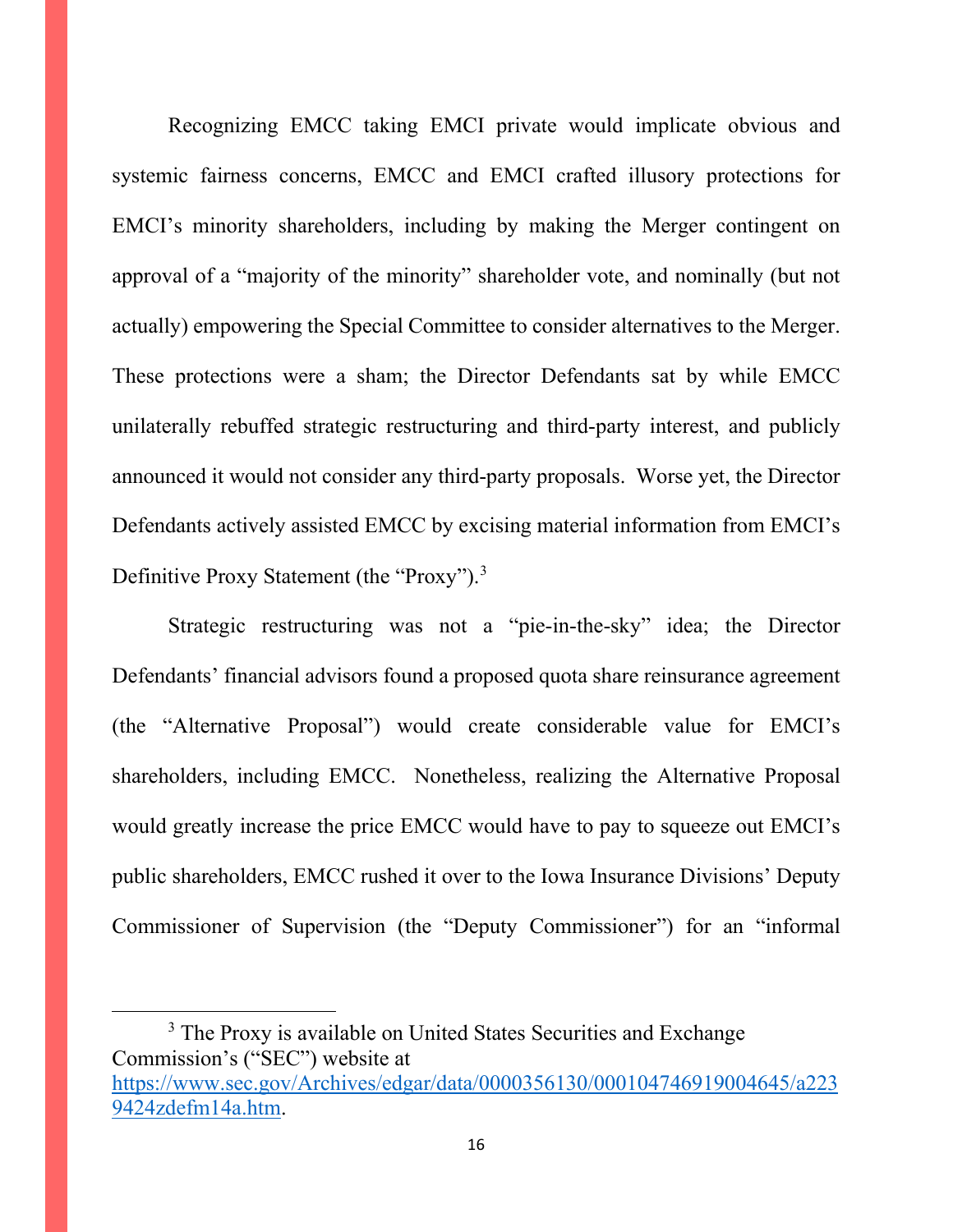decision" that it "was not fair and reasonable to EMCC's policyholders" and "would not likely receive regulatory approval." The Director Defendants "did not participate in this meeting," and did not follow up with the Deputy Commissioner about its "informal decision." "Informal decision" in hand, EMCC forthrightly rejected the Alternative Proposal.

Although everyone involved knew EMCI's value turned on the Alternative Proposal, the Director Defendants still "did not participate" in the meeting with the Deputy Commissioner or push back on the "informal decision." The Proxy shows the Director Defendants knew EMCI's intrinsic value turned on the Alternative Proposal: EMCC's "senior executives" presented it to the Deputy Commissioner on March 8, 2019, EMCC informed EMCI that it was rejecting it on March 15, 2019, and the Director Defendants first countered EMCC's proposal on March 20, 2019.

Meade filed the Petition in this case, alleging the Director Defendants, Kelley, and EMCC breached their fiduciary duties to EMCI's shareholders by negotiating the unfair Merger and obtaining shareholder approval through the misleading Proxy. The District Court denied the Director Defendants' motion to dismiss but granted Kelley's, EMCC's, and EMCI's motions to dismiss.<sup>[4](#page-16-0)</sup> The District Court correctly

<span id="page-16-0"></span><sup>&</sup>lt;sup>4</sup> The District Court granted Kelley's motion to dismiss on the grounds that the Proxy stated that Kelley fully recused himself from the sales process, though it is unclear whether Kelley participated in meetings regarding the Alternative Proposal as a member of EMCC management.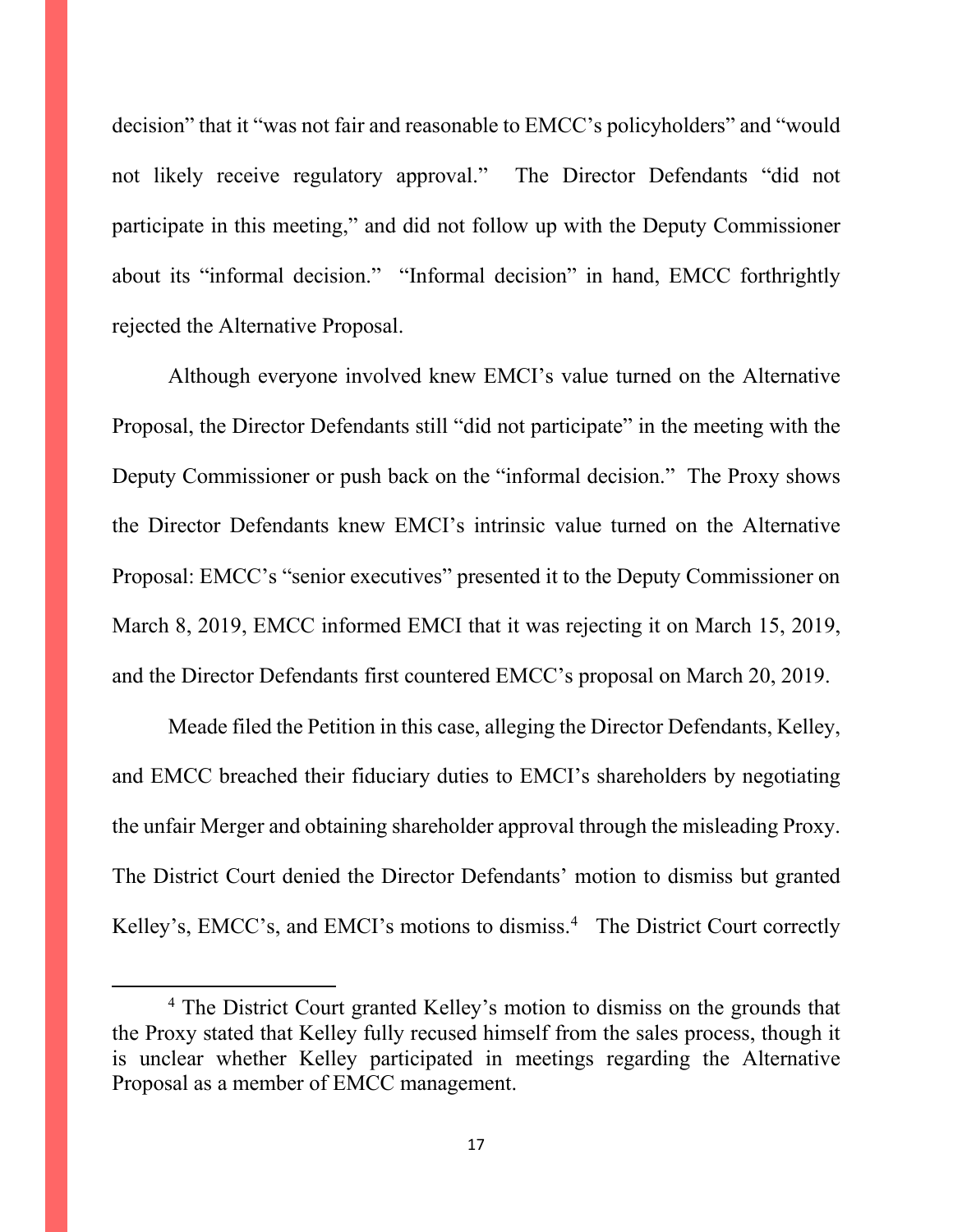found the claims were direct based on the "special duty or distinct injury" test the Iowa Supreme Court uses to determine if shareholders' claims are direct or derivative. *See, e.g., Rieff v. Evans*, 630 N.W.2d 278, 293-94 (Iowa 2001); *see also Cunningham v. Kartridg Pak Co.*, 332 N.W.2d 881, 883 (Iowa 1983). The District Court also acknowledged that the Iowa Court of Appeals has followed Delaware law, recognizing plaintiffs have direct claims when corporate directors breach their fiduciary duties by orchestrating an unfair merger. *Kelly v. Englehart Corp.*, 2001 Iowa App. LEXIS 500 at \*30 (Iowa Ct. App. July 31, 2001) (citing *Parnes v. Bally Entertainment Corp.*, 722 A.2d 1243, 1245 (Del. 1999)). The Director Defendants appeal the District Court's determination that these claims are direct.

The District Court also rejected the Director Defendants' argument that the Petition failed to state a claim on its merits because the Petition did not plead around

The District Court granted EMCC's motion to dismiss on the grounds that any fiduciary duties that controlling shareholders in publicly traded Iowa corporations owe are owed to the corporation itself and not to shareholders directly action. (App. at 883-887).

The District Court granted EMCI's motion to dismiss on the grounds that EMCI acted through its directors and EMCI could not "aid and abet" a fiduciary breach by the Director Defendants. (App. at 887-889).

Plaintiff did not seek interlocutory appeal of the dismissal of Kelley, EMCC, or EMCI but preserves these issues for final appeal.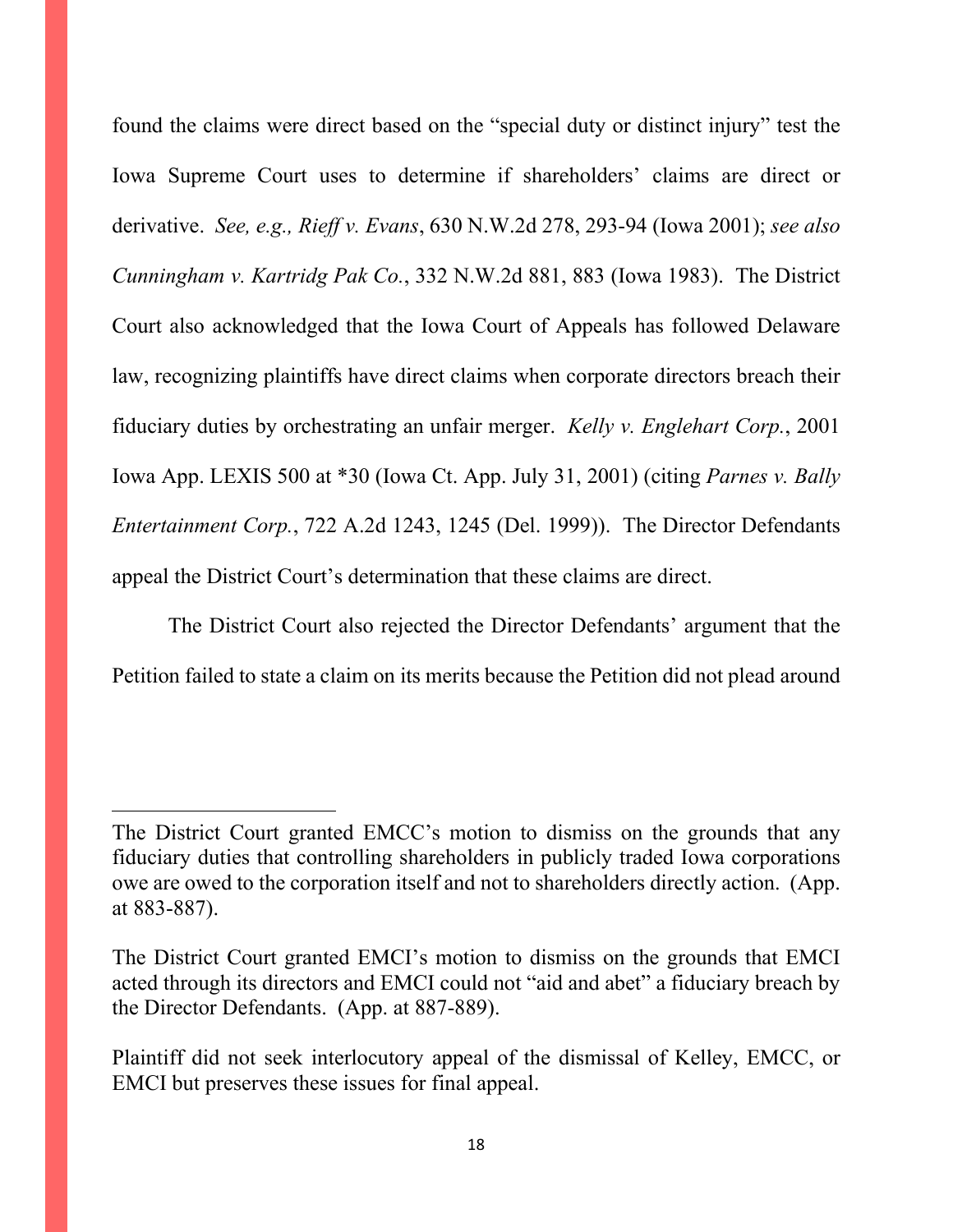EMCI's Exculpation Defense or "Director Shield Defense."[5](#page-18-0) First, the District Court found that the Exculpation Defense is an affirmative defense beyond the scope of the motion to dismiss. (App. at 867-868). The Director Defendants appeal this finding. (Def.'s Am. Br. at 64-65)

The District Court also correctly rejected the Exculpation Defense on its merits, finding the Petition "stated a claim that the Independent Directors may have engaged in an intentional infliction of harm on the shareholders." (App. at 872-873); *see* Iowa Code § 490.202(2)(d)(1)(b). The Director Defendants appeal the District Court's finding that the Petition states a claim that the Director Defendants engaged in an intentional infliction of harm on minority shareholders, arguing that: (i) the District Court should have applied a "plausibility" standard of analysis rather than

<span id="page-18-0"></span><sup>&</sup>lt;sup>5</sup> The Director Defendants refer to Iowa Code section  $490.202(2)(d)(1)$  as the "Director Shield Statute." (Def.'s Am. Br. at 55-73) To maintain consistency with other authorities discussing analogous laws authorizing exculpatory provisions, Iowa Code section 490.202(2)(d)(1) is referred to herein as the Exculpation Statute. *See* Carl Samuel Bjerre, *Evaluating the New Director Exculpation Statutes*, 73 Cornell L. Rev. 786 (1988); *see also, e.g., Emerald Partners v. Berlin*, 726 A.2d 1215, 1220 (Del. 1999) (referring to 8 Del. C. section 102(b)(7) as "Delaware's director exculpation statute").

The substance of the Exculpation Defense is that EMCI's articles of incorporation exculpate its directors from liability for money damages, "except liability for [selfdealing or unlawful distributions, or for intentionally violating criminal law or inflicting harm on the corporation or its shareholders]." Iowa Code § 490.202.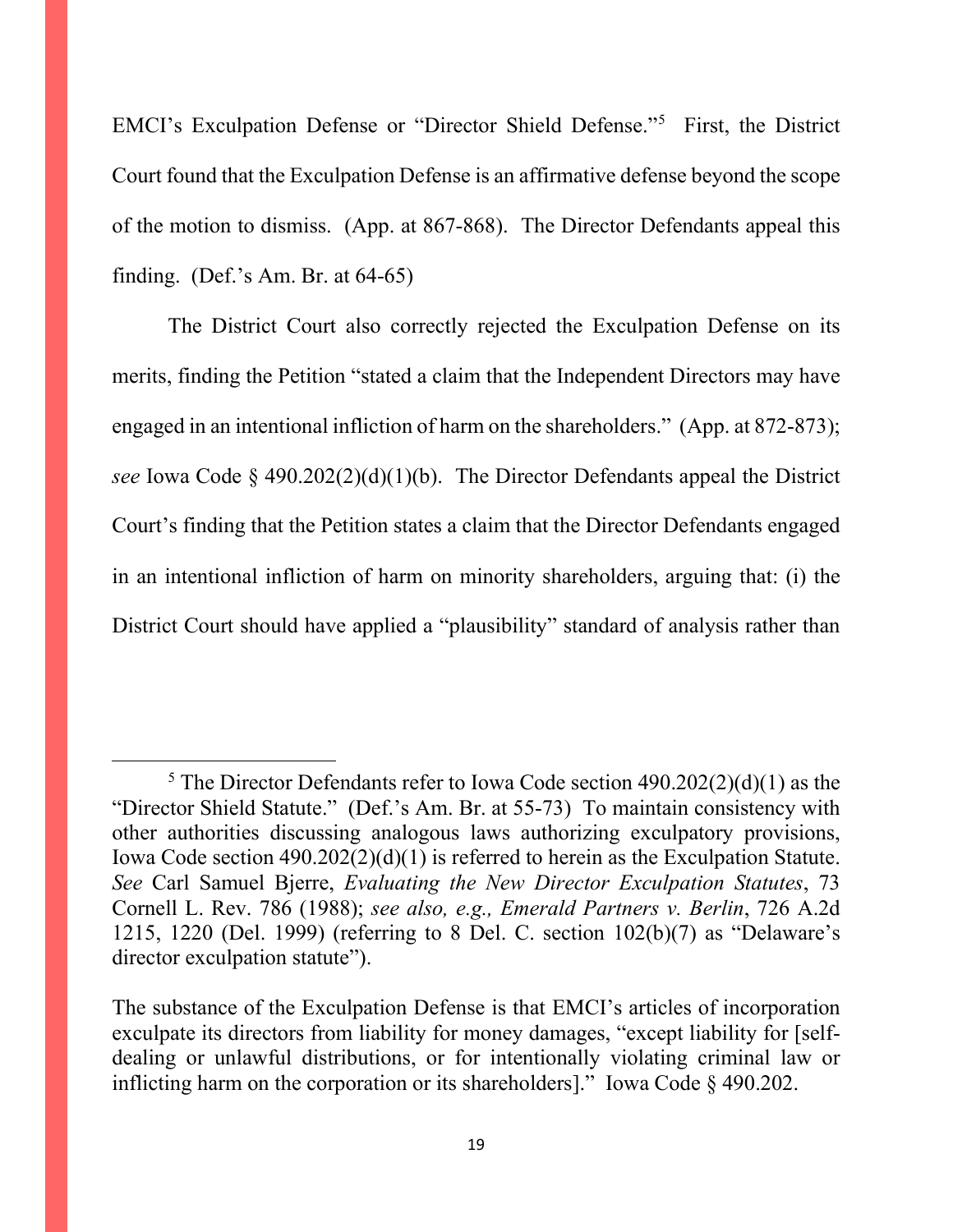the ordinary notice pleading standard, and (ii) the District Court applied the wrong definition of "intentional."[6](#page-19-0)

The Director Defendants' proffered rule that a Petition must "affirmatively plead that the Director Shield did not apply" is entirely formalistic and cuts against the well-established standard that a plaintiff must only provide "fair notice" of the claim for relief. *E.g., Christensen v. Shelby County*, 287 N.W.2d 560, 563 (Iowa 1980). Thus, the District Court analyzed the Petition and correctly found it stated a claim that the Director Defendants' intentionally harmed EMCI's public

<span id="page-19-0"></span><sup>&</sup>lt;sup>6</sup> The Director Defendants did not argue for a new "plausibility" pleading standard to the District Court (App. at 47-48, 52).

Because the District Court did not have any chance to address it, it should be deemed waived. *E.g., Podraza v. City of Carter Lake*, 524 N.W.2d 198, 203 (Iowa 1994) ("It is not our function to hear arguments counsel chooses to raise for the first time in this forum.").

Similarly, the District Court also rejected the Director Defendants' argument for business judgment deference because the merger employed the framework that the Delaware Supreme Court discussed in *Kahn v. M&F Worldwide*, 88 A.3d 635 (Del. 2014) ("*MFW*"). The Iowa Association of Business Industry and the Iowa Business Council has filed an *amicus curiae* brief in this interlocutory appeal, arguing that Iowa courts should adopt the holding in *MFW*. The Director Defendants did not join the *MFW* issues for interlocutory appeal, likely because the District Court found it "reasonably conceivable" that "at least some of the *MFW* factors are lacking." (Order at 38)

As *amici* do not have standing to raise issues outside the parties' briefs, *MFW* is outside the scope of this interlocutory appeal and Plaintiff does not address it. *See Rieder v. Segal*, 959 N.W.2d 426 (Iowa 2021).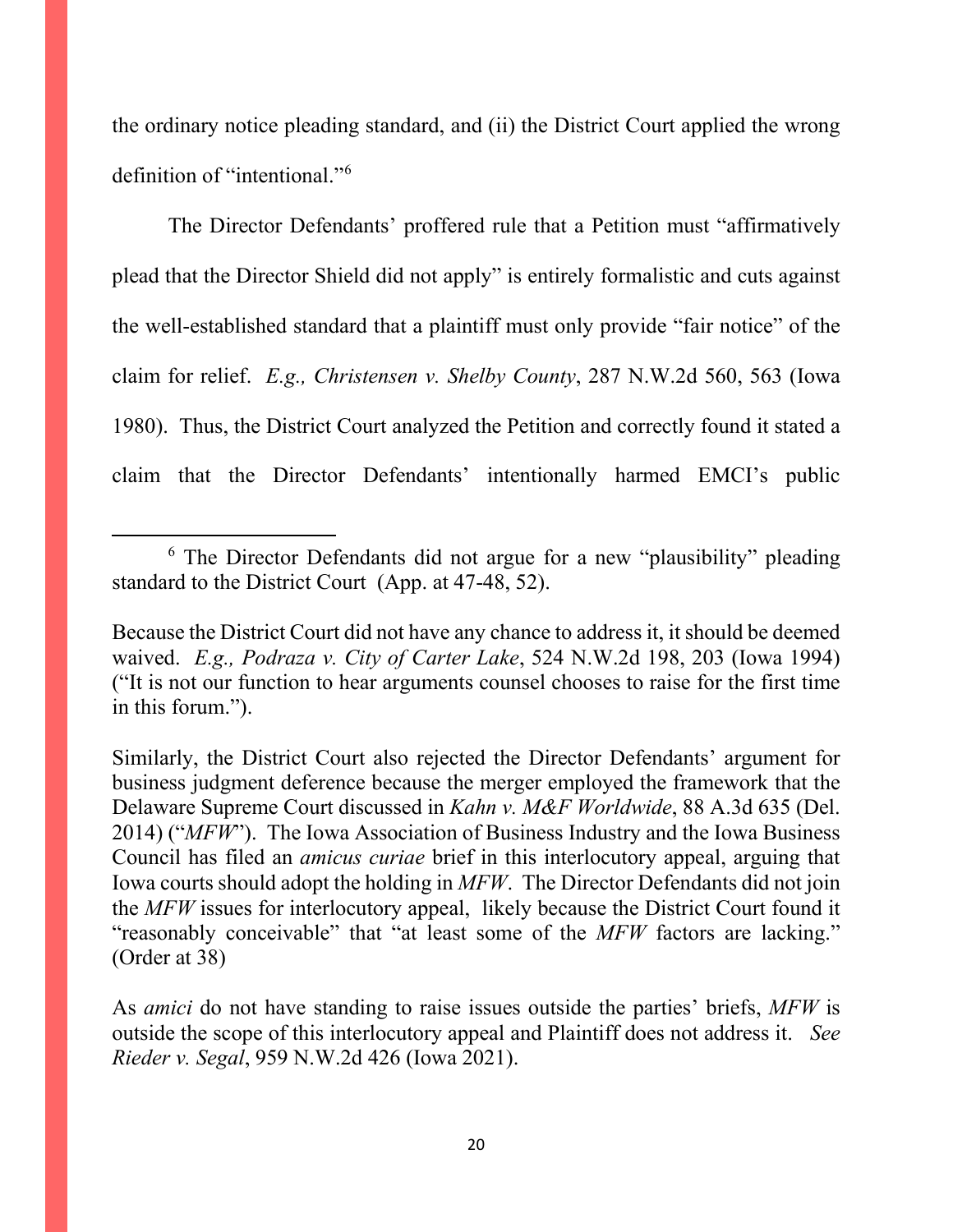shareholders by consciously conducting the merger process in an unreasonable manner inconsistent with their fiduciary duties. (App. at 872).

The Director Defendants confuse the issues by mischaracterizing the allegations in the Petition and the District Court's analysis, arguing they are entitled to an Exculpation Defense because the Petition does not allege that they acted with "subjective bad faith." (Def.'s Am. Br. at  $66-67$  $66-67$ )<sup>7</sup> The express commentary to the Model Business Corporation Act ("MBCA") confirms that conduct need not be "motivated by an actual intent to do harm" when a director specifically intends to perform an action even though the director has actual knowledge that it will cause the harm. The District Court correctly recognized that "[d]eliberate indifference and inaction *in the face of a duty to act*" constitutes "conduct that is clearly disloyal to" shareholders, and engaging in *clearly* disloyal conduct intentionally inflicts harm on shareholders. See, *In re Walt Disney Co. Derivative Litig.*, 907 A.2d 693, 755 (Del. Ch. 2005).

The aspects of the Order that are on appeal should be affirmed.

<span id="page-20-0"></span> $<sup>7</sup>$  The Director Defendants first argued their proffered interpretation that a</sup> director does not engage in an intentional infliction of harm on the shareholders unless fiduciary action is "motivated by an actual intent to do harm" on Reply to the District Court.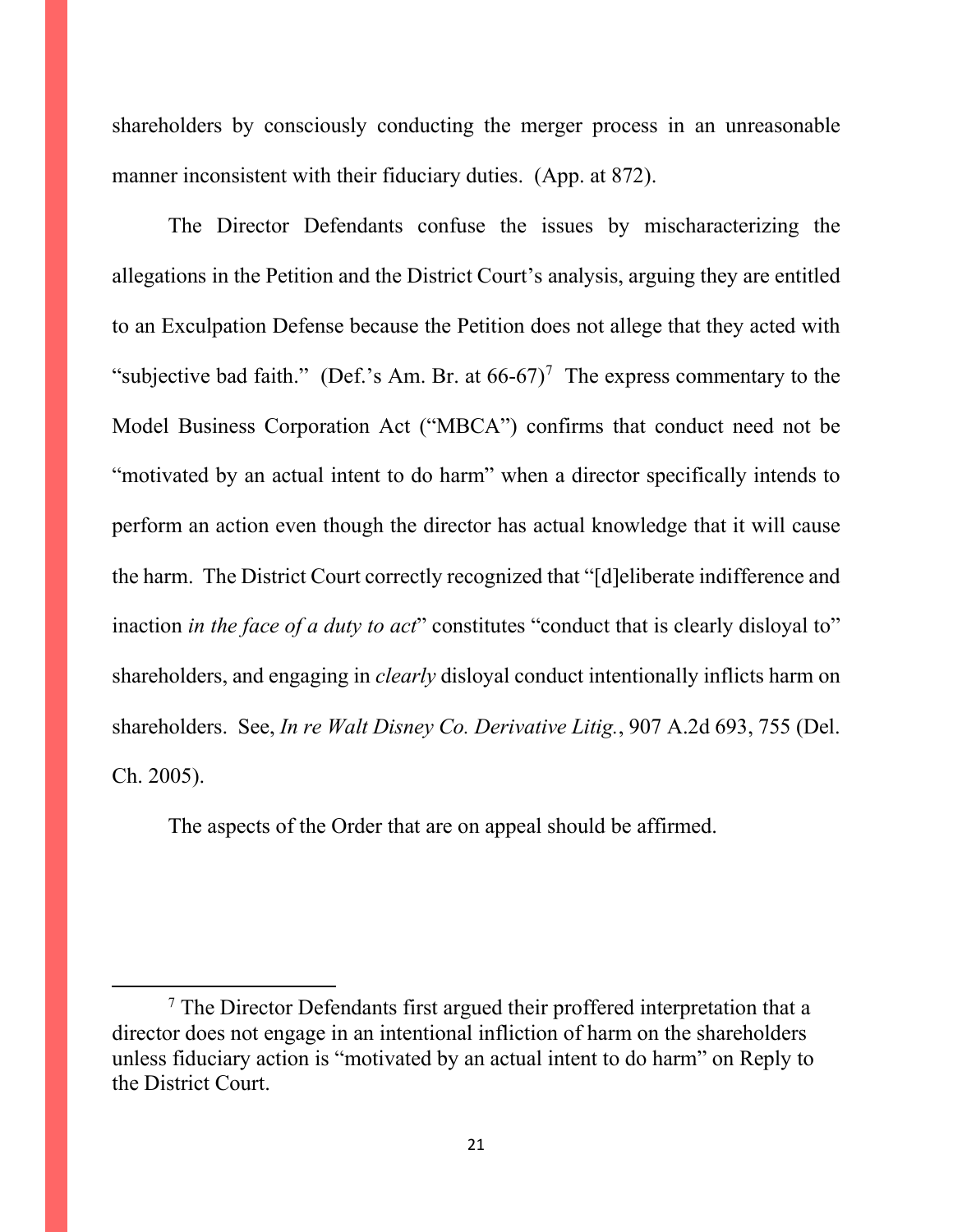#### **STATEMENT OF THE FACTS**

#### **A. The Parties**

EMCI is a publicly traded insurance holding company, and EMCC owned approximately 54% of its stock. (App. at 841). As EMCI's controlling shareholder, EMCC could unilaterally control all matters submitted to EMCI's shareholders, including electing Board members and approving (or disapproving) corporate transactions. (App. at 841-842). Bruce Kelley was President, CEO, and a director of both EMCI and EMCC. (App. at 842). The Director Defendants were directors of EMCI and comprised the Special Committee that negotiated the Merger on behalf of EMCI's shareholders. (App. at 842-843). In the years before the Merger, the Director Defendants received \$2.5 million dollars in fees. (App. at 876).

EMCC is the parent company of its subsidiary EMC Insurance Companies. (App. at 841). EMCI relies entirely on EMCC's employees, facilities, and information technology systems, and its operations are integrated with EMCC and the EMC Insurance Companies through a reinsurance pooling arrangement. (App. at 841-842).

# **B. EMCC's Initial Offer**

During EMCI's temporary weakness in late 2018, EMCC unilaterally decided to take EMCI private. (App. at 843). Shortly thereafter, EMCC publicly announced a non-binding proposal to purchase all of EMCI's stock that EMCC did not already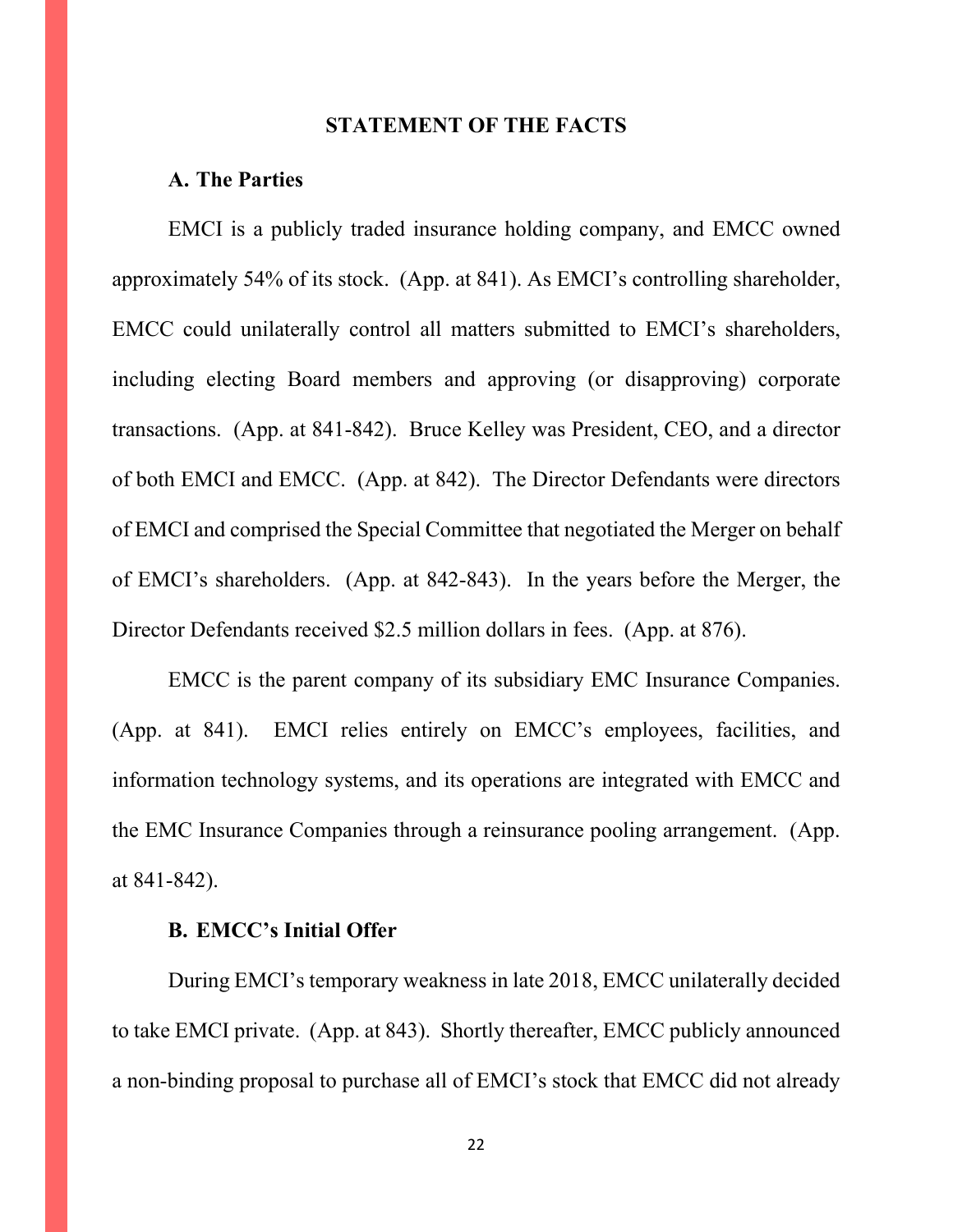own at \$30 per share. (App. at 843). In response, EMCI's Board formed the Special Committee comprising the Director Defendants. (App. at 843). Because EMCC already controlled 54% of EMCI's shares, Kelley and EMCC controlled the Director Defendants' future on the EMCI Board. (App. at 841-842). The Special Committee retained outside legal counsel on December 11, 2018, and engaged Sandler O'Neill & Partners, L.P. ("Sandler") to act as its financial advisors on December 19, 2019. (App. at 843). On January 8, 2019, the Special Committee directed Sandler to perform due diligence on EMCI's business and prospects. (App. at 843).

# **C. The Director Defendants Help EMCC Squeeze Out the Public Shareholders**

On January 24, 2019, EMCC notified the Director Defendants it previously received and unilaterally rejected an unsolicited third-party proposal for a joint venture with EMCI. (App. at 843-844). The next day, Gregory Shepard, an EMCI shareholder owning approximately 1.1 million shares of EMCI common stock, sent a letter to EMCI's Board, asking to be appointed to the Special Committee. (App. at [8](#page-22-0)44).<sup>8</sup> EMCC responded on January 31, 2019, by publicly announcing it would not consider any third-party proposals, effectively eliminating any possibility that

<span id="page-22-0"></span><sup>8</sup> *See also* Ex. 7.4 to Form 13D filed with the Securities and Exchange Commission on Jan. 25, 2019. Available at: [https://www.sec.gov/Archives/edgar/data/0000356130/000119312519017402/d697](https://www.sec.gov/Archives/edgar/data/0000356130/000119312519017402/d697787dsc13d.htm) [787dsc13d.htm.](https://www.sec.gov/Archives/edgar/data/0000356130/000119312519017402/d697787dsc13d.htm)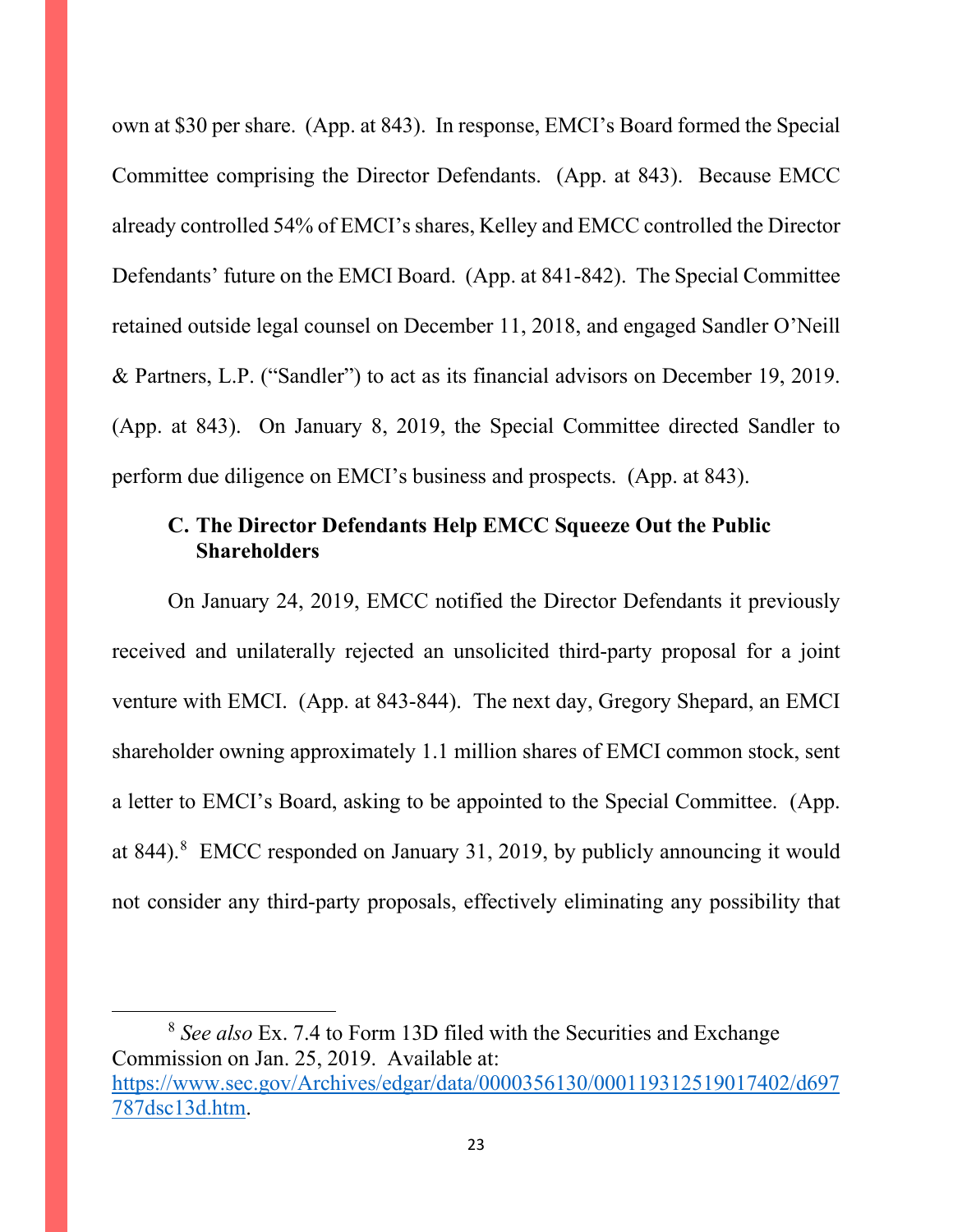the Special Committee could meaningfully negotiate on behalf of EMCI. (App. at 844).

With EMCC blocking third-party transactions, the Director Defendants asked Sandler to prepare a counterproposal terminating EMCI's existing pooling agreement with EMCC and replacing it with the Alternative Proposal. (App. at 844). On February 22, 2019, Sandler presented separate valuation analyses for EMCI based on its existing management projections and based on the Alternative Proposal, which showed the Alternative Proposal would create considerable value for EMCI's shareholders. (App. at 844-845).

On February 25, 2019, the Director Defendants agreed the Alternative Proposal would create value for EMCI's shareholders and resolved to present it to EMCC, and denied Shepard's request to the join the EMCI Board and Special Committee. (App. at 844-845). On March 1, 2019, Shepard wrote a letter to the Special Committee indicating EMCC's proposal significantly undervalued EMCI and he was "in contact with investor(s) with the ability to make a superior offer." (App. at 845).

On March 5, 2019, representatives from EMCI and EMCC discussed the Alternative Proposal, with Director Defendant Crane explaining the Alternative Proposal would preserve EMCC's culture, distribution relationships and mix of business, and also allow EMCI to remain a public company, creating higher visibility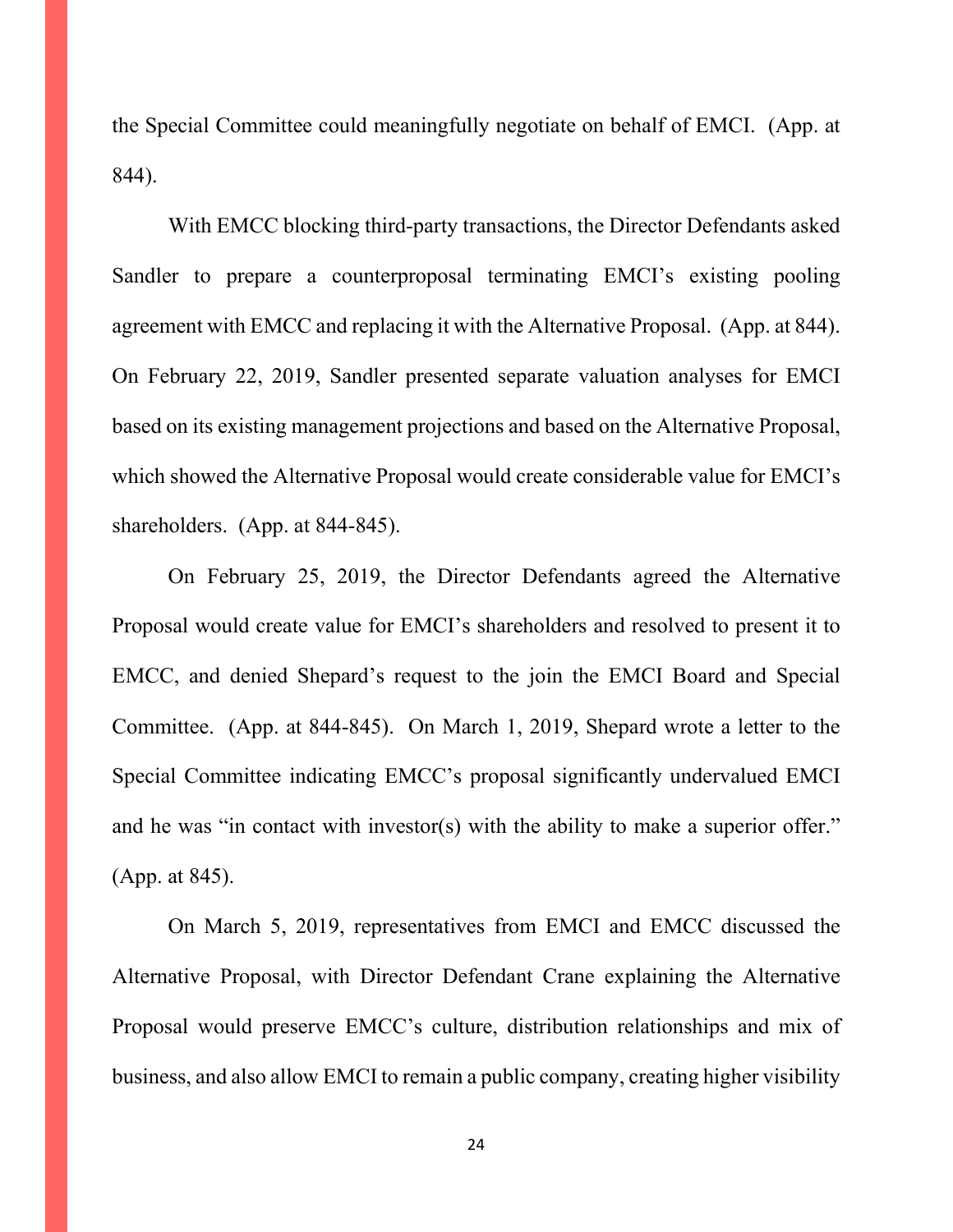for the EMC Insurance Companies and preserving access to public equity capital. (App. at 845).

On March 6 and 7, 2019, EMCC's board of directors and management reviewed the Alternative Proposal. (App. at 845)(citing Proxy at 31). The very next day, "senior executives of EMCC met with the Deputy Commissioner to discuss the Alternative Proposal and received an informal decision from the Deputy Commissioner stating that, in his view, the Alternative Proposal was not fair and reasonable to EMCC's policyholders and would not likely receive regulatory approval." (App. at 845). The Special Committee "did not participate" in this meeting. (App. at 845).

On March 13, 2019, EMCC rejected the Alternative Proposal and reiterated its \$30 per share offer. (App. at 845)(citing Proxy at 32). On March 20, 2019, the Special Committee, realizing EMCC had neutered its bargaining power by unilaterally rejecting the Alternative Proposal and refusing third-party transactions, made its first counteroffer at \$40 per share. (App. at 846). On March 25, 2019, Shepard sent another letter to the Special Committee, clarifying he believed "Kelley's attempt to shut down the strategic alternatives review is a selfish act aimed at keeping tight control of EMCC and the Company" and was "not in the policyholders' interests or in the interest of the Company's shareholders." (App. at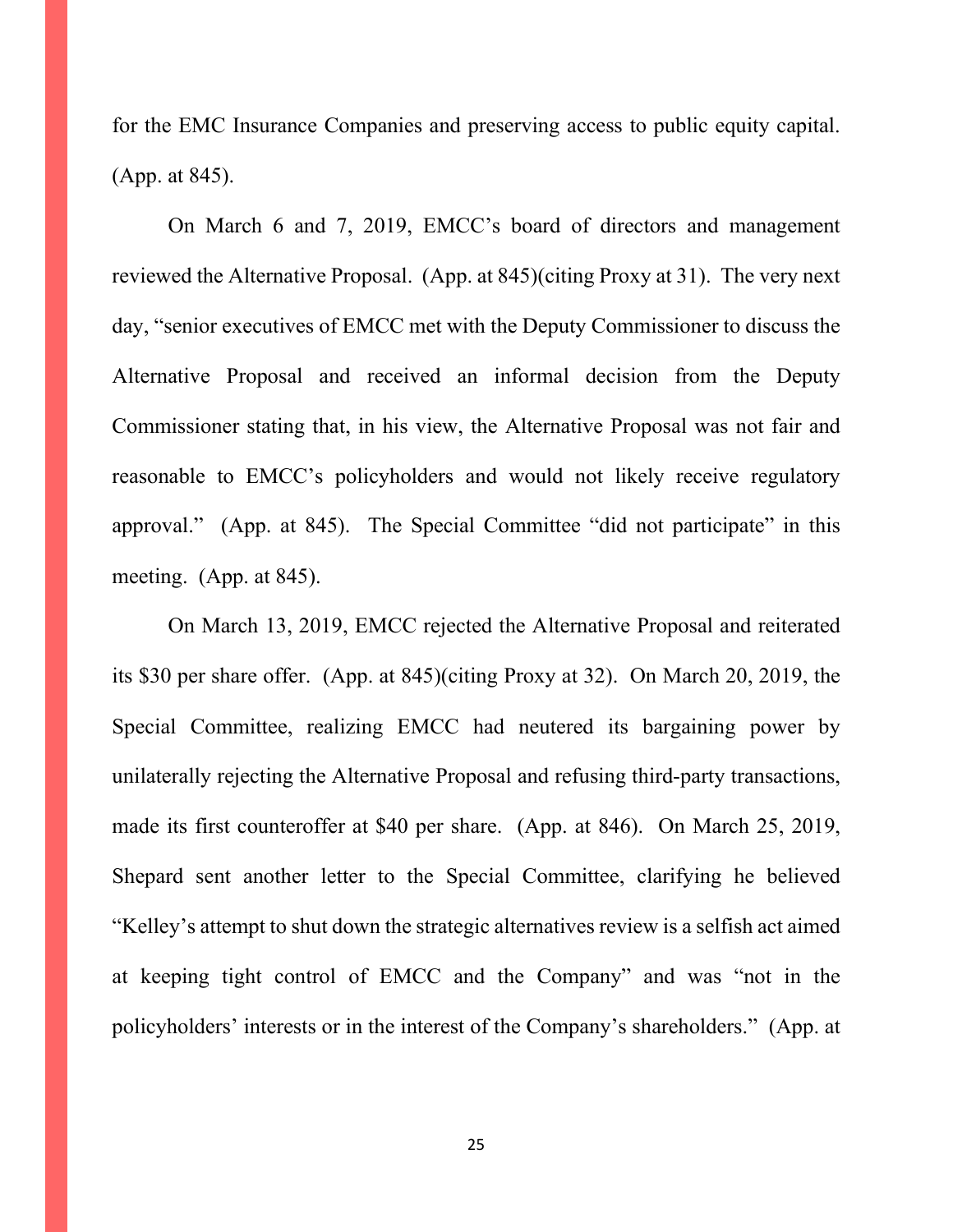846). Shepard's letter presented financial analyses indicating the fair price for EMCI common stock was "far in excess of \$50 per share." (App. at 846).

Nonetheless, EMCC and EMCI negotiated the Merger Agreement, settling on a \$36 per share price, including a "no shop" provision prohibiting EMCI or the Special Committee from engaging third parties, and rejecting a provision requiring EMCC to vote its shares in favor of unsolicited third-party proposals contemplating a price at least 10% higher than what EMCC was paying. (App. at 474-75, 846). The parties executed the Merger Agreement on May 8, 2019, and EMCC issued a press release announcing the Merger on May 9, 2019. (App. at 474-75, 846).

# **D. The Minority Shareholders Are Not Fully Informed When They Vote on the Merger**

EMCI filed its preliminary and definitive proxies with the SEC in substantially the same form on June 24, 2019, and August 8, 2019, respectively, and scheduled the shareholder vote for September 18, 2019. (App. at 846, 194, 427). The Director Defendants knew the Proxy statements concealed material information that EMCI's public shareholders needed to make an adequately informed vote on the Merger. (App. at 871-872). Nonetheless, they did not disclose this information. (App. at 871-872, 876-877). EMCI's shareholders, insufficiently informed and otherwise left with the choice of either voting in favor of the Merger or retaining stock that would continue to be undervalued because EMCI's controlling shareholder was systemically and deliberately depressing its value by refusing to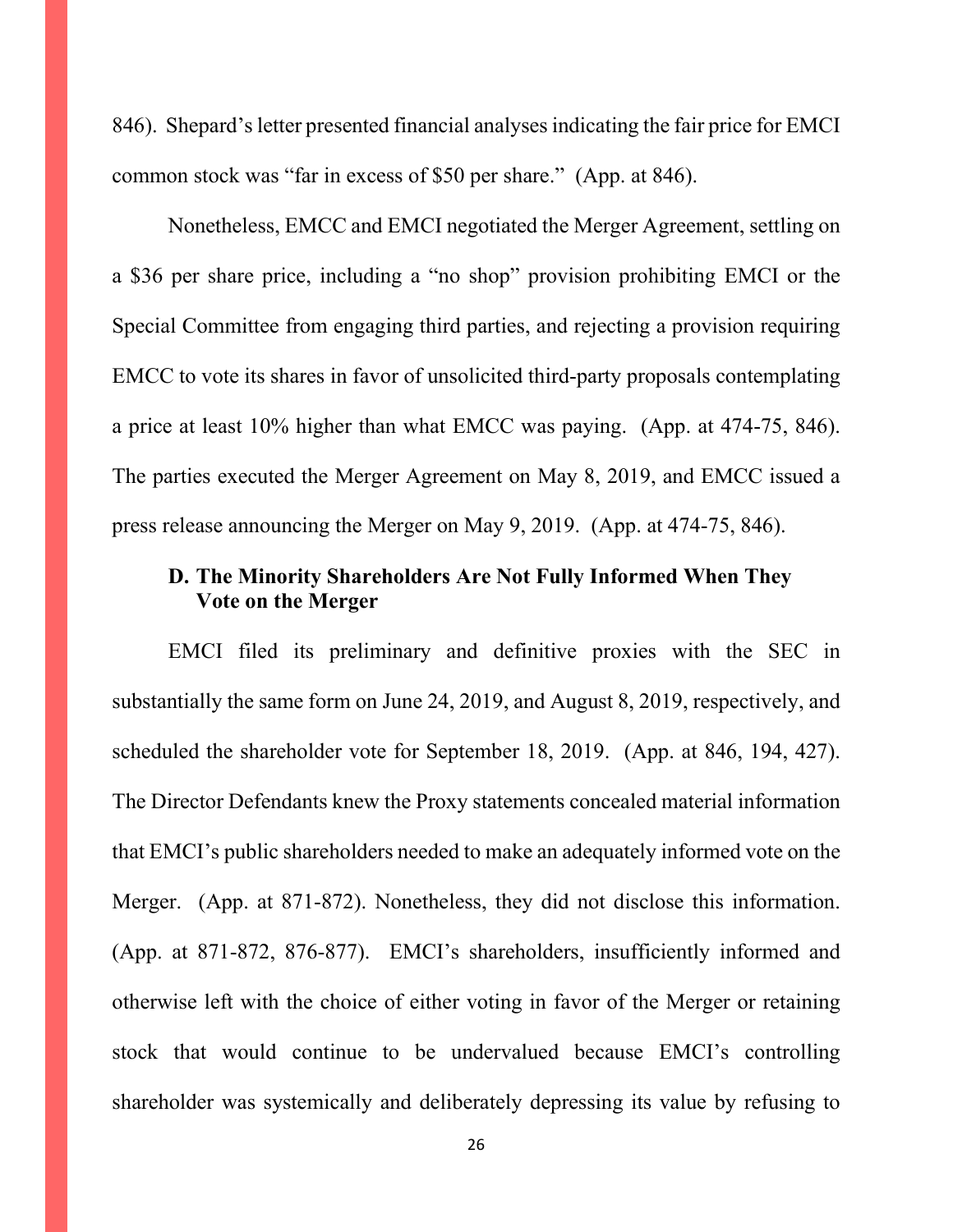consider alternative structures or third-party acquisitions, voted to approve the Merger on September 18, 2019. (App. at 846, 871-872, 876-877). Given the Hobson's choice EMCI minority shareholders faced, they were for all practical purposes coerced to "support" the unfair Merger. (App. at 876).

In short, the Director Defendants sat idly by while EMCC steamrolled them, by: (i) publicly announcing its grossly inadequate initial offer, (ii) unilaterally rejecting third-party interest and publicly announcing its refusal to participate in a third-party transaction, (iii) unilaterally rejecting the Alternative Proposal, (iv) rejecting EMCI's initial \$40 per share valuation; (v) aggressively pressuring and forcing the Merger through at the inadequate price, and (vi) working restrictive provisions into the Merger Agreement to avoid a topping bid. (App. at 7). The Director Defendants knew from the beginning that the process favored Kelley and EMCC at the public shareholders' expense and not only played along, but *actively*  **assisted EMCC** in obtaining approval by rebuffing Shepard and disseminating the misleading and incomplete Proxy.

#### **ARGUMENT**

The District Court correctly found Plaintiff had standing to bring direct claims against the Director Defendants for knowingly, willfully, and intentionally breaching their fiduciary duties to EMCI's public shareholders by negotiating and endorsing a merger that they knew undervalued EMCI. As the District Court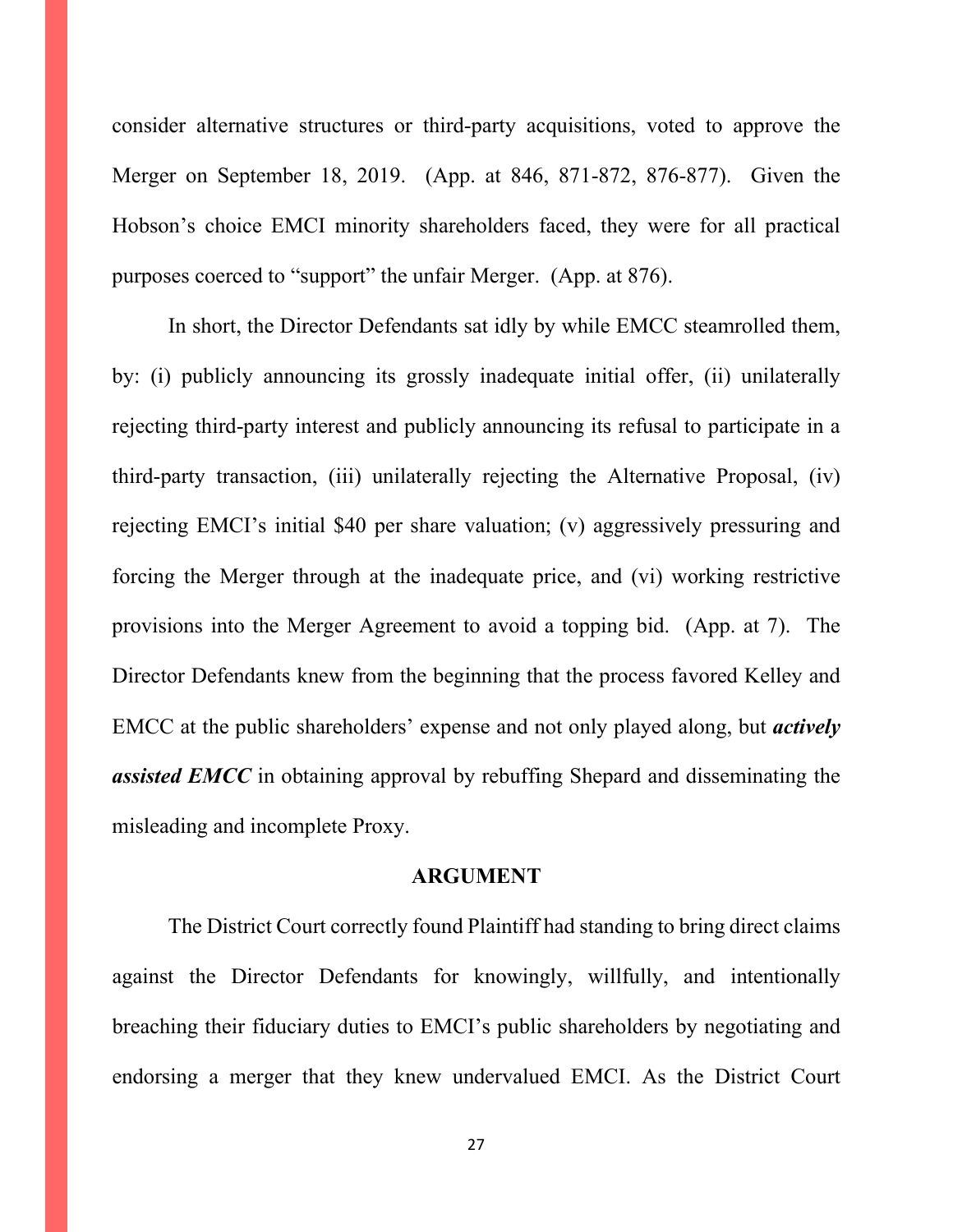explained, their failure to negotiate adequate consideration for EMCI's public minority shareholders did not in any way harm EMCI or its majority shareholder EMCC. (App. at 862).

The District Court also correctly found the Director Defendants were not entitled to dismissal based on an Exculpation Defense because (i) exculpation is an affirmative defense, and (ii) the Petition sufficiently pled that the Director Defendants "engaged in an intentional infliction of harm on the shareholders" by negotiating and endorsing the Merger in spite of their actual knowledge that it undervalued the public shareholders' stake in EMCI. (App. at 871-872).

Because the District Court correctly decided the issues raised in this interlocutory appeal, the case should be remanded to the District Court with instructions to proceed to discovery and trial.

**I. The District Court correctly held that a shareholder may bring a direct action against a director who endorses a merger and disseminates a misleading proxy with actual knowledge that the merger undervalues the company.**

#### Preservation of Error

Plaintiff agrees that Director Defendants have preserve error.

### Standard of Review

The standard of review for a district court's ruling on a motion to dismiss for lack of standing is for errors of law. *Hawkeye Foodservice Distrib. v. Iowa Educators Corp.*, 812 N.W.2d 600, 604 (Iowa 2012). The Court accepts the facts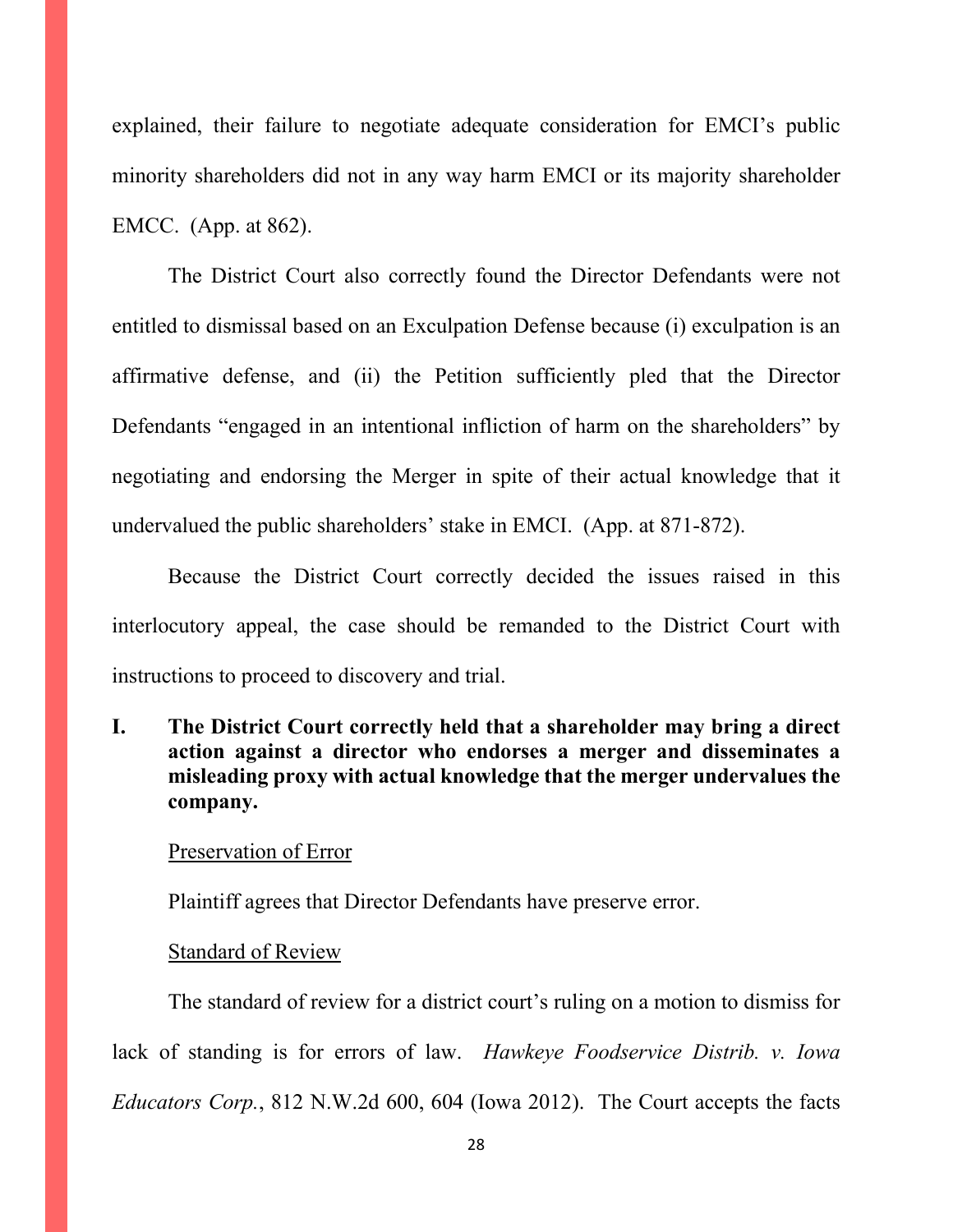alleged in the petition as true and must allow the case to proceed unless "the petition shows no right of recovery under any state of facts." *Id.* (quoting *Southard v. Visa U.S.A., Inc.*, 734 N.W.2d 192, 194 (Iowa 2007)). "If the viability of the claim is at all debatable, courts should not sustain a motion to dismiss." *Southard*, 734 N.W.2d at 194 (quoting *Munzingo v. St. Luke's Hosp.*, 518 N.W.2d 776, 777 (Iowa 1994)).

# **A. A shareholder has standing to bring a direct action against a director who endorses a merger and authorizes the filing of a misleading proxy with actual knowledge that the merger undervalues the company.**

The Petition asserts direct claims that the Director Defendants breached the fiduciary duties they owed to EMCI's public shareholders. (App. at 34-35). It is well-established that directors of an Iowa corporation "owe[] a fiduciary duty to the company *and its shareholders*." *See, e.g., Cookies Food Products, Inc. v. Lakes Warehouse Distributing, Inc.*, 430 N.W.2d 447, 451 (Iowa 1988). These duties, commonly referred to as the duty of care and the duty of loyalty, require corporate directors to exercise due and appropriate care in managing corporate affairs and to discharge their duties in good faith and the best interests of the corporation and its shareholders. (App. at 863-865); *see also Cookies*, 430 N.W.2d at 451.

The general rule in Iowa and throughout the country is that "as a matter of corporate law, shareholders have no claim for injuries to their corporations by third parties unless within the context of a derivative action." *Rieff*, 630 N.W.2d at 293. However, Iowa jurisprudence accords with the "well-recognized exception" that a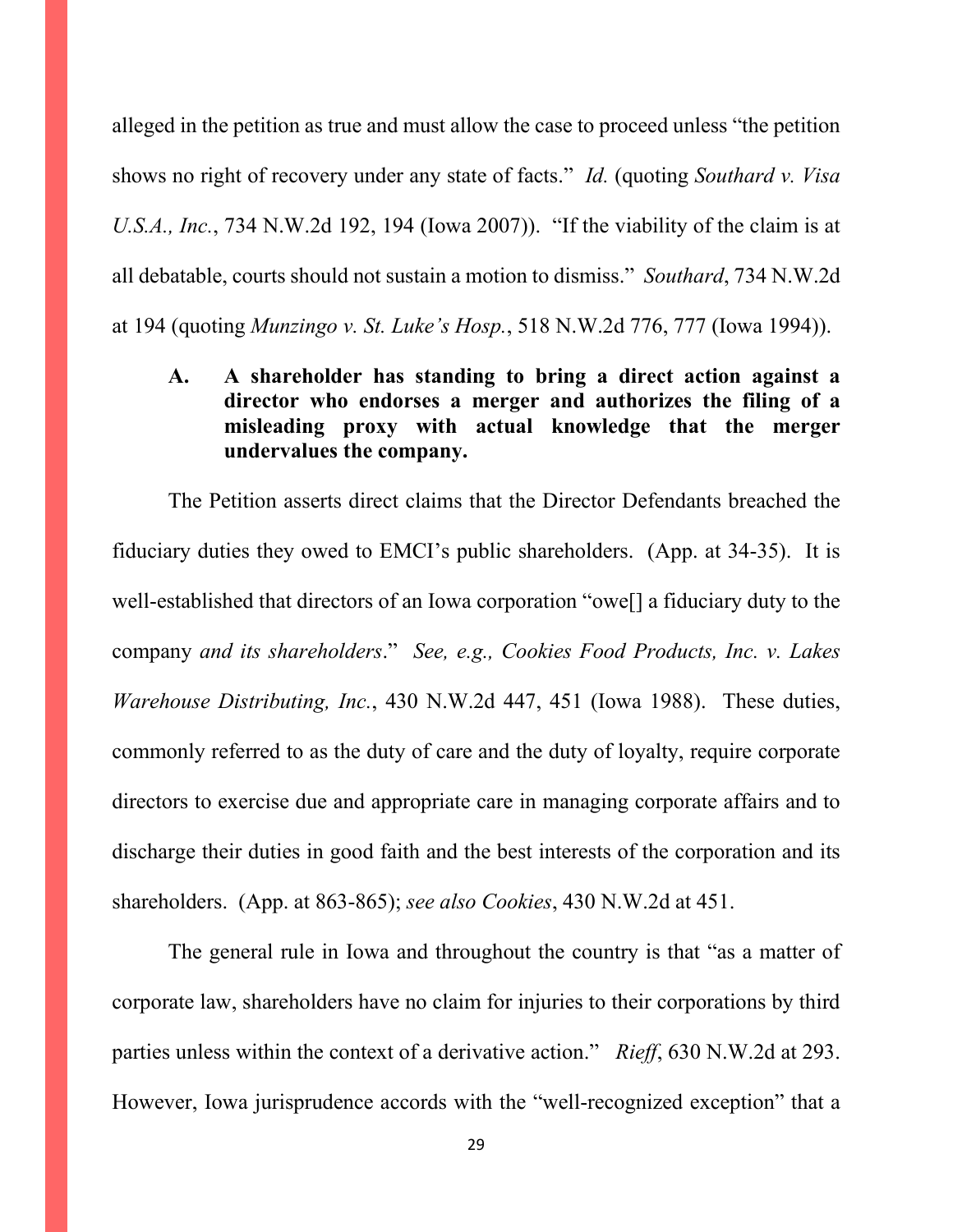shareholder has standing to bring a direct claim if the shareholder alleges that the defendant "owed him a special duty *or* that he suffered an injury separate and distinct from that suffered by the other shareholders." *Id.* at 294; *see Cunningham*, 332 N.W.2d at 883; *Ezzone v. Riccardi*, 525 N.W.2d 388, 394-95 (Iowa 1994) (quoting 13A William M. Fletcher, *Fletcher Cyclopedia of the Law of Private Corporations* § 5921, at 519 (rev. ed. 1954)).

# **1. Claims alleging that a corporate director negotiated a merger or obtained shareholder approval of a merger in bad faith are direct claims that fall within the long-recognized exception to the general rule.**

Considering this well-recognized exception, the Iowa Court of Appeals has explained that lawsuits based on "mismanagement that depresses the value of stock are derivative" but "suits directly attacking the fairness or validity of a merger are direct." *Kelly*, 2001 Iowa App. LEXIS 500 at \*30. The Delaware rule has been adopted by courts throughout the United States. *Parnes*, 722 A.2d at 1245 ("In order to state a direct claim with respect to a merger, a stockholder must challenge the validity of the merger itself, usually by charging the directors with breaches of fiduciary duty resulting in unfair dealing and/or unfair price."); *see also Tooley v. Donaldson, Lufkin & Jenrette, Inc.*, 845 A.2d 1031, 1033 (Del. 2004). [9](#page-29-0) The rule is

<span id="page-29-0"></span><sup>9</sup> *See, e.g., Lusk v. Life Time Fitness, Inc*., 213 F. Supp. 3d 1119, 1134-35 (D. Minn. 2016); *Keller v. Estate of McRedmond*, 495 S.W.3d 852, 876-77 (Tenn. 2016); *Shenker v. Laureate Educ., Inc.*, 983 A.2d 408, 422 (Md. 2009); *Cohen v. Mirage Resorts, Inc.*, 62 P.3d 720, 732 (Nev. 2003); *Yudell v. Gilbert*, 99 A.D.3d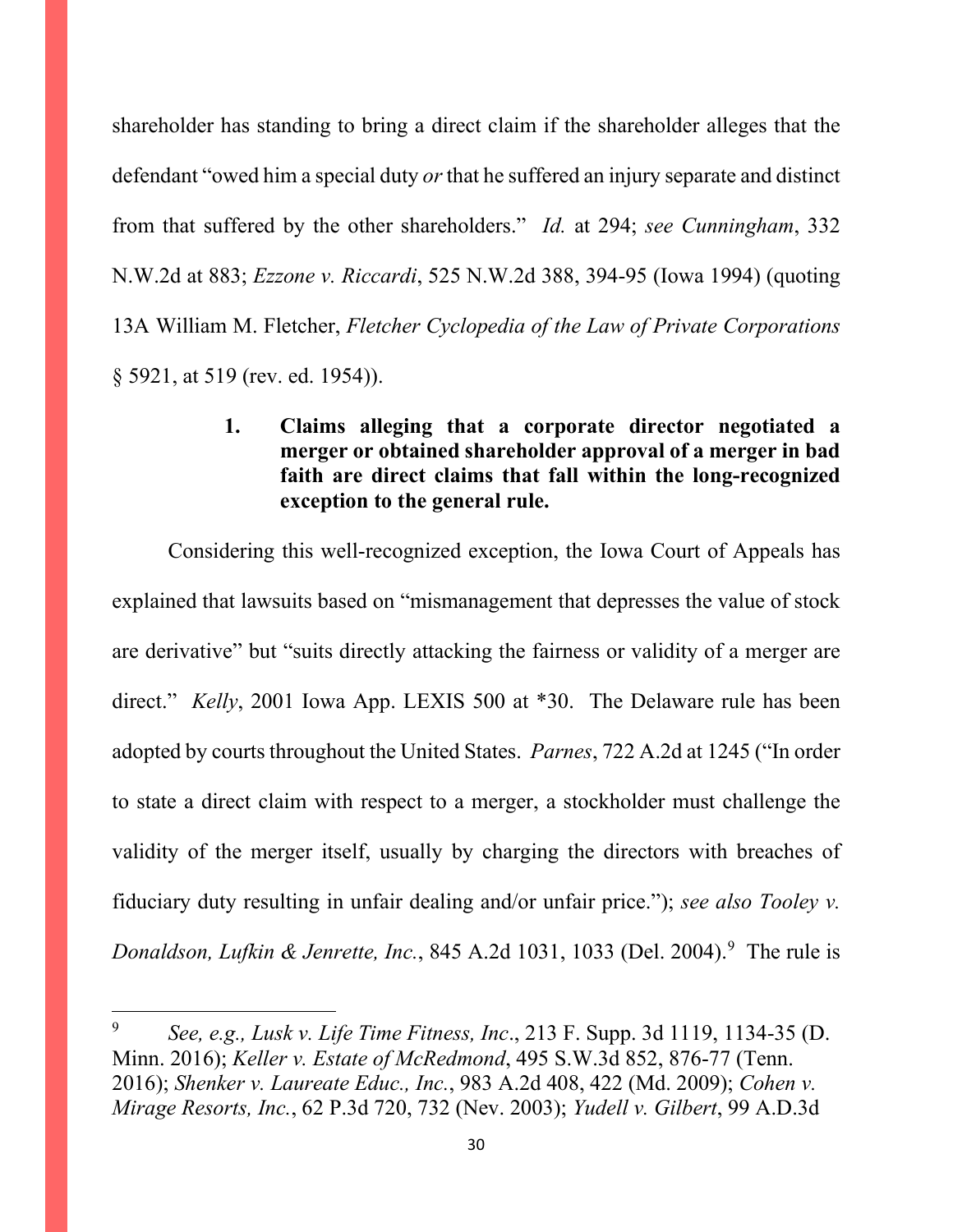grounded in the same factors that this Court considered in *Rieff* and *Cunningham*. *Id.* at 1033, 1039 ("[t]he proper analysis has been and should remain that stated" in *Parnes*, with the outcome turning "*solely* on the following questions: (1) who suffered the alleged harm (the corporation or the suing stockholders, individually); and (2) who would receive the benefit of any recovery or other remedy (the corporation or the stockholders, individually)?"); *cf. Rieff*, 630 N.W.2d at 294-95.

Whether a special application of the special duty or distinct injury test discussed in *Rieff* or a separate test, the "*Parnes*" test that the Iowa Court of Appeals used in *Kelly* is applicable here. Mismanagement outside the merger context affects the corporation directly and shareholders only indirectly, but a merger that undercompensates shareholders for their own personal property (their shares) harms them directly. *See, e.g., Cohen*, 62 P.3d 720 at 732 ("The shareholder has lost unique personal property—his or her interest in a specific corporation."). In other words:

it is clear that, here, the injury alleged, namely, a lesser value that shareholders received for their shares in the cash-out merger, is an injury suffered solely by the shareholders and not by Laureate as a corporate entity. Such an injury, if suffered, is a direct one, separate from any injury suffered by the corporation, thus allowing Petitioners

<sup>108, 110 (</sup>N.Y. App. Div. 2012); *Moore v. Macquarie Infrastructure Real Assets*, 258 So.3d 750, 756 (La. App. 3 Cir. 2017); *Elloway v. Pate*, 238 S.W.3d 882, 900- 01 (Tex. Ct. App. 2007); *Rael v. Page*, 222 P.3d 678, 683 (N.M. Ct. App. 2009); *Lightner v. Lightner*, 266 P.3d 539, 545 (Kan. Ct. App. 2011); *Rupp v. Thompson*, 2004 Minn. Dist. LEXIS 16, at \*6-8 (Minn. Lyon Cnty. Dist. Ct. Mar. 16, 2004) (interpreting Colorado law).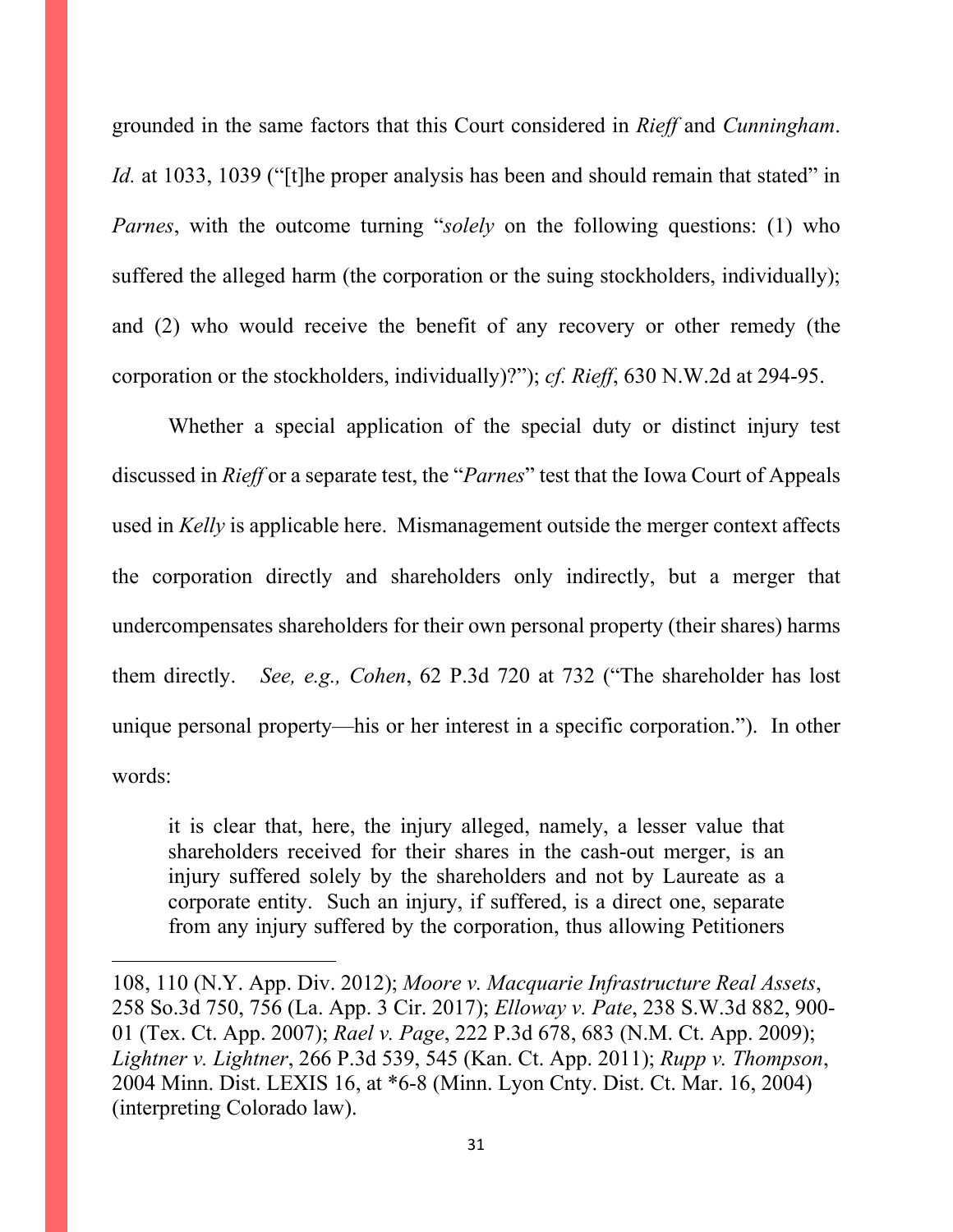to proceed with their direct action against Board Respondents. A higher or lower price received by shareholders for their shares in the cash-out merger in no way implicated Laureate's interests and causes no harm to the corporation.

*Shenker*, 983 A.2d at 425.

# **2. The District Court properly applied the special injury or duty test and correctly found that the claims in this case were direct and not derivative.**

The District Court understood the *Parnes* rule properly accounts for the fact

that an unfair merger harms the shareholders without meaningfully affecting the

corporation:

This is a situation where Meade contends he and other similarly situated suffered an injury separate and distinct from that suffered by the majority shareholder, EMCC. There was no injury to the corporation due to the nature of the merger. EMCI went from being a public corporation with the majority of its shares owned by EMCC to a private corporation with EMCC owning all of the shares of the corporation.

(App. at 860-861). The District Court is correct. An acquired corporation's "status would change from existing as a corporation to no longer existing in the same capacity because of the merger, regardless of the price paid" so, when there is an inadequate price, the shareholders suffer but there is "no meaningful difference to the corporation." *Moore*, 258 So.3d at 757. The Delaware rule also accords with common-sense: a "claim that arose via the non-voluntary termination of the Plaintiff's stock ownership cannot, as a matter of logic or equity, adhere in the stock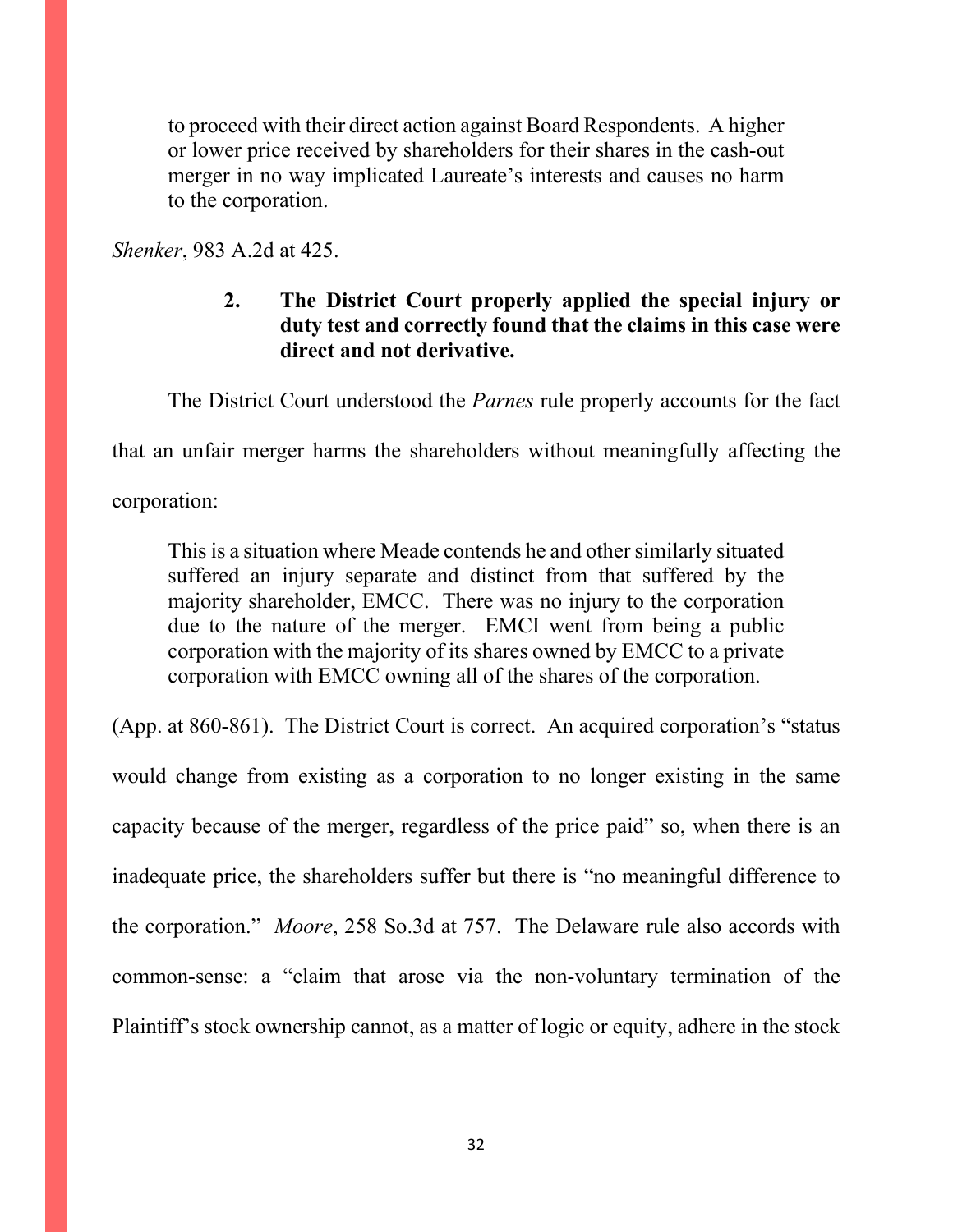so taken." *I.A.T.S.E. Local No. One Pension Fund v. GE*, 2016 Del. Ch. LEXIS 184 at \*17 (Del. Ch. Dec. 6, 2016).

Thus, under analogous circumstances in *Rieff*, this Court found that a mutual company's policyholders had a direct cause of action against the directors of a mutual company for breaching their fiduciary duties by orchestrating a *de facto* demutualization that terminated the policyholders' interest in the mutual company without providing adequate disclosure or compensation:

If a mutual company would like to demutualize, it must follow statutory steps to that end. *See* Iowa Code ch. 515G. Some of those steps include providing notice and a vote in this decision to its policyholders. *Id.* §§ 515G.4, .6. Additionally, the policyholders will then receive some form of payout from this approved conversion, *e.g.,* through stock offers or dividends. *Id.* § 515G.3. These steps are not discretionary, but required. With an affirmative responsibility to disclose its intentions and seek approval from policyholders, as well as compensate them upon conversion, this creates a special duty not ordinarily cognizable between a mutual corporation and its policyholders.

We have recognized that when a special duty is present, the shareholders suffer a harm not suffered by the corporation itself and have an individual action against the corporation. When there exists a special duty to the shareholder, outside of duties to the corporation, breach of that duty individually harms the shareholder and suit may be brought in that capacity. To this end, plaintiffs argue the interference with contract was specifically directed at them, not the corporation. Because of this, they claim to possess their own action.

We agree.

*Rieff*, 630 N.W.2d at 294.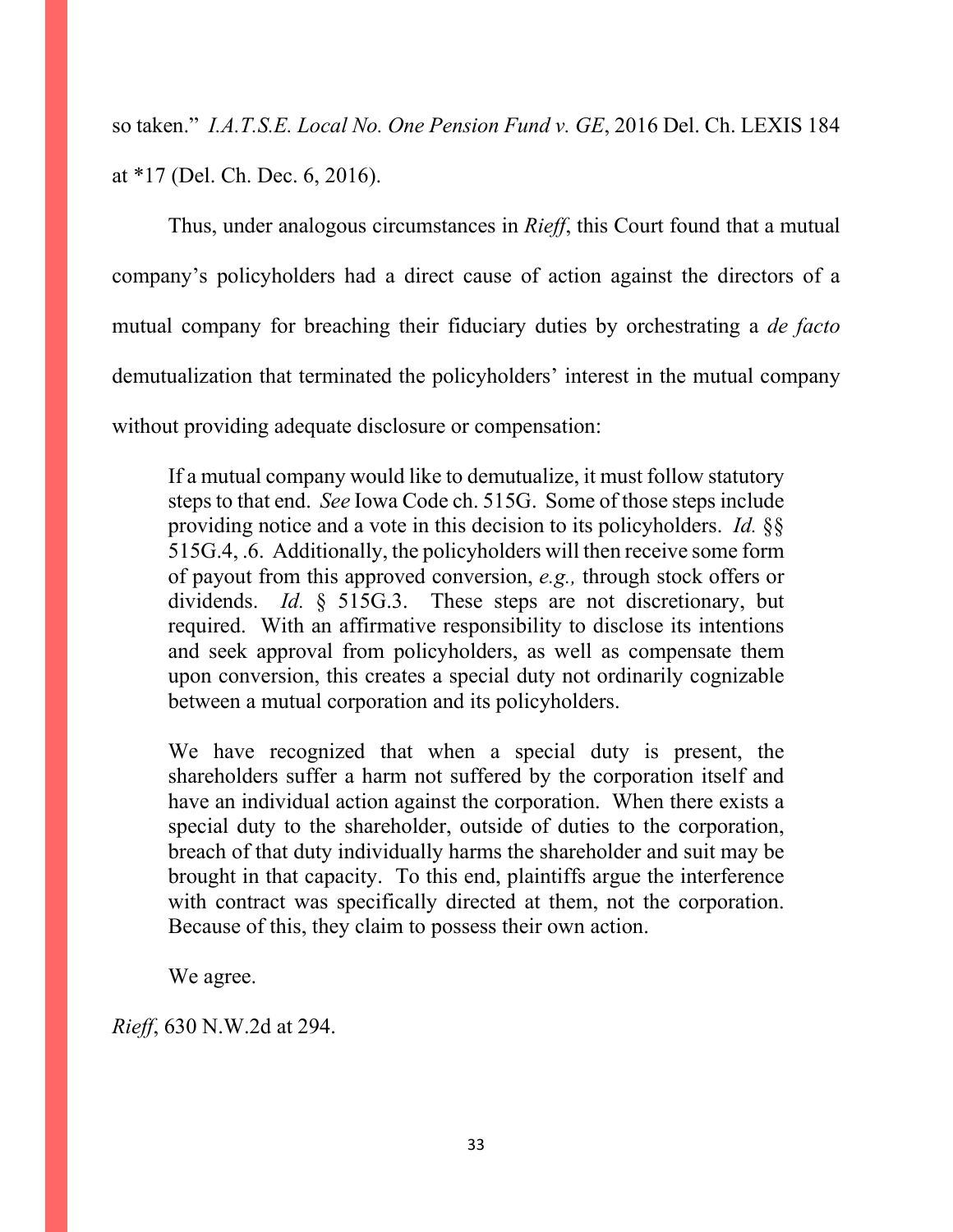The special duties for demutualization in *Rieff* are analogous to the statutory steps and requirements for a corporate merger. *Compare* Iowa Code § 515G.6 (demutualization) ("the plan of conversion shall be submitted to and shall not take effect until approved by two-thirds of the policyholders") *with* Iowa Code § 490.1104(2)(a) (merger) ("the board of directors must submit the plan to the shareholders for their approval" and "must also transmit to the shareholders a recommendation that the shareholders approve the plan").

As this Court has explained: "A fiduciary relation exists between two persons when one of them is under a duty to act for or to give advice for the benefit of another upon matters within the scope of the relation." *Kurth v. Van Horn*, 380 N.W.2d 693, 695 (Iowa 1986) (citing Restatement (Second) Torts § 874 cmt. A, at 300 (1979)); *see also Weltzin v. Cobank, ACB*, 633 N.W.2d 290, 294 (Iowa 2001) (quoting *Kurth*). Thus, submitting a "recommendation" to minority shareholders implicates a special fiduciary duty "to disclose with entire candor all material facts concerning the merger, so that the minority shareholders would be able to make an informed decision[.]" *McMullin v. Beran*, 765 A.2d 910, 917 (Del. 2000); *Casey v. Brennan*, 780 A.2d 553, 569 (N.J. Super. Ct. 2001) ("Since implied in the concept of fair dealing is the duty of candor, it follows that the directors do not properly discharge their obligations when the proxy statement is false, misleading, and inaccurate."); *see also Mitchellville Coop v. Indian Creek Corp.*, 469 N.W.2d 258, 263 (Iowa Ct.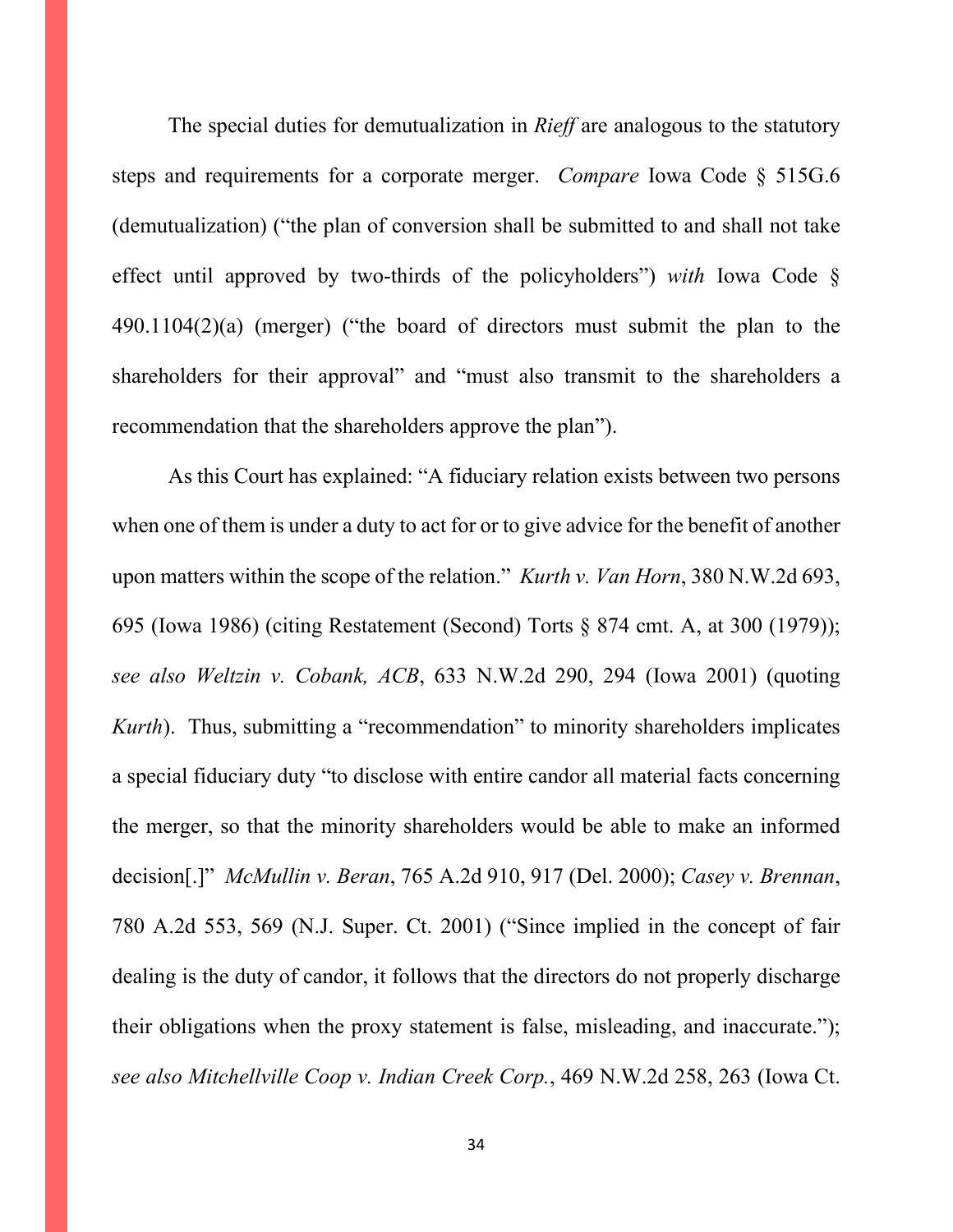App. 1991) ("As fiduciaries, the directors owe a duty to disclose information to those who have a right to know the facts.") (citing *Rowen v. Le Mars Mutual Insurance Co.*, 282 N.W.2d 639, 649 (Iowa 1979)). Indeed, the special fiduciary duty to disclose the demutualization plan and fairly compensate policyholders that this Court found attached in *Rieff* is analogous to the Director Defendants' special fiduciary duty to disclose the plan of merger and fairly compensate shareholders. *See* Iowa Code §§ 490.1104(2)(a), 515G.6. As in *Rieff*, EMCI's shareholders have standing to bring a direct action against the Director Defendants for breaching those fiduciary duties.

# **3. The United States Court of Appeals for the Eighth Circuit agreed with the District Court that this Action is direct and not derivative.**

In fact, the United States Court of Appeals for the Eighth Circuit recently explained that claims based on the termination of shares pursuant to this very Merger would be analogous to the termination of ownership in *Rieff*. *Shepard v. Emplrs. Mut. Cas. Co.*, 998 F.3d 330, 337 (8th Cir. 2021). The Director Defendants themselves acknowledge that the decision in *Shepard* "weighed in on this issue, involving this very Transaction." (Def.'s Br. at 36) (citing *Shepard*).

The *Shepard* decision is instructive. In *Shepard*, the Eighth Circuit affirmed the federal district court's finding that the claims were derivative specifically because the plaintiff *did not* attack the merger itself. *Id.* at 335 (explaining the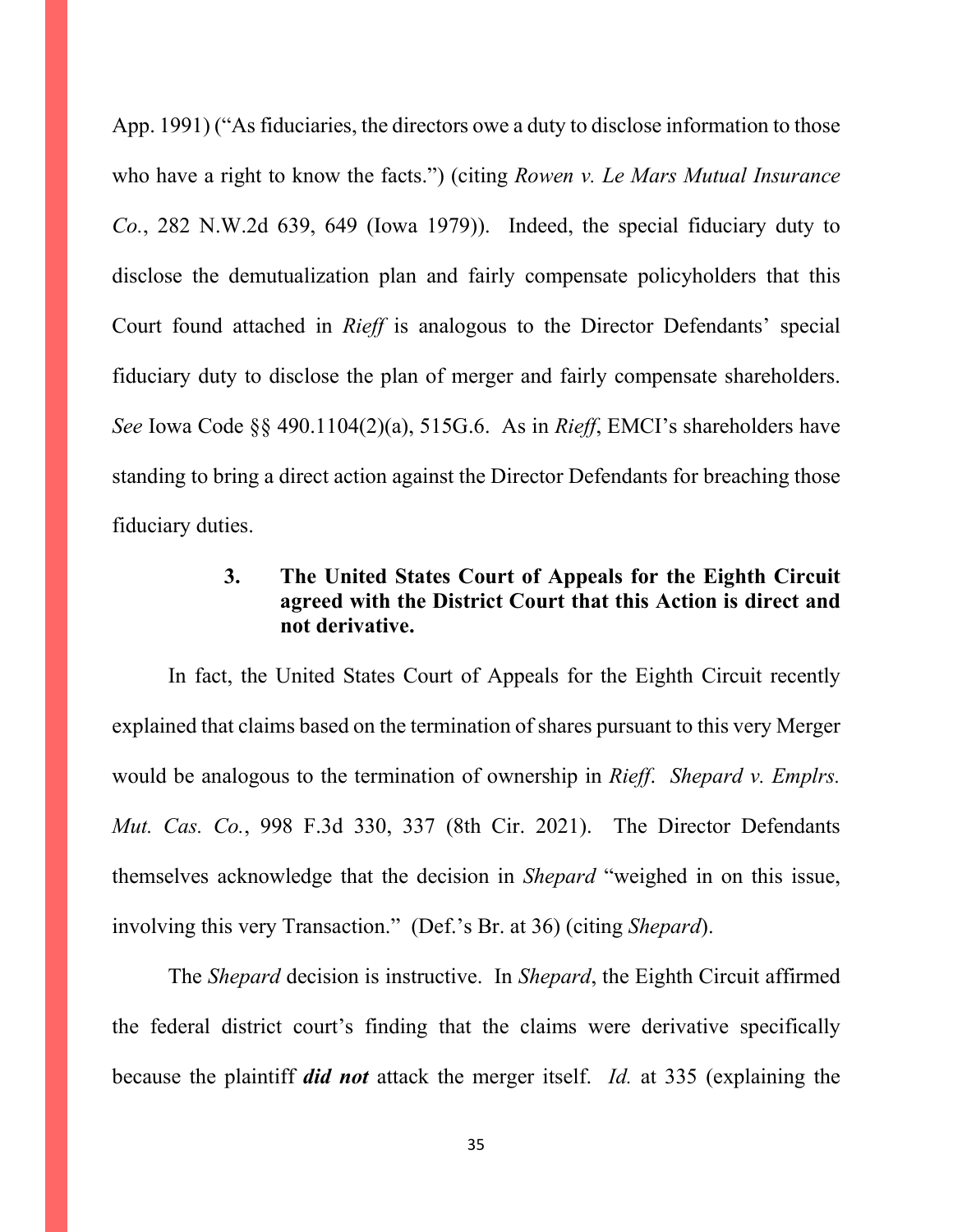plaintiff alleged the defendants "breached their fiduciary duties '*in the years leading up to the Squeeze-Out*.'"); *see also Shepard v. Emplrs. Mut. Cas. Co.*, 476 F. Supp. 3d 862, 876 (S.D. Iowa 2020) (finding that there was no special duty because "Shepard has represented that his claim *is not related to the merger* ... but to failure to enhance the value of EMCI *in the years prior to the merger*.").

Although the Director Defendants inconspicuously relegate it to a single footnote, the Eighth Circuit provided extensive analysis *agreeing* with the District Court in this case, as follows:

**[T]he** *Meade* **court repeatedly distinguished that case from Shepard's claim.** The court emphasized that unlike Shepard, "Meade is not asserting a claim that the defendants mismanaged EMCI causing the stock to be undervalued." *Id.* at 23. While the shareholders' allegations in *Meade* were based on the squeeze out and inadequate purchase price, Shepard "alleged mismanagement by the defendants *prior to* the going-private transaction, which resulted in depressing the value of EMCI's stock." *Id.* (emphasis added). "Shepard was seeking recovery for an injury to the corporation, that was shared indirectly by the shareholders, which did not meet the separate and distinct injury test." *Id.* **In** *Meade***, in the merger context, the injury was not shared by EMCI.** *See Id.*

*Shepard*, 998 F.3d at 338 (emphasis in italics in original, bold added); (Def.'s Am.

Br. at 37 n.11). The Eighth Circuit also correctly distinguished *Shepard* from *Reiff*, explaining Shepard's claims were based on mismanagement that depreciated the value of his shares in the company in the years leading up to the merger, whereas the plaintiffs in *Rieff* – as here – had their ownership in the company terminated outright. *Id.* at 337 ("Unlike the termination of shareholder rights in a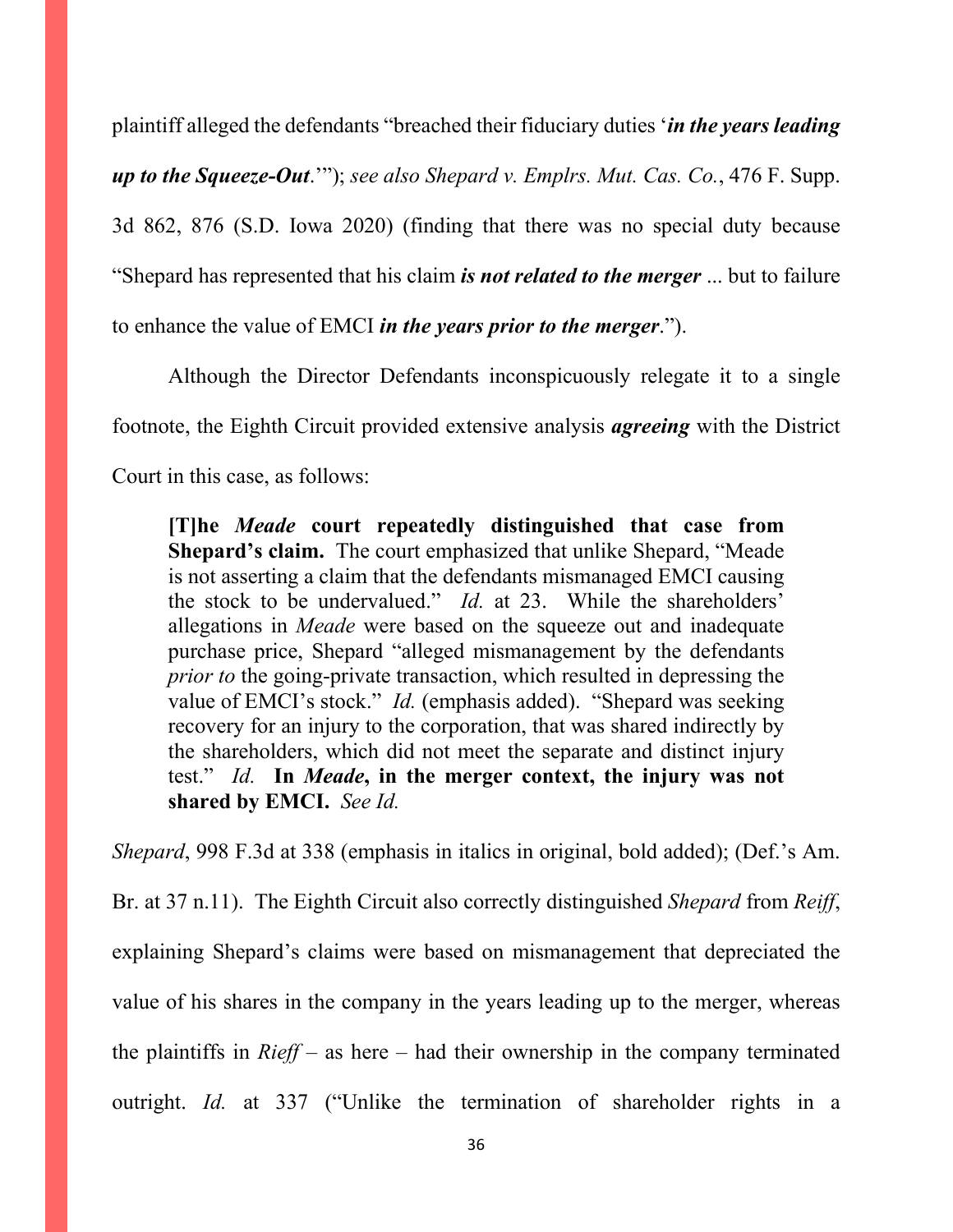demutualization, a reduction in share price is not an injury that solely affects the shareholders without harming the corporation.").<sup>10</sup> In fact, the federal district court in *Shepard* drew the same line between the general fiduciary duties that are "ordinarily cognizable" and the special duties that attach when corporate fiduciaries negotiate a demutualization or merger. *Shepard*, 476 F. Supp. 3d at 874.

Simply put, the District Court, and the federal courts in *Shepard* all agreed that "in the merger context" EMCI's public shareholders suffered injuries that neither EMCI nor EMCC suffered. EMCC—with the Director Defendants' active assistance—used its power as a controlling shareholder to shortchange EMCI's minority shareholders for their own personal property by millions of dollars in the aggregate. Not only did these injuries not harm EMCC—they inured to its *benefit*. *See* 12B Fletcher Cyclopedia of the Law of Corporations § 5924 ("The exception to

<span id="page-36-0"></span><sup>10</sup> Ultimately, the claims in *Shepard* were like the claims in *Kelly* and *Cunningham*, which were correctly found derivative because they alleged injuries to the corporation that were realized *before* the corporate sale rather than through it. *Kelly*, 2001 Iowa LEXIS 500, at \*30 (plaintiff alleged company was undervalued because of prior mismanagement and waste of corporate assets); *Cunningham*, 332 N.W.2d at 883 (plaintiff sold company at a loss because defendant leased a defective meat processing machine to company in which he was a majority shareholder); *Shepard*, 998 F.3d at 337-38.

Naturally, the "premerger injury" rule in *Kelly*, *Cunningham*, and *Shepard* does not apply "if the merger itself is the subject of a claim of fraud, being perpetrated merely to deprive shareholders of the standing to bring a derivative action." *See Kramer v. Western Pacific Industries, Inc.*, 546 A.2d 348, 354 (Del. 1988).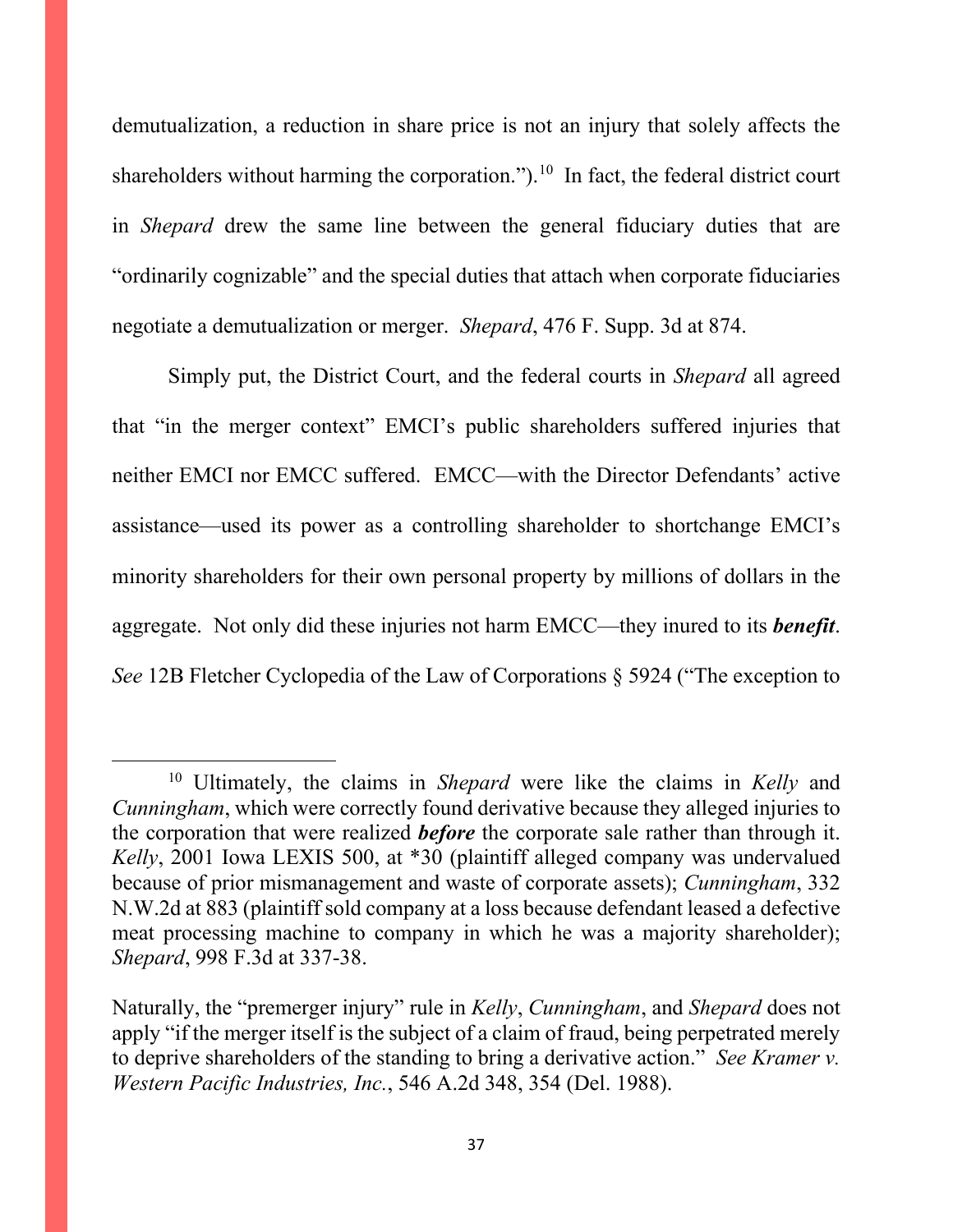the rule forbidding direct shareholder suits against management is most compelling where the alleged wrong unfairly affected the minority shareholders but did not work an injury either to the corporation or its majority shareholders.").<sup>[11](#page-37-0)</sup>

As a practical matter, shortchanging the public shareholders also benefited EMCI because any assets retained by EMCC now benefit the combined company. *Shepard*, 998 F.3d at 338 ("In *Meade*, in the merger context, the injury was not shared by EMCI."); *see also Shenker*, 983 A.2d at 425 ("a higher or lower price received by shareholders for their shares in the cash-out merger in no way implicated Laureate's interests and causes no harm to the corporation"); *Moore* 258 So. 3d at 757 ("the loss occurred to Plaintiffs, but made no meaningful difference to the corporation."). As the inadequate merger consideration harmed the shareholders directly and a damages remedy would be paid to the shareholders and not to EMCI, the claims are direct rather than derivative. *Rieff*, 630 N.W.2d at 293-95; *Tooley*, 845 A.2d at 1033; *Cunningham*, 332 N.W.2d at 883; *Kelly*, 2001 Iowa App. LEXIS 500 at \*30.

<span id="page-37-0"></span> $11$  The Director Defendants argue EMCC disabled its potential conflicts by conditioning the merger *ab initio* on approval by adopting the *MFW* framework. (Def.'s Am. Br. at 22); *see MFW*, 88 A.3d 635. But, as the District Court explained, it is "at least reasonably conceivable" that the Merger did not actually implement the *MFW* framework or effectively disable EMCC's conflicts and power to steer the transaction. (App. at 876-877).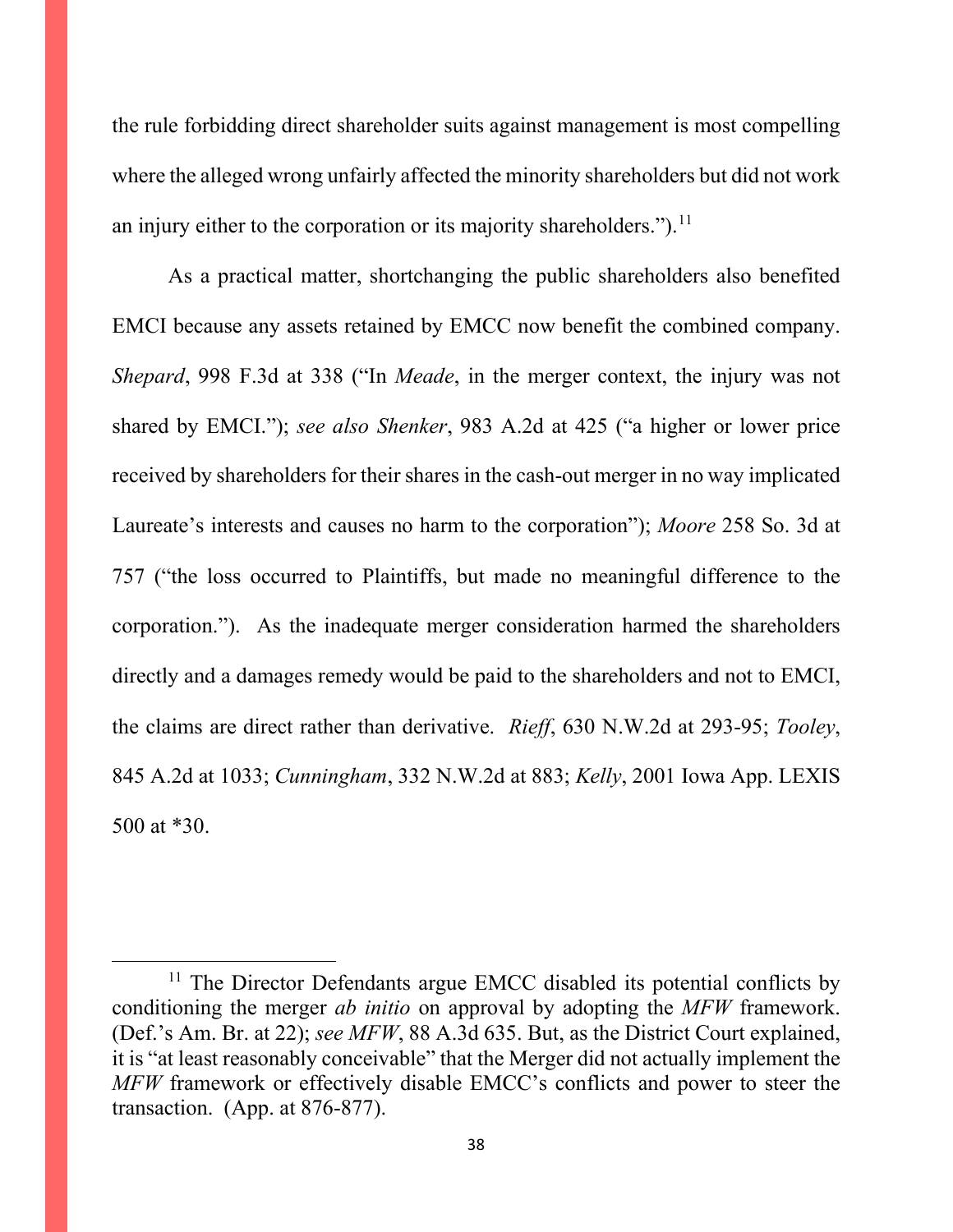# **4. The Director Defendants' argument that these claims are derivative directly contradicts Iowa law and their own representations to shareholders.**

The Director Defendants' primary argument that Meade's claims are derivative flows almost entirely from their bald assertion that they did not owe fiduciary duties to EMCI's shareholders because a single statutory provision, Iowa Code § 490.830, does not explicitly use the word "shareholders." The argument is entirely unavailing: "While the director is subject to few statutory constraints, the Iowa courts have repeatedly held that a director is a trustee or quasi-trustee who owes fiduciary duties to the corporation *and its shareholders*." Matthew G. Dore, *The Duties and Liabilities of an Iowa Corporate Director*, 50 Drake L. Rev. 207,  $211 (2002).$ <sup>[12](#page-38-0)</sup>

<span id="page-38-0"></span><sup>12</sup> *See e.g., Des Moines Bank & Trust Co. v. George M. Bechtel & Co.*, 51 N.W.2d 174, 216 (Iowa 1952) ("*Bechtel*"); *Gord v. Iowana Farms Milk Co.*, 60 N.W.2d 820, 828 (Iowa 1953); *Schildberg Rock Products Co. v. Brooks*, 140 N.W.2d 132, 136 (Iowa 1966); *Rowen*,, 282 N.W.2d at 654 ; *Linge v. Ralston Purina Co.*, 293 N.W.2d 191, 193-94 (Iowa 1980); *Midwest Management Corp. v. Stephens*, 343 N.W.2d 76, 77-78 (Iowa 1984); *Cookies*, 430 N.W.2d at; *Rieff*, 630 N.W.2d at 291.

Indeed, it is especially uncontroversial that Iowa Code § 490.830 does not specifically use the word "shareholders" because the official comment to the MBCA provision on which Iowa Code § 490.830 specifically explains that, in the phrase "best interests of the corporation,": "[t]he term 'corporation' is a surrogate for the business enterprise *as well as a frame of reference encompassing the shareholder body*." Model Bus. Corp. Act § 8.30, Official Comment 1 (emphasis added).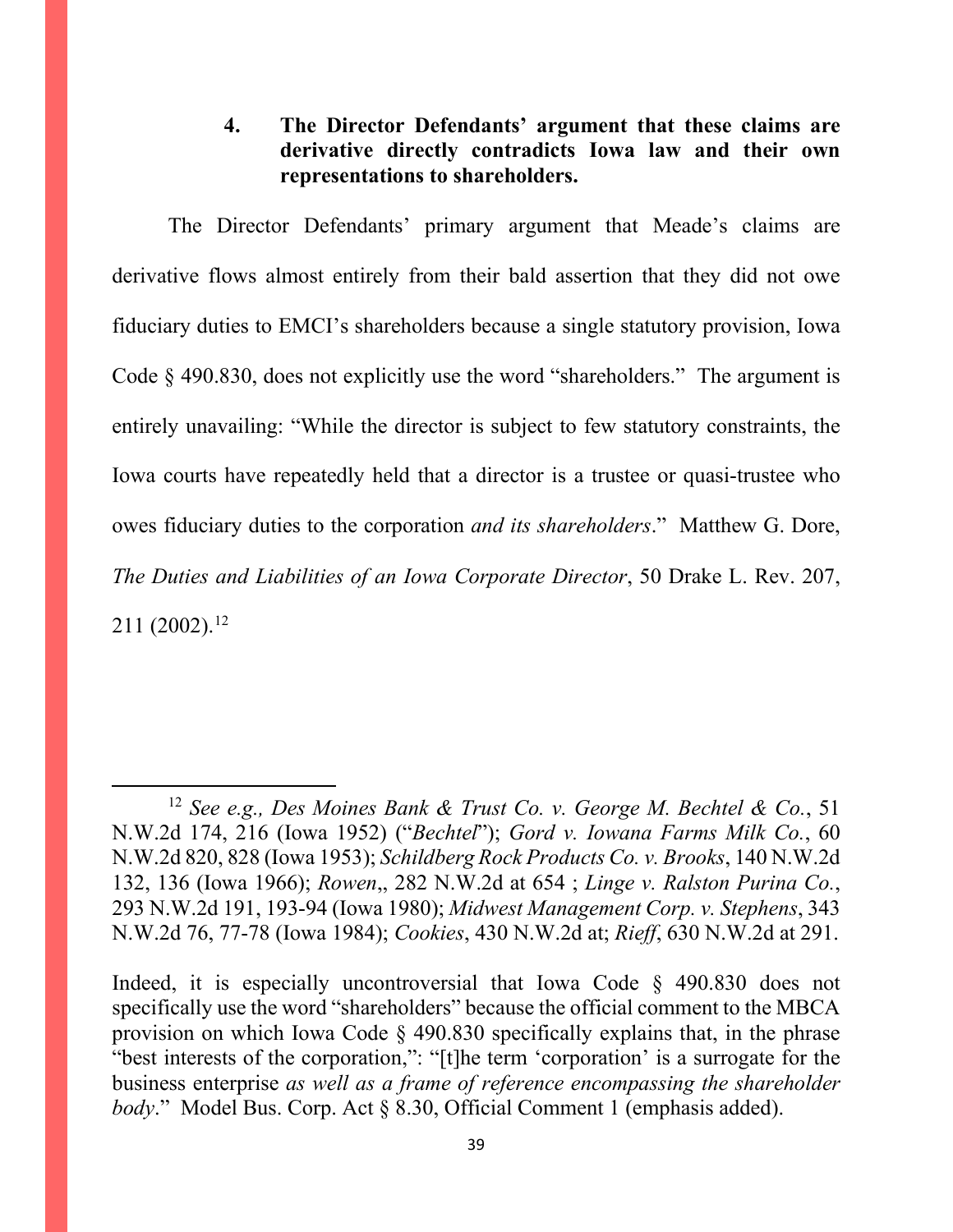# **i. The Director Defendants have held themselves out to the investing public as owing fiduciary duties to shareholders directly.**

The Director Defendants' argument that they do not owe fiduciary duties to EMCI's shareholders is especially repugnant because they previously acknowledged these duties to the investing public. *See Rieff*, 630 N.W.2d at 291 ("Because the circumstances giving rise to a fiduciary duty are so diverse any such relationship must be evaluated on the facts and circumstances of each individual case.") (quoting *Kurth*, 380 N.W.2d at 696). Indeed, EMCI's public SEC filings – *including the Proxy urging shareholders to approve this very merger* – expressly acknowledge the conflicting fiduciary duties EMCC's and EMCI's representatives owe to EMCC's policyholders *and EMCI's shareholders*:

On October 23, 2018, [EMCC's] Finance Committee met to review the financial performance and value of the Company .... After such review, the Finance Committee believed that such potential strategic alternatives would be challenging to implement given the Company's and EMCC's structure ... *and the different fiduciary duties to both EMCC's policyholders and to the public shareholders.*

Proxy at 21; *see also* Proxy at 67, 72, 74 (stating that simplifying these competing fiduciary duties was one of EMCC's reasons for the merger). EMCI's Annual Reports on Form 10-K likewise explained the relationship between EMCI and EMCC implicated "potential and actual conflicts of interest" because Kelley and certain other directors and officers of both EMCI and EMCC owed "a fiduciary duty to both *the stockholders of the Company* and to the policyholders of Employers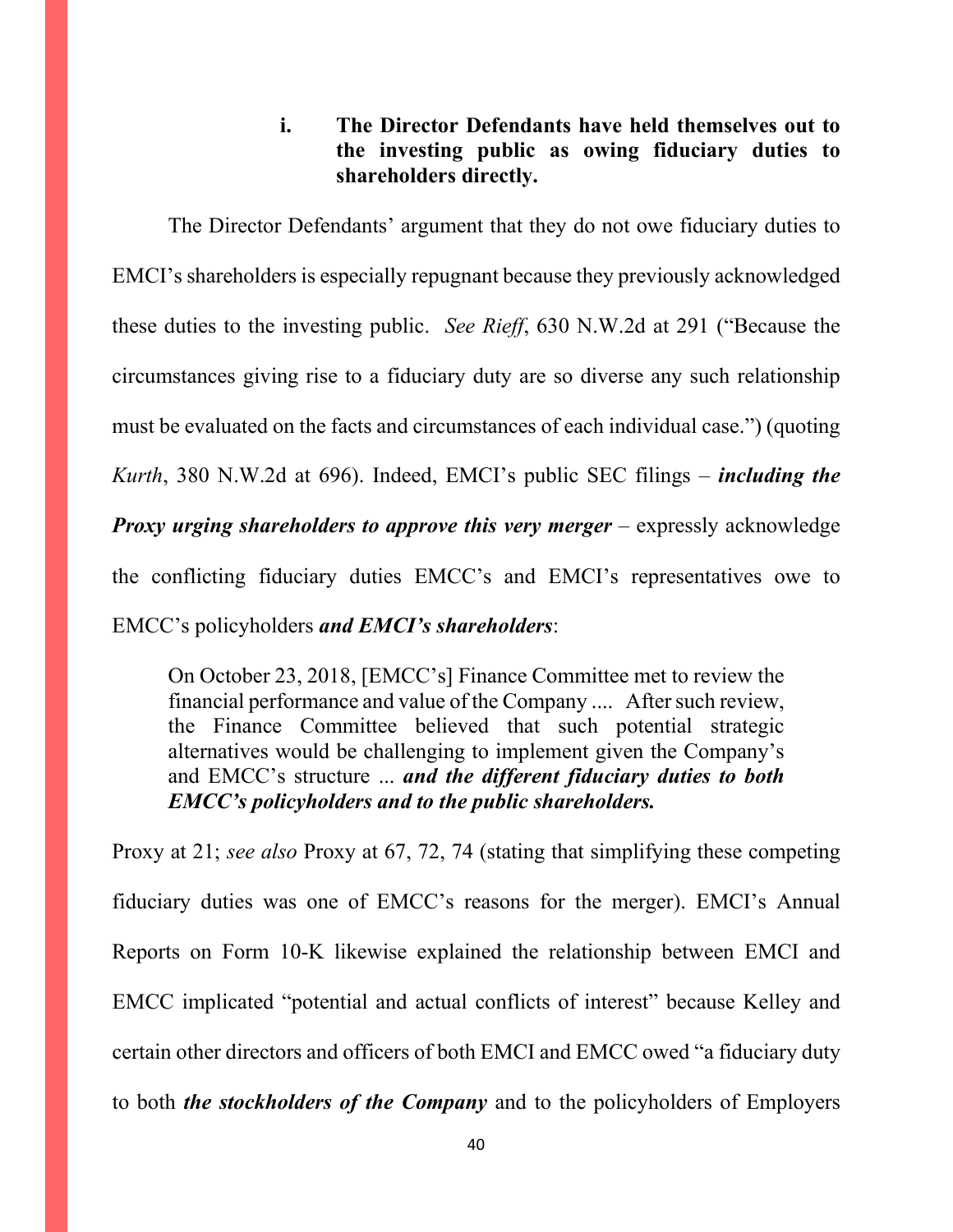Mutual." *E.g.,* EMCI's Annual Report on Form 10-K filed for the Fiscal Year Ending December 31, 2018, at 42; EMCI's Annual Report on Form 10-K filed for the Fiscal Year Ending December 31, 2017, at 43.

EMCI undoubtedly intended the investing public to rely on its SEC filings. *E.g., Amgen Inc. v. Conn. Ret. Plans & Trust Funds*, 568 U.S. 455, 462 (2013). Thus, it is particularly galling that the Director Defendants now argue they do not owe any fiduciary duties to EMCI's public shareholders after convincing those same shareholders to invest in EMCI and approve the merger through their affirmative representations that they were duty-bound to act in the public shareholders' best interests. *See Rieff*, 630 N.W.2d at 291.

# **ii. The Director Defendants' wholesale reliance on the absence of the word "shareholders" from Iowa Code section 490.830 is misplaced.**

The Director Defendants entire argument that their fiduciary duties are owed solely to the corporation is based on the statutory language in Iowa Code section 490.830(1):

Each member of the board of directors, when discharging the duties of a director, shall act in conformity with all of the following:

- a. In good faith.
- b. In a manner the director reasonably believes to be in the best interests of the corporation.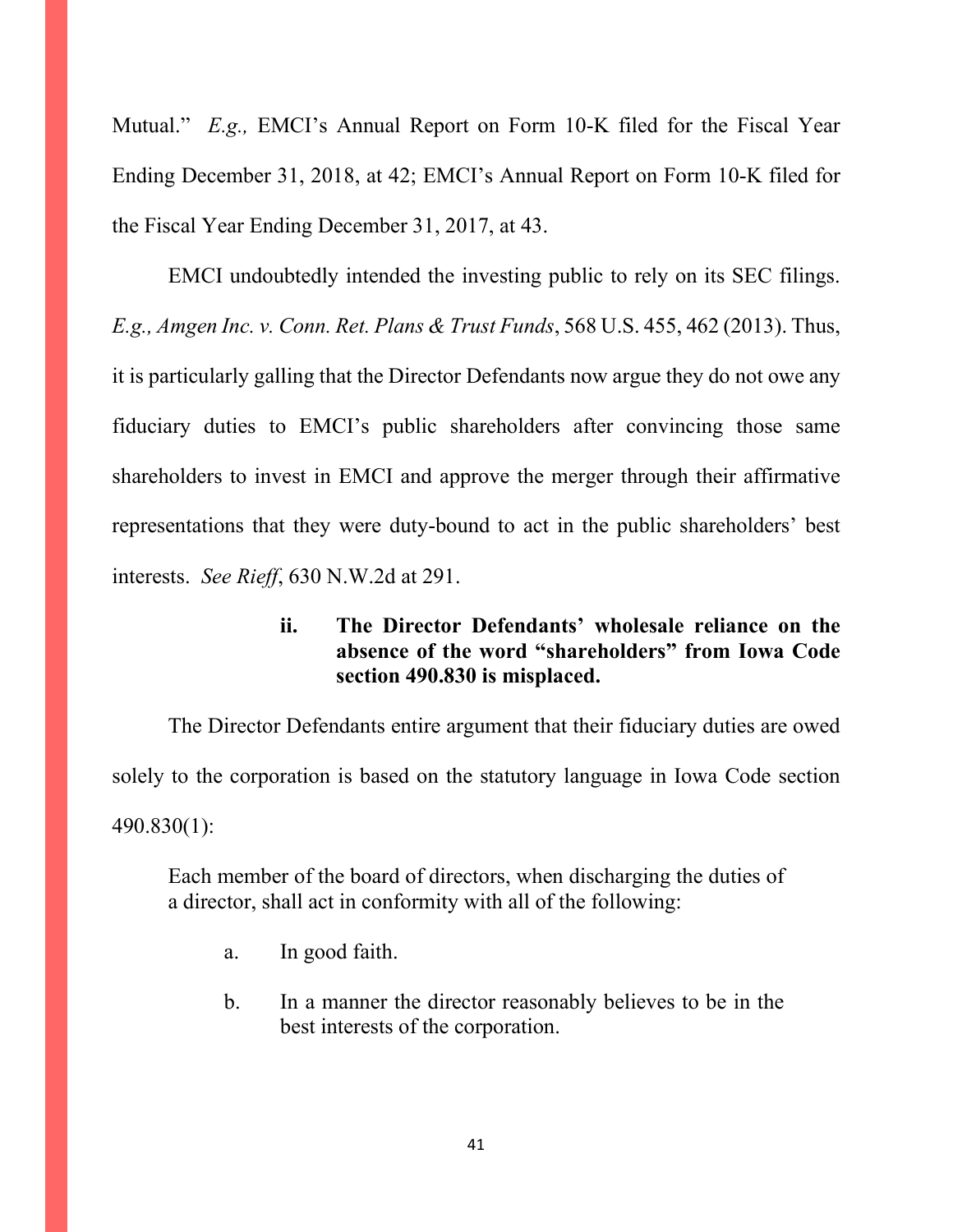Iowa Code § 490.830(1). The argument is flawed for many reasons. Again, in context, "[t]he term 'corporation' is a surrogate for the business enterprise *as well as a frame of reference encompassing the shareholder body*." Model Bus. Corp. Act § 8.30, Official Comment 1 (emphasis added). Moreover, aside from the fact that the argument ignores entirely the numerous decisions of this Court that expressly find corporate directors owe duties to the corporation *and its shareholders*, many statutory provisions in the Iowa Code specifically contemplate fiduciary duties and liability to shareholders directly. *See, e.g.,* Iowa Code §§ 490.202(2)(d)(1) (Exculpation Statute authorizing a "provision limiting the liability of a director to the corporation or its shareholders"), 490.861 (contemplating "a proceeding by a shareholder or by or in the right of the corporation), 490.1108A(2) (contemplating a "duty of the director to the shareholders").

Nonetheless, the Director Defendants' fixation on the lack of the word "shareholder" in Iowa Code section 490.830 is the crux of their argument. They argue the District Court's finding that "shareholders may assert a direct claim when they challenge a merger . . . has never been adopted in Iowa, and is 'peculiar to Delaware law,'" and that "courts in other jurisdictions with comparable statutory frameworks as that adopted in Iowa consistently find that fiduciary duty claims against directors challenging the merger price negotiated by those directors are derivative." (Def.'s Am. Br. at 42) (quoting *Jarackis v. Applied Signal Technology,*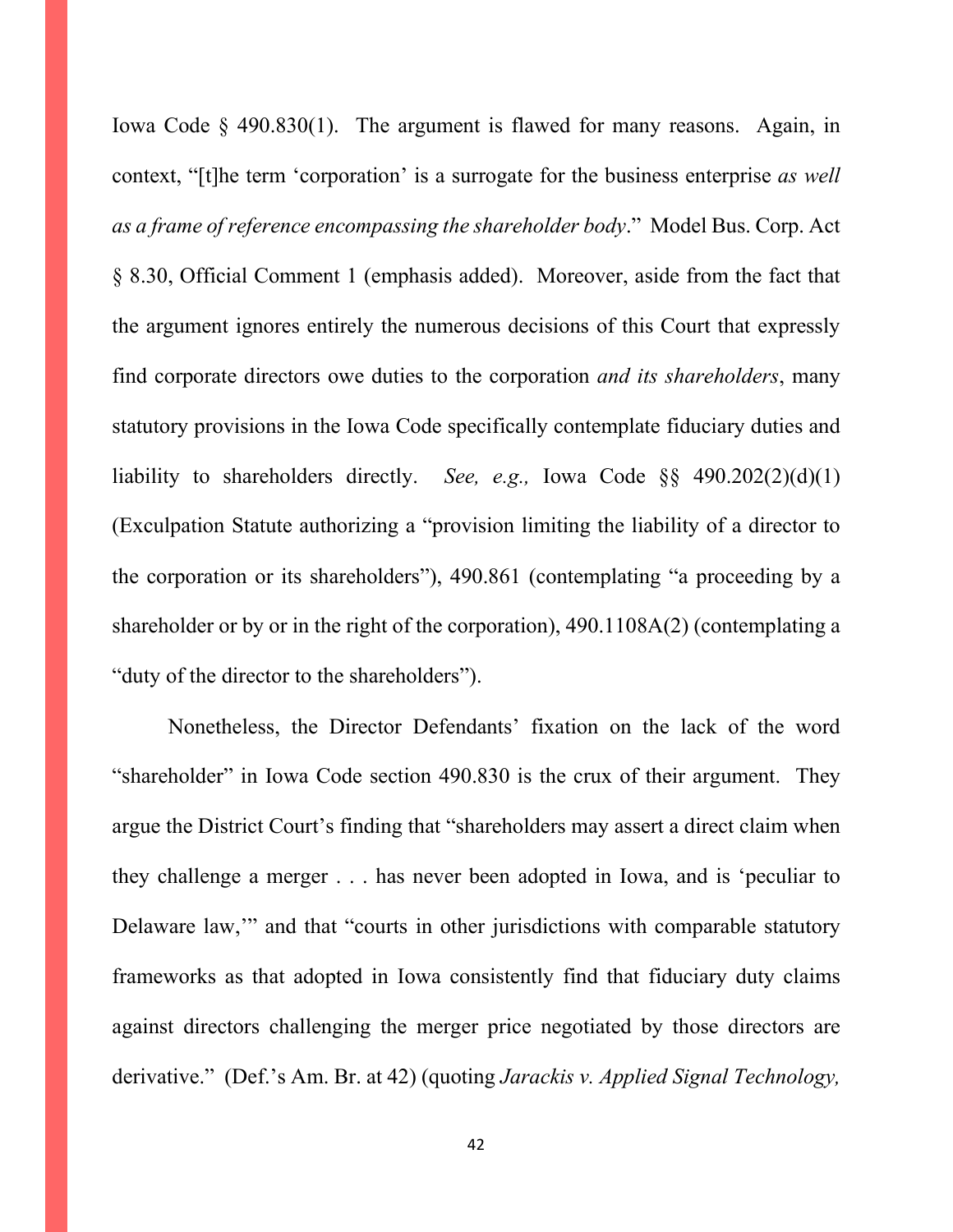*Inc.*, 2012 WL 9764184, at \*3) (Cal. Super. Mar. 15, 2012)). The Director Defendants rely almost entirely on a single case decided by the Supreme Judicial Court of Massachusetts, *Int'l B'hood of Elec. Workers Local No. 129 Ben. Fund v. Tucci*, 70 N.E.3d 918 (Mass. 2017).

But "most courts" do not follow *Tucci*, nor do they reach the same "startling conclusion" that shareholders cannot bring direct claims when directors breach their fiduciary duties by negotiating a corporate sale on unfair terms. *See* James D. Cox & Thomas L. Hazen, 3 *Treatise on the Law of Corporations* 15:3 (3d ed.) (Dec. 2020 Update). And notwithstanding anything the Director Defendants say to the contrary, the majority approach plainly has been adopted in Iowa courts at least twice: by both the District Court in this case, and by the Court of Appeals in *Kelly*, which expressly applied a test upon which "suits directly attacking the fairness or validity of a merger are direct." *Kelly*, 2001 Iowa App. LEXIS 500, at \*30. While the Director Defendants argue that this analysis in *Kelly* was "dicta," it was clearly *the specific test that the Kelly court used* to find that the claims were derivative because they involved "premerger mismanagement and breach of fiduciary duty." *Id.* at \*3; (Def.'s Am. Br. at 41 n.13). Moreover, the Eighth Circuit in *Shepard* agreed. *Shepard*, 998 F.3d 330, at 338 ("In *Meade*, in the merger context, the injury was not shared by EMCI."),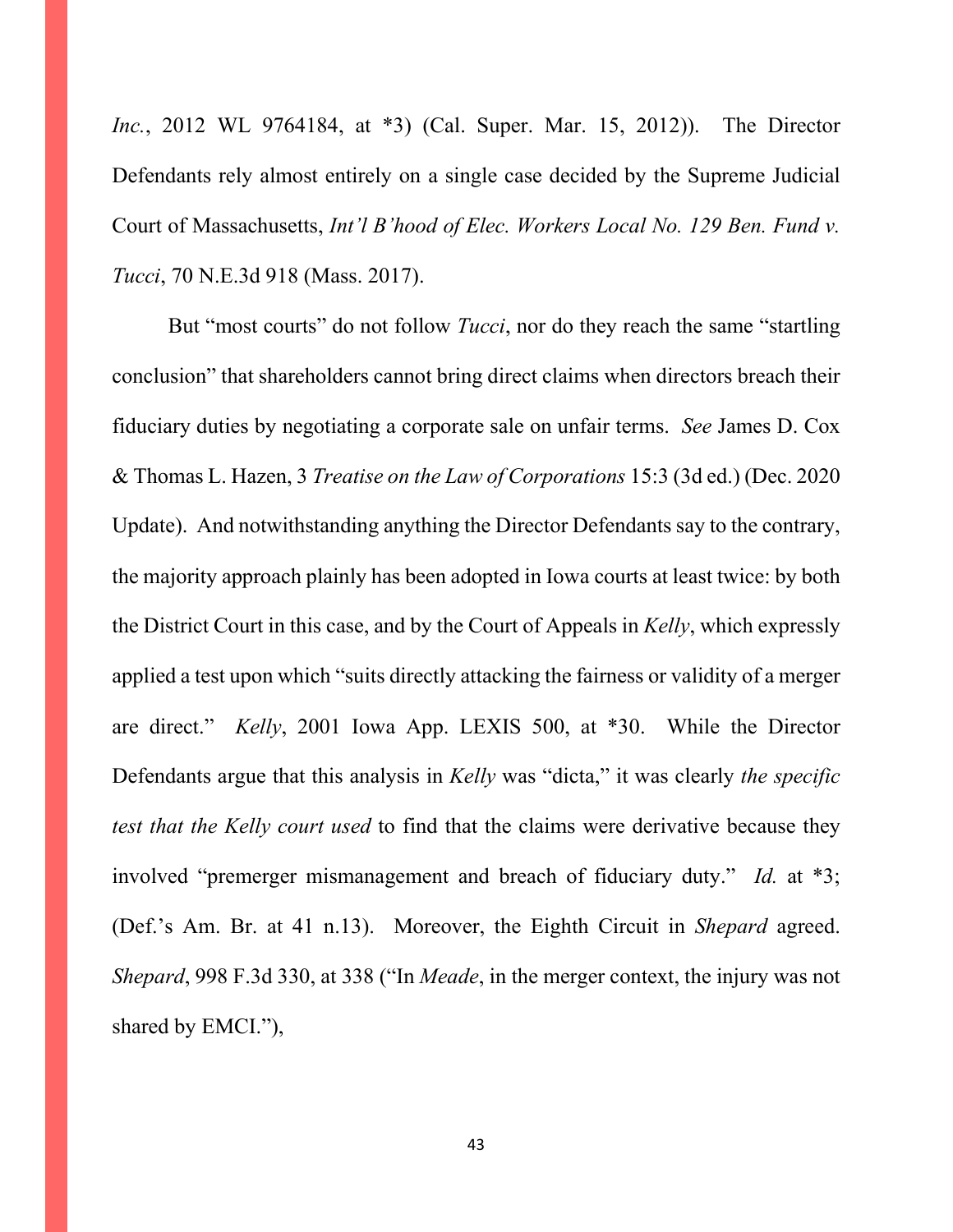Recognizing the on-point analysis in *Kelly* and the Eighth Circuit's decision in *Shepard* eviscerate their argument, the Director Defendants baselessly attempt to dismiss the pertinent portions of those opinions as "dicta." (Def.'s Am. Br. at 37 n. 11, 41 n.13) But the test was not "dicta" in *Kelly* or *Shepard* simply because the facts dictated a different outcome. *See Cunningham*, 332 N.W.2d at 883-84 (prescribing the test and finding the plaintiff's claims derivative because they were based on a pre-sale contract breach).

Moreover, the Director Defendants' own authorities contradict their argument that this Court should only look at "statutory framework" and ignore common law conventions. Indeed, the Massachusetts Supreme Judicial Court in *Tucci* explained its departure from the Delaware rule because "decisions reflecting our *common-law principles*" prior to *Tucci* held that "the general rule of Massachusetts corporate law is that a director of a Massachusetts corporation owes a fiduciary duty to the corporation itself, and not its shareholders[.]" *Tucci*, 70 N.E.3d at 925-26 (emphasis added). Not so in Iowa, where this Court has repeatedly recognized that corporate directors' fiduciary duties run to both the corporation and the shareholders. *E.g., Rieff*, 630 N.W.2d at 291; *Linge*, 293 N.W.2d at 194; *Bechtel*, 51 N.W.2d at 179-80, 215. [13](#page-43-0)

<span id="page-43-0"></span><sup>&</sup>lt;sup>13</sup> The Director Defendants' other authorities are inapposite for the same reasons. Def.'s Br. at 43-44. While the Director Defendants argue the inquiry turns on the specific language of the state's statutory fiduciary duties provision, they do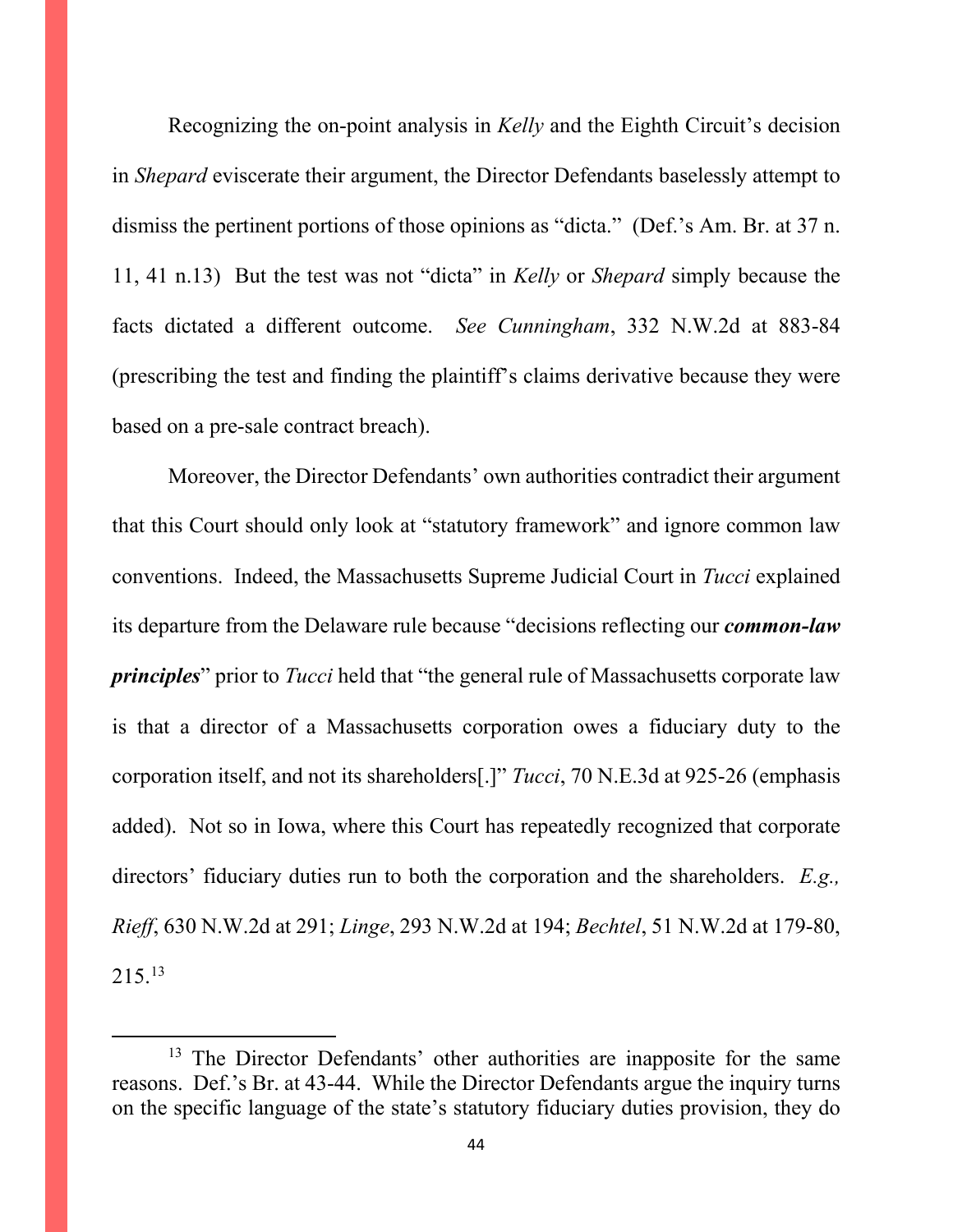not even address statutory language aside from briefly discussing the statutes in *Tucci*, where the court expressly relied on "common-law principles." 70 N.E.3d at 925-26; (Def.'s Am. Br. at 43-44)

Indeed, the Director Defendants rely on California caselaw without acknowledging California's fiduciary duty statute specifically *does* provide that corporate directors and officers owe fiduciary duties to shareholders directly, perhaps because it undercuts their argument that courts must look to the statutory language. *See* Cal. Corp. Code § 309 (requiring every director to "perform the duties of a director ... in the manner such director believes to be in the best interests of the corporation *and its shareholders* ....").

The Director Defendants also rely on *Somers v. Crane*, 295 S.W.3d 5, 12 (Tx. Ct. App. 2009). As in *Tucci*, *Somers* simply found that, under Texas law, "[a] director's fiduciary duty runs only to the corporation not to individual shareholders or even to a majority of the shareholders." *Id.* at 11 (collecting cases). This Court has repeatedly held that officers and directors of Iowa corporations owe their duties to "the company *and* its shareholders." *Cookies*, 430 N.W.2d at 451 (emphasis added). Moreover, *Somers* explained that "the Class concedes that there is no Texas authority recognizing" a "'special relationship' between directors and shareholders created in the context of a cash-out merger," *Somers*, 295 S.W.2d at 12. In fact, at least one Texas Court of Appeals had recognized such claims as direct and not derivative. *Elloway*, 238 S.W.3d at 900-01.

The Director Defendants also rely on *Kadel v. Dayton Superior Corp.*, 731 N.E.2d 1244, 1247 (Ohio Montg. Ct. C. Pleas May 19, 2000), and *Gusinsky v. Flanders Corp.*, 2013 NCBC LEXIS 43 at  $\P$  20-34 (N.C. Super. Ct. Beaufort Cnty. Sept. 25, 2013). *Gusinsky* actually found the plaintiff had direct claims that the defendants breached their duties of disclosure. *Gusinsky*, 2013 NCBC LEXIS 43, ¶ 45. More importantly, *Kadel* and *Gusinsky* found the shareholders' alleged injury "is precisely the injury suffered by the corporation itself." *Gusinsky*, 2013 NCBC LEXIS 43, ¶ 32-33; *Kadel*, 731 N.E.2d at 1247. These cases are plainly inapposite; the District Court in this action expressly found the Petition *did not* allege an injury to EMCI itself. (App. at 861); *see also Shepard*, 998 F.3d at 338.

*DCG&T ex rel. Battaglia v. Knight*, 68 F. Supp. 3d 579, 585 (E.D. Va. 2014) and *Baxter v. Syntroleum Corp.*, No. CJ-2013-5807, Slip Op. at p.4 (Okla. Tulsa Cnty. Dist. Ct. Jan. 14, 2016), also provide no support. They were based on state law precluding shareholders from bringing direct claims even for injuries that were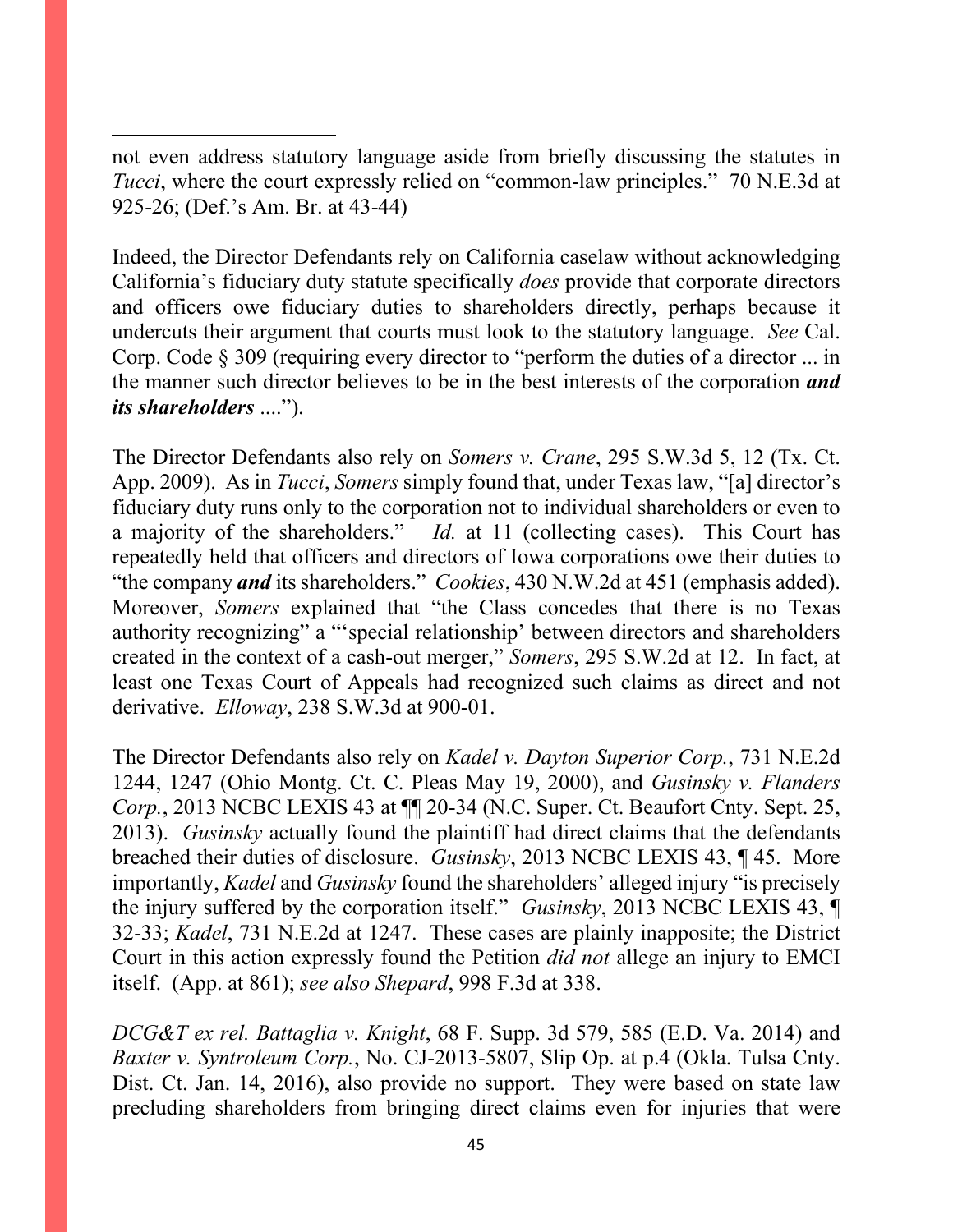Moreover, the statutory language in Iowa Code section 490.830 that requires directors to act "in the best interests of the corporation" is not only shorthand for the shareholder body, it is also identical to the language in the predecessor provision governing the duty of loyalty. *E.g., Cookies*, 430 N.W.2d at 451-52 (explaining that "officers and directors occupy fiduciary relation to the corporation *and its stockholders*" under Iowa Code section 496A.34) (emphasis added); *see also, e.g., Central Iowa Power Coop. v. Consumers Energy*, 2007 Iowa App. LEXIS 988, at \*7 (Iowa Ct. App. Sept. 19, 2007) (quoting Iowa Code section 490.830 and going on to explain that "[t]hese obligations represent a fiduciary duty to a company *and its shareholders*.") (citing *Cookies*, 430 N.W.2d at 451). The Director Defendants' argument that they may avoid the fiduciary duties they owe under Iowa common law because a single statute does not include the specific word "shareholders" is meritless.

Indeed, failing to appreciate that public shareholders suffer direct harm when they are shortchanged in a merger not only leads to "grave outcomes," it is also just

separate or distinct. *Compare DCG&T*, 68 F. Supp. 3d at 586 ("whether the corporation or the shareholder sustained the injury, a breach of fiduciary duty by a director can be redressed only through a derivative action."); *Watkins v. Hamm*, 419 P.3d 353, 356 (Okla. Ct. Civ. App. 2017) ("The only statutory action authorized is the stockholders' derivative action."), *with Rieff*, 630 N.W.2d at 294 ("when a special duty is present, the shareholders suffer a harm not suffered by the corporation itself and have an individual action against the corporation.").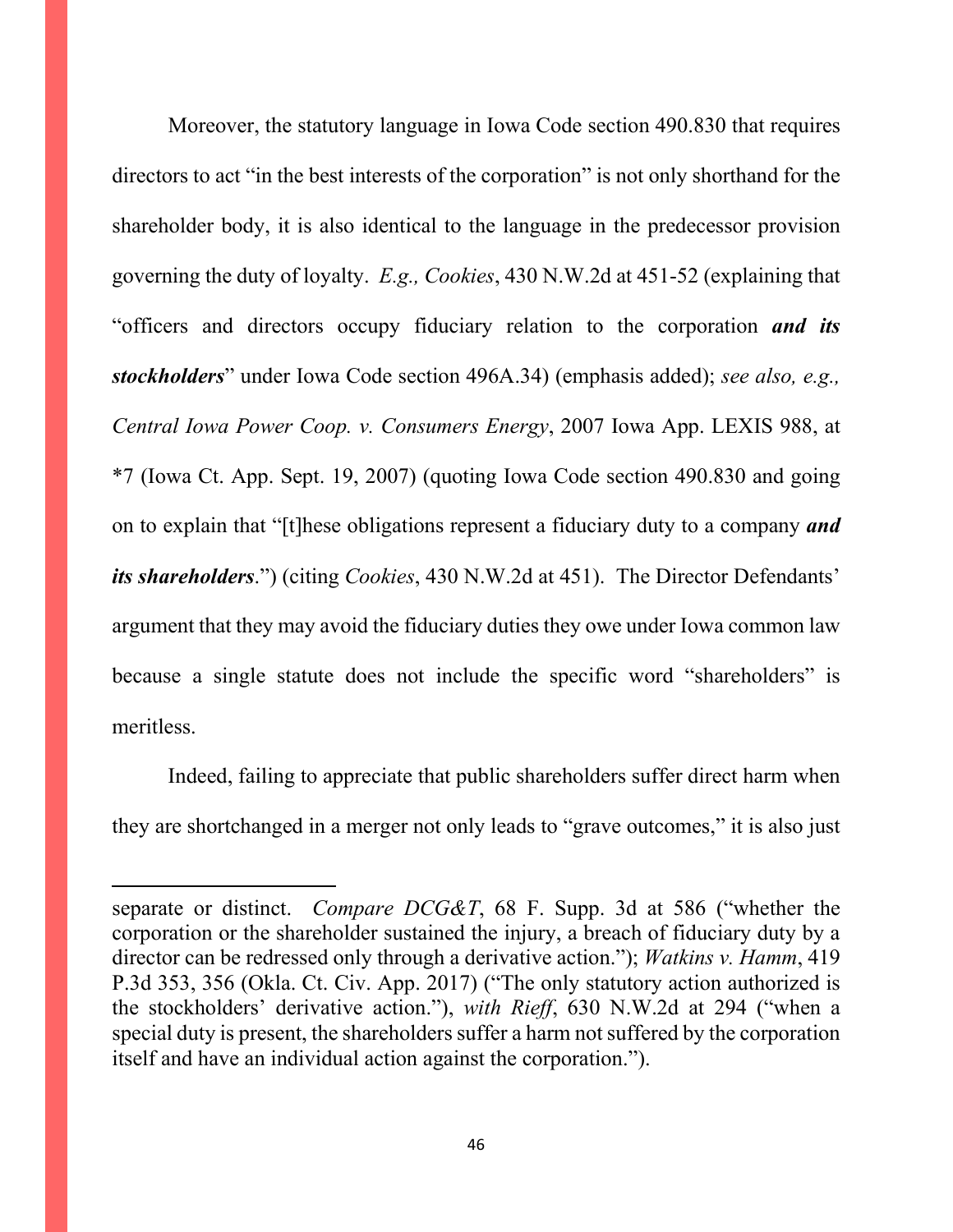plain incorrect. *See* A. Raz, *A Purpose-Based Theory of Corporate Law*, 65 Villa. L. Rev. 523, 560-61 (Oct. 2020). The Director Defendants quote *Tucci* for the premise that "undervaluing EMC to secure [its merger and sale], qualifies as a direct injury to the corporation," (Def.'s Am. Br. at 43), but neither the Director Defendants nor *Tucci* ever explains how the corporation is injured. *See id.* at 561 (discussing *Tucci*) ("The court says that 'undervaluing [the corporation] to secure the merger ... qualifies as a direct injury to the corporation' – but how, exactly? None of the corporation's assets changed hands; only shareholders' stake was affected.") (alterations in original); *Shenker*, 983 A.2d at 425.

The closest the Director Defendants come to showing harm to EMCI is describing the shareholder compensation process:

Consistent with the obligations running to the buyer and seller under the contract, EMCC paid the cash portion of the merger consideration first to EMCI's transfer agent, who then disbursed that money to the shareholders; and any portion of the cash payment not distributed to shareholders reverted back to EMCI.

(Def.'s Am. Br. at 50)

In the first place, the Director Defendants waived any argument that EMCI was directly injured because the transaction was processed through EMCI's transfer agent by not arguing it to the District Court. *State v. Baldon*, 829 N.W.2d 785, 789 (Iowa 2013). But, perhaps more importantly, it is unclear how EMCC disbursing the inadequate merger consideration through EMCI's *transfer agent* "directly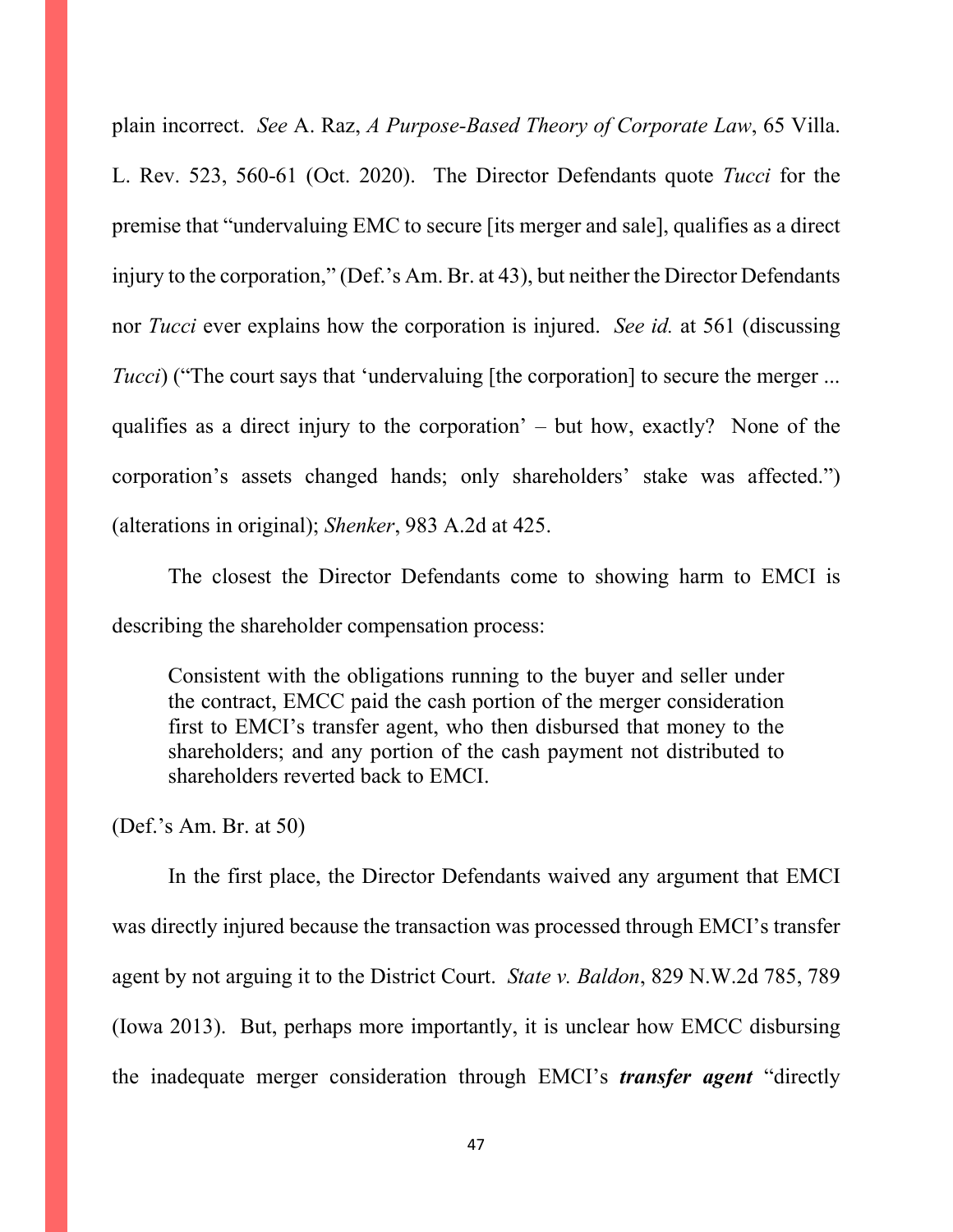injured *EMCI* in the first instance, and the shareholders secondarily[.]" (Def.'s Am. Br. at 50). The transfer agent is presumably a separate entity from EMCI, and it is acting in a purely ministerial role by effectively wiring funds *from EMCC directly to the shareholders*.

The Director Defendants also argue the "folly of Meade's analysis" is that EMCC "would" also have borne this injury if "EMCC had bought back its own shares," so that "EMCC did not pursue such a nonsensical approach does not change the analysis here." (Def.'s Am. Br. at 51) The real "folly" is begging the question that the Court should assume this step standard or proper when the Director Defendants themselves acknowledge it would be an otherwise "nonsensical" step taken *solely to deny the shareholders recourse*. [14](#page-47-0)

<span id="page-47-0"></span><sup>&</sup>lt;sup>14</sup> The Director Defendants claim that Meade had recourse through "a statutory appraisal remedy if he believed the Transaction price was too low." (Def.'s Am. Br. at 41 n.12)

In the first place, acknowledging the potential overlap between the shareholders' remedy for fiduciary breach and their remedy through appraisal simply shows how absurd it is to find these claims derivative: in a derivative action, the corporation and the shareholders are on the same side but they are directly opposing parties in an appraisal proceeding.

Moreover, this Court has previously followed Delaware law to find appraisal actions provide a "narrow remedy" that does not encompass common law claims for fraud or breach of fiduciary duty. *Davis-Eisenhart Mktg. Co. v. Baysden*, 539 N.W.2d 140, 143 (Iowa 1995); *Sieg Co. v. Kelly*, 568 N.W.2d 794, 802 (Iowa 1997). Rather, when a majority shareholder engineers a merger that benefits itself at the minority shareholders' expense, the minority shareholders must file a separate action against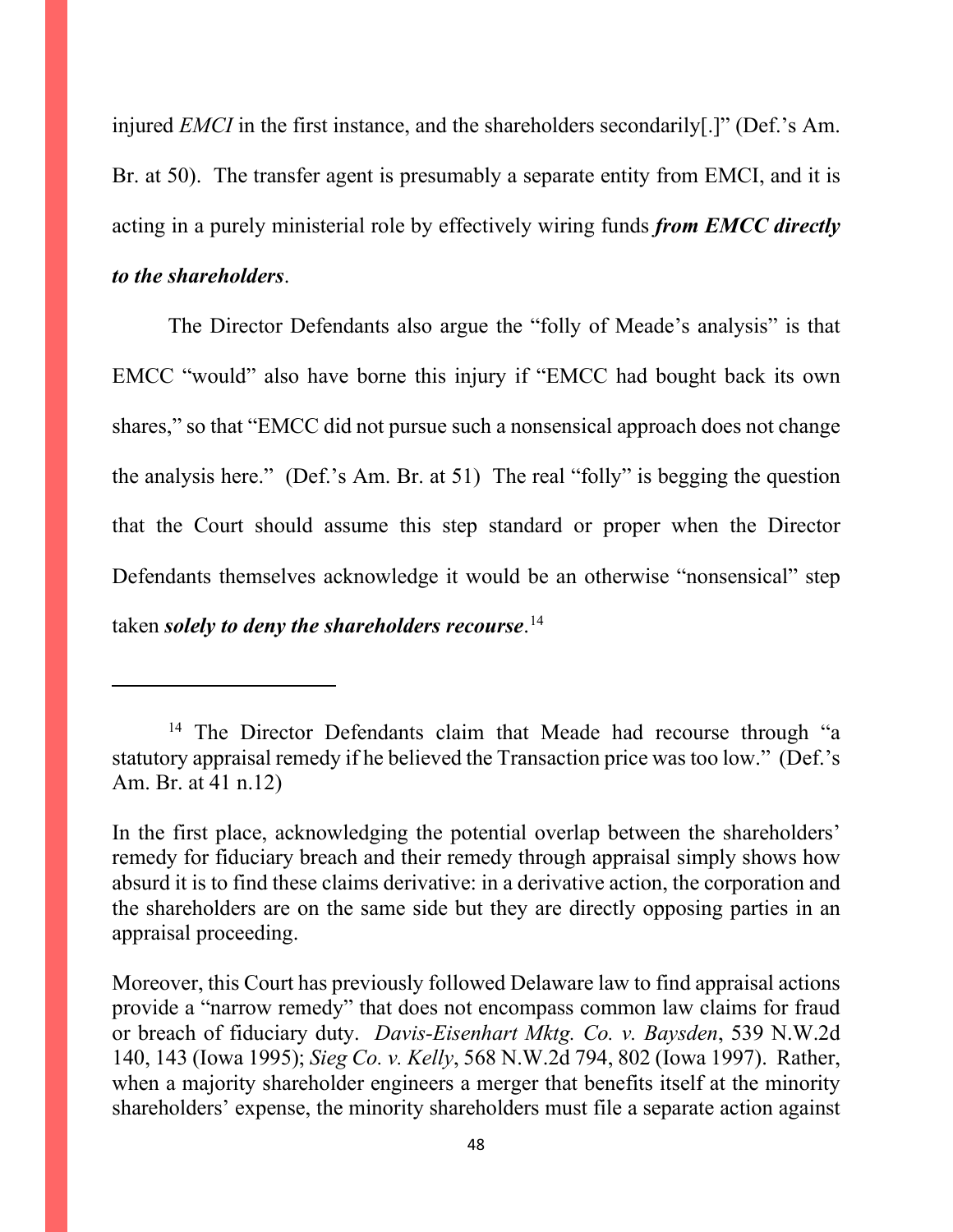Ultimately, the Director Defendants do not explain why this Court should scrap the existing common law tests distinguishing direct claims from derivative ones, and instead adopt their bright-line rule that a shareholder "suing for loss of property through deception or fraud has lost standing to right the wrong that arguably caused the owner to relinquish ownership or possession of the property." *Kramer*, 546 A.2d at 354. It would be passing odd to do so solely because Iowa Code section 490.830, just like its predecessor statute, does not include the word "shareholders." *See Cookies*, 430 N.W.2d at 452 ("We are obliged, however, to interpret statutes in conformity with the common law wherever statutory language does not directly negate it.").

# **iii. The Director Defendants also misread the community interest factors provision in Iowa Code section 490.1108A.**

The Director Defendants also rely on *Tucci* to support their argument that Iowa Code section 490.1108A does not create a special duty that corporate fiduciaries owe in the specific context of a merger. *Tucci* is inapposite and the

the directors who actually engineered the merger so that "the shareholders may seek recovery for breach of fiduciary duty." *Davis-Eisenhart*, 539 N.W.2d at 143.

In any case, the Director Defendants waived any argument that appraisal is an adequate or exclusive substitute, likely because this Court has held that it is not. (Def.'s Am. Br. at 41 n.12) This Court's approach is undoubtedly correct. *See Andra v. Blount*, 772 A.2d 183, 194-95 (Del. Ch. Ct. 2000) (recognizing that appraisals are often "economically impractical").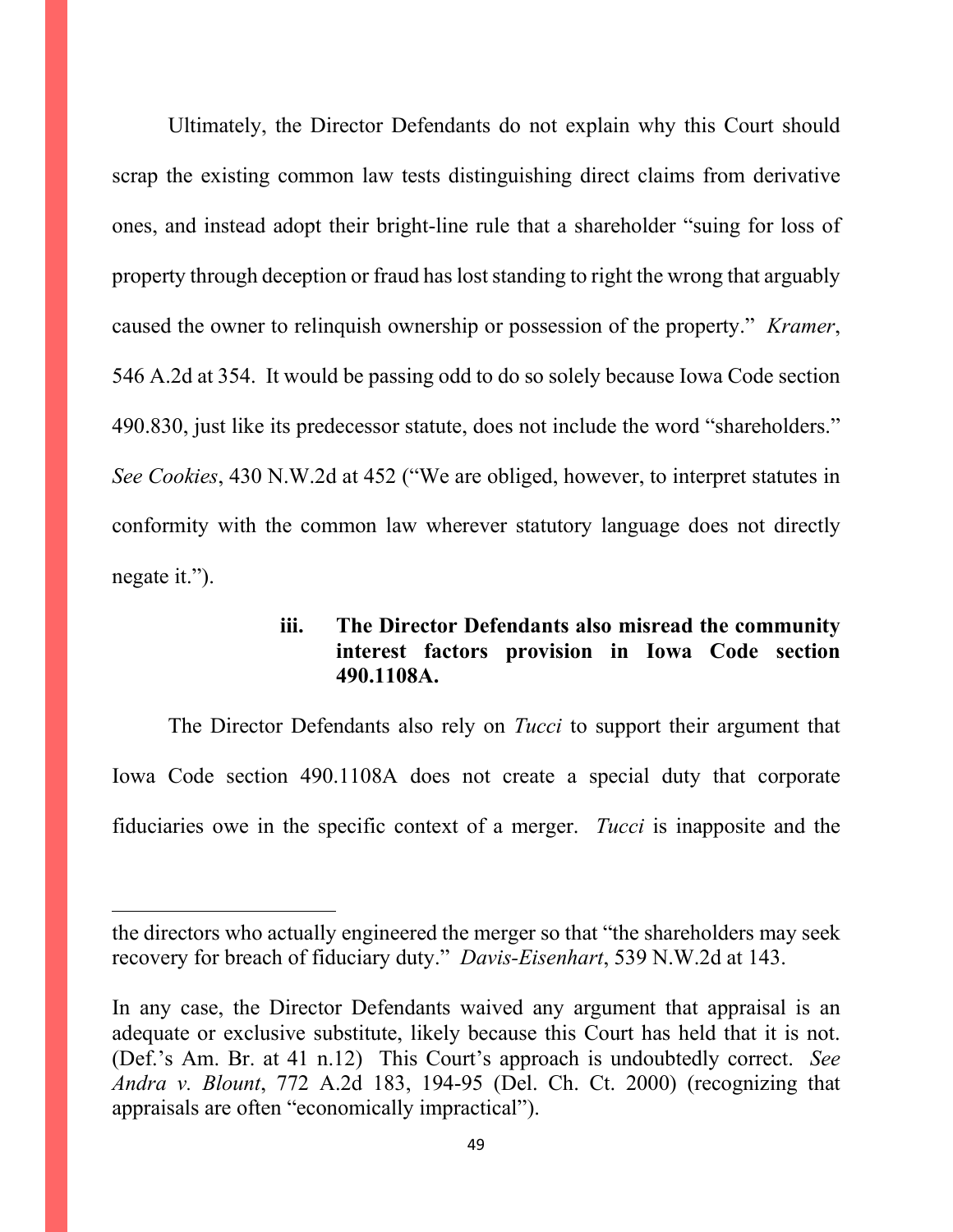Director Defendants misread Iowa Code section 490.1108A for three reasons: (i) the "constituency statute" analog in *Tucci* (Mass. G.L.c. 156D, § 8.30) is a *general* fiduciary duties statute rather than a statute that specifically applies in the context of proposed takeovers; (ii) the Iowa provision only allows directors to consider the effects on stakeholders "in addition to consideration of the effects of any action on shareholder"; and (iii) the Iowa provision expressly contemplates a "duty of the director to shareholders." *Compare* Mass. G.L.c. 156D, § 8.30 ("General Standards for Directors") *with* Iowa Code §§ 490.830 and 490.1108A. The Director Defendants' arguments elide these crucial differences.

The Massachusetts provision states:

- (a) A director shall discharge his duties as a director, including his duties as a member of a committee:
	- (1) in good faith;
	- (2) with the care that a person in a like position would reasonably believe appropriate under similar circumstances; and
	- (3) in a manner the director reasonably believes to be in the best interests of the corporation. In determining what the director reasonably believes to be in the best interests of the corporation, a director may consider the interests of the corporation's employees, suppliers, creditors and customers, the economy of the state, the region and the nation, community and societal considerations, and the long-term and short-term interests of the corporation and its shareholders, including the possibility that these interests may be best served by the continued independence of the corporation.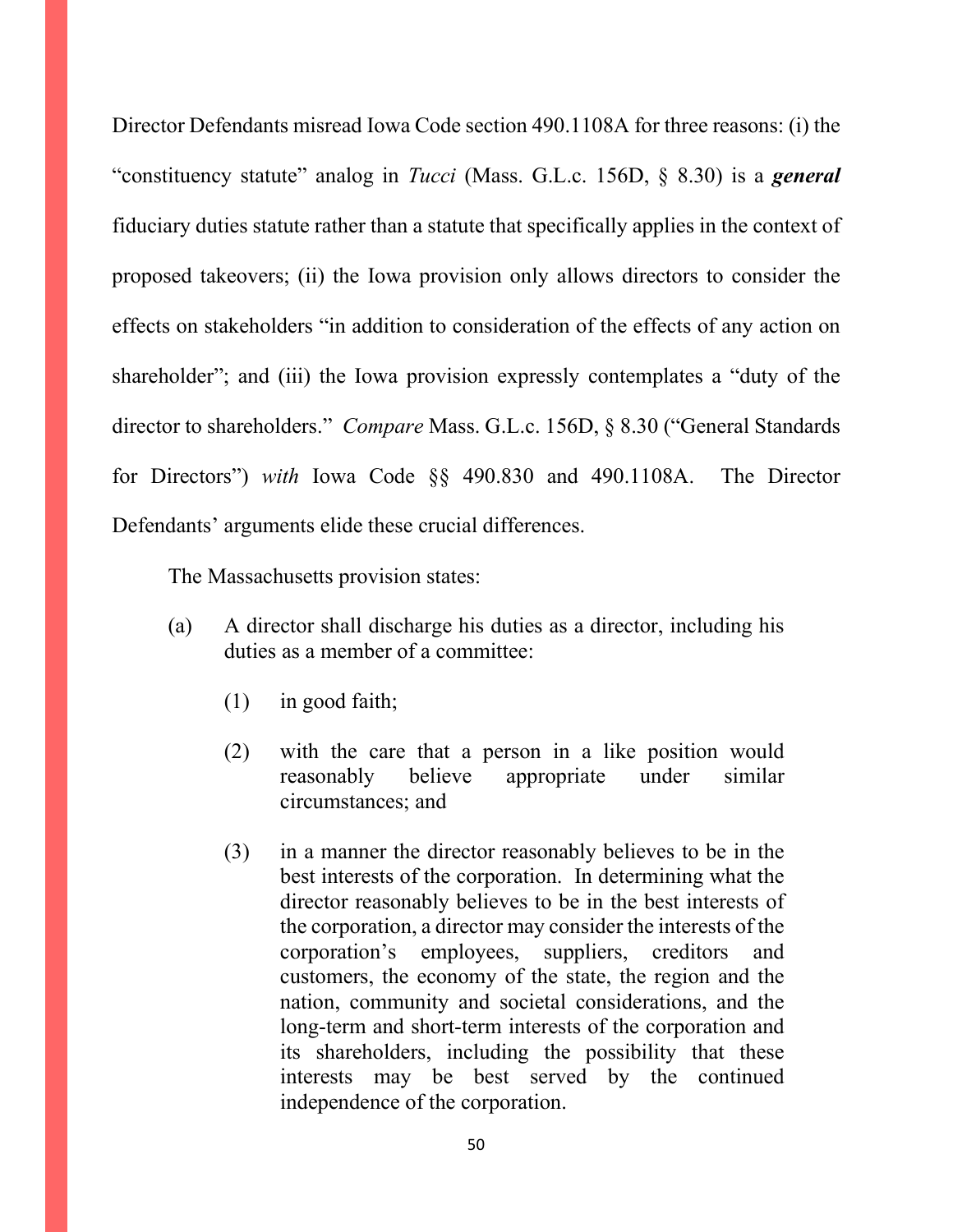Mass G.L.c. 156D, § 8.30 ("General Standards for Directors").

In contrast, Iowa's provision states:

- 1. A director, in determining what is in the best interest of the corporation *when considering a tender offer or proposal of acquisition, merger, consolidation, or similar proposal*, may consider any or all of the following community interest factors, *in addition to consideration of the effects of any action on shareholders*:
	- a. The effects of the action on the corporation's employees, suppliers, creditors, and customers.
	- b. The effects of the action on the communities in which the corporation operates.
	- c. The long-term as well as the short-term interests of the corporation and its shareholders, including the possibility that these interests may be best served by the continued independence of the corporation.
- 2. If on the basis of the community interest factors described in subsection 1, the board of directors determines that a proposal or offer to acquire or merge the corporation is not in the best interests of the corporation, it may reject the proposal or offer. If the board of directors determines to reject any such proposal or offer, the board of directors has no obligation to facilitate, to remove any barriers to, or to refrain from impeding, the proposal or offer. Consideration of any or all of the community interest factors is not a violation of the business judgment rule or of any *duty of the director to the shareholders*, or a group of shareholders, even if the director reasonably determines that a community interest factor or factors outweigh the financial or other benefits to the corporation or a shareholder or group of shareholders.

Iowa Code § 490.1108A (emphasis added).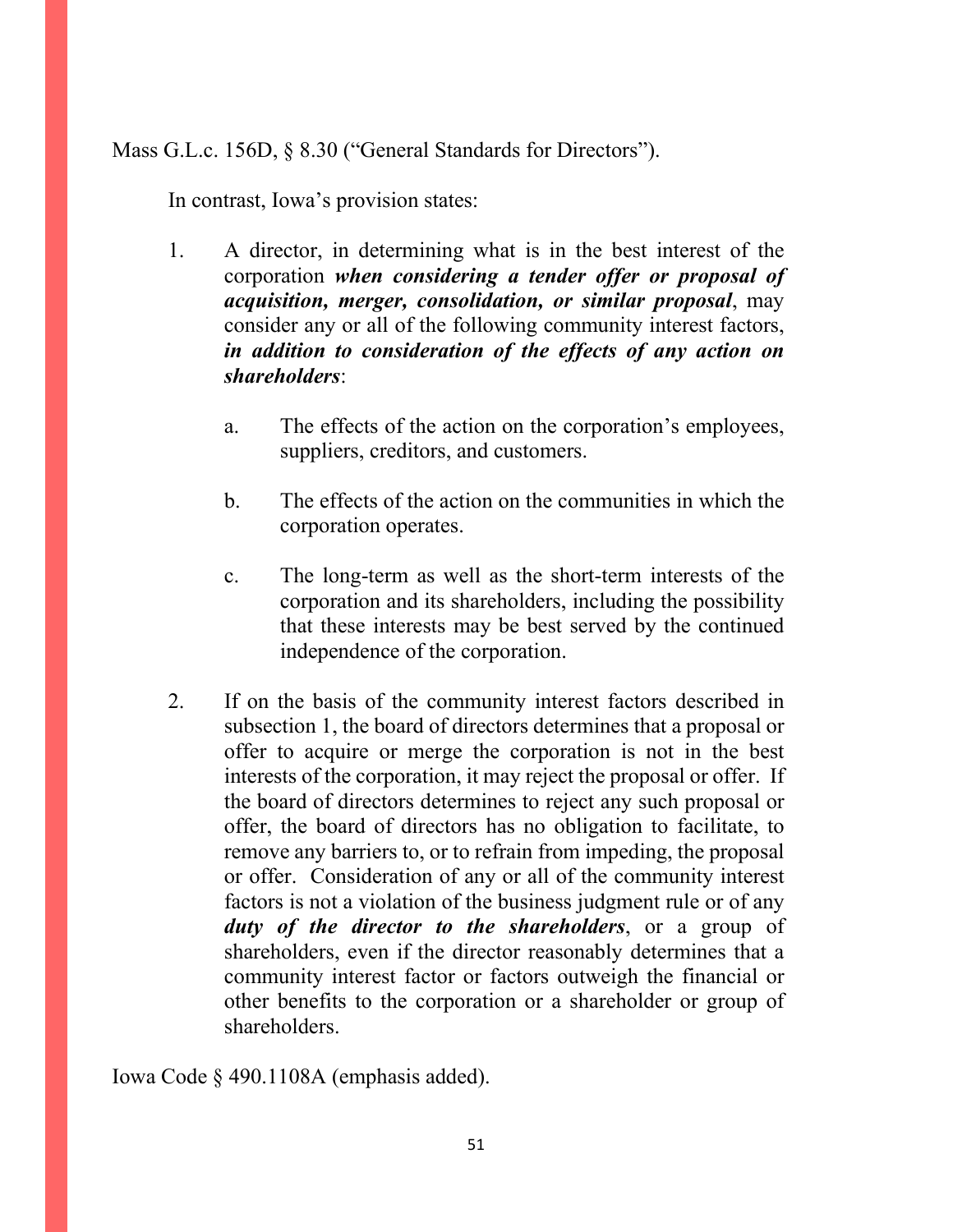Thus, while the Massachusetts statute elevates the community interest factors *alongside* shareholders *at all times*, the Iowa provision only permits directors to consider the community interest factors in the context of a proposed merger, and only *in addition to* the effects of that proposed merger on the shareholders. The final sentence in the second subprovision is particularly illustrative:

Consideration of ... the community interest factors is not a violation of ... any duty of the director to the shareholders ... even if the director reasonably determines that a community interest factor or factors outweigh the financial or other benefits to the corporation or a shareholder or group of shareholders.

Iowa Code § 490.1108A.2. Not only does the subprovision directly contemplate a "duty of the director *to the shareholders*," it also makes clear that any director who *unreasonably* elevates the community interest factors over the financial benefits to the corporation and its shareholders *violates that duty*. Put another way, the law acknowledges that directors' fiduciary duties require them to obtain a fair price for the shareholders if they sell the corporation. Under the common law, this duty required directors to *strictly maximize* shareholder value, and did not allow them to consider how a merger may affect other potential stakeholders. *See, e.g., Revlon, Inc. v. MacAndrews & Forbes Holdings, Inc.*, 506 A.2d 173, 182 (Del. 1986). Thus, while Iowa Code section 490.1108A clearly modifies these *Revlon* duties, it does not nullify them outright; it simply allows directors to *reasonably* consider other stakeholders without breaching them. *See Cookies*, 430 N.W.2d at 452 (courts must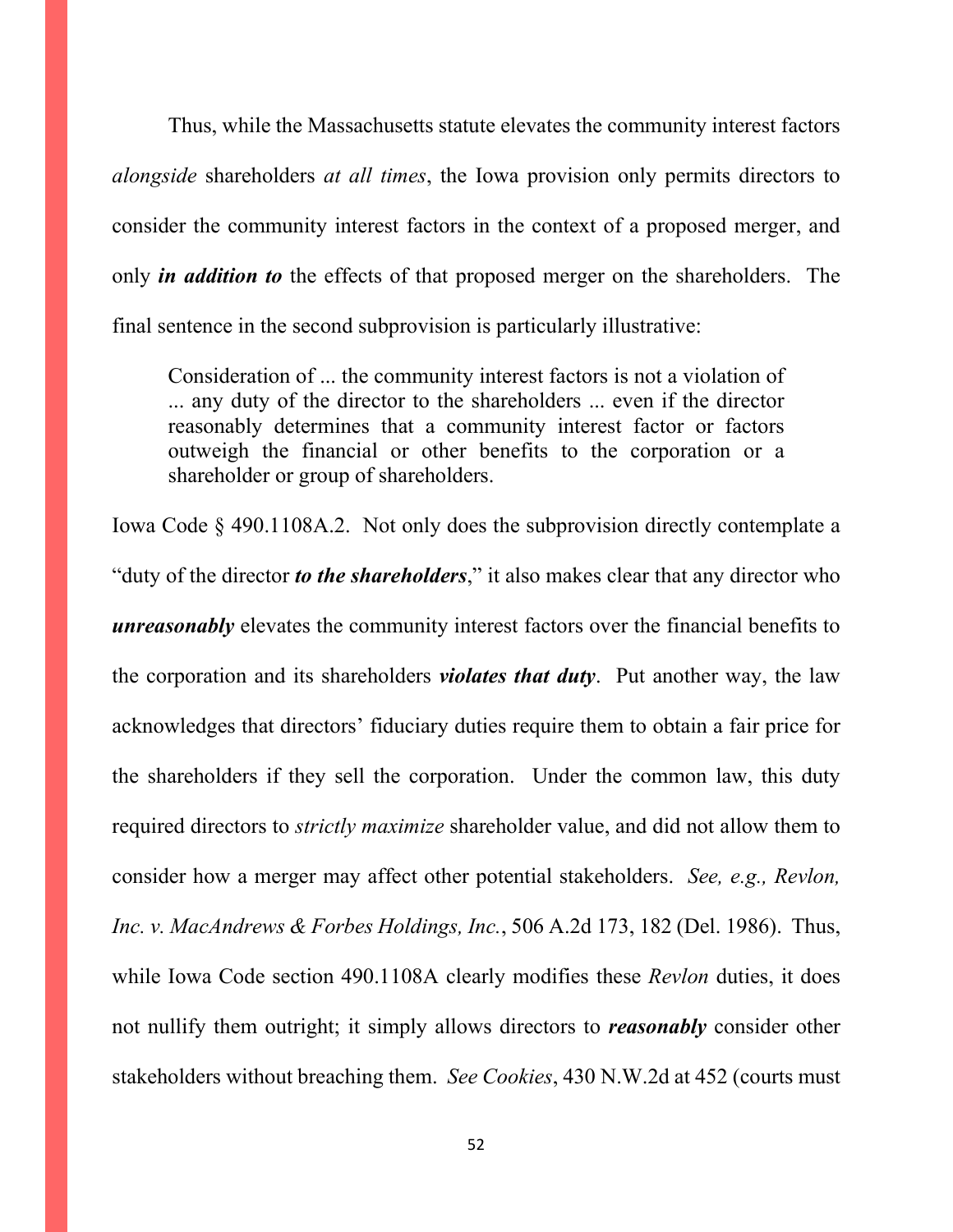harmonize statutes in conformity with common law when possible). The upshot is that a director who *unreasonably* uses pretextual community interest factors to endorse a merger that favors the majority shareholder at the minority's expense – as the Director Defendants did here – breaches those duties.

The Director Defendants argue allowing shareholders to bring direct claims in the merger context would trigger a parade of horribles, because the Director Defendants find "no principled reason" that "other corporate stakeholders (vendors, employees, etc.) whom the statute puts on an equal footing with shareholders" could not also bring direct claims based on Iowa Code section 490.1108A. (Def.'s Am. Br. at 47 n.19). "Principled" as the Director Defendants may be, re-reading the plain language in Iowa Code section 490.1108A should mollify their concern: the provision clearly only contemplates a "duty of the director to the shareholders," and the use of the word "may" makes consideration of stakeholders other than shareholders *permissive* rather than compulsory. Iowa Code § 490.1108A. This reading is also consistent with the well-established body of common law holding that directors' fiduciary duties run to shareholders; notably, the Director Defendants do not cite (and Plaintiff is not aware of) any cases holding directors' fiduciary duties run to stakeholders like vendors or employees. *See Cookies*, 430 N.W.2d at 452. Simply put, the Director Defendants' parade of horribles argument is meritless.

As this Court held in *Rieff* and the Eighth Circuit explained in *Shepard*,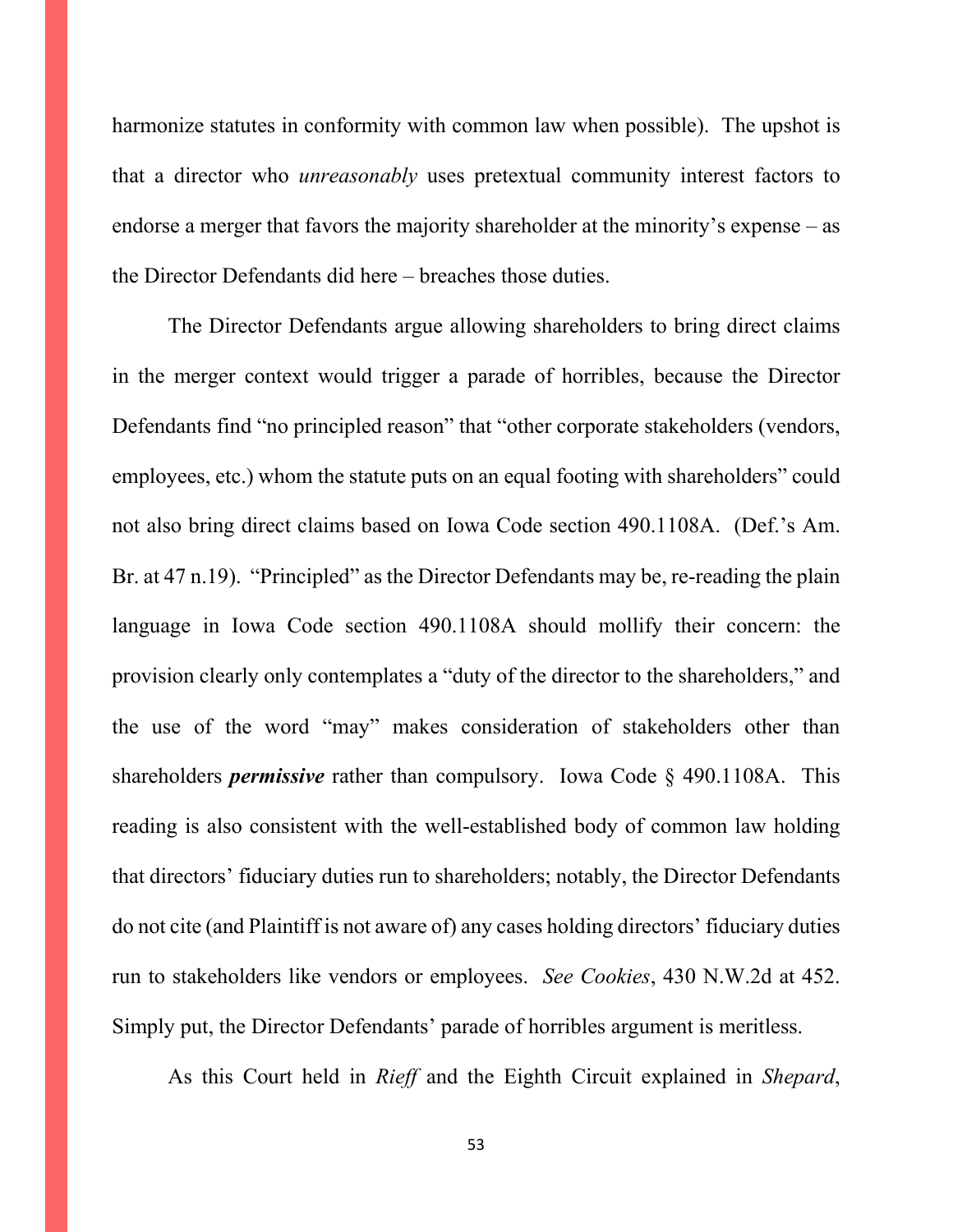shareholders have direct claims when corporate directors breach the special fiduciary duties they owe public shareholders in the context of merger negotiations.

# **II. The District Court Correctly Found the Director Defendants Were Not Entitled to Dismissal Based on an Exculpation Defense.**

After finding the claims direct, the District Court also correctly rejected the Director Defendants' Exculpation Defense, as both a procedural matter because it was an affirmative defense that was beyond the scope of a motion to dismiss, and as a substantive matter because the Petition alleged facts that implicated liability based on the Director Defendants' non-exculpable conduct, *i.e.,* intentional infliction of harm on EMCI's public shareholders. The District Court was correct on both points, and this Court should affirm.

#### Preservation of Error

The Director Defendants argued the Exculpation Statute to the District Court and properly preserved the issue generally. However, the Director Defendants argue *the first time on appeal* this Court should adopt a new "plausibility" standard rather than the notice pleading standard that ordinarily applies. As the Director Defendants did not argue that the District Court should apply a different pleading standard to the District Court, they did not properly preserve that issue.

#### Standard of review

The standard of review for a district court's ruling on a motion to dismiss is for correction of errors at law, accepting as true all well-pleaded factual allegations,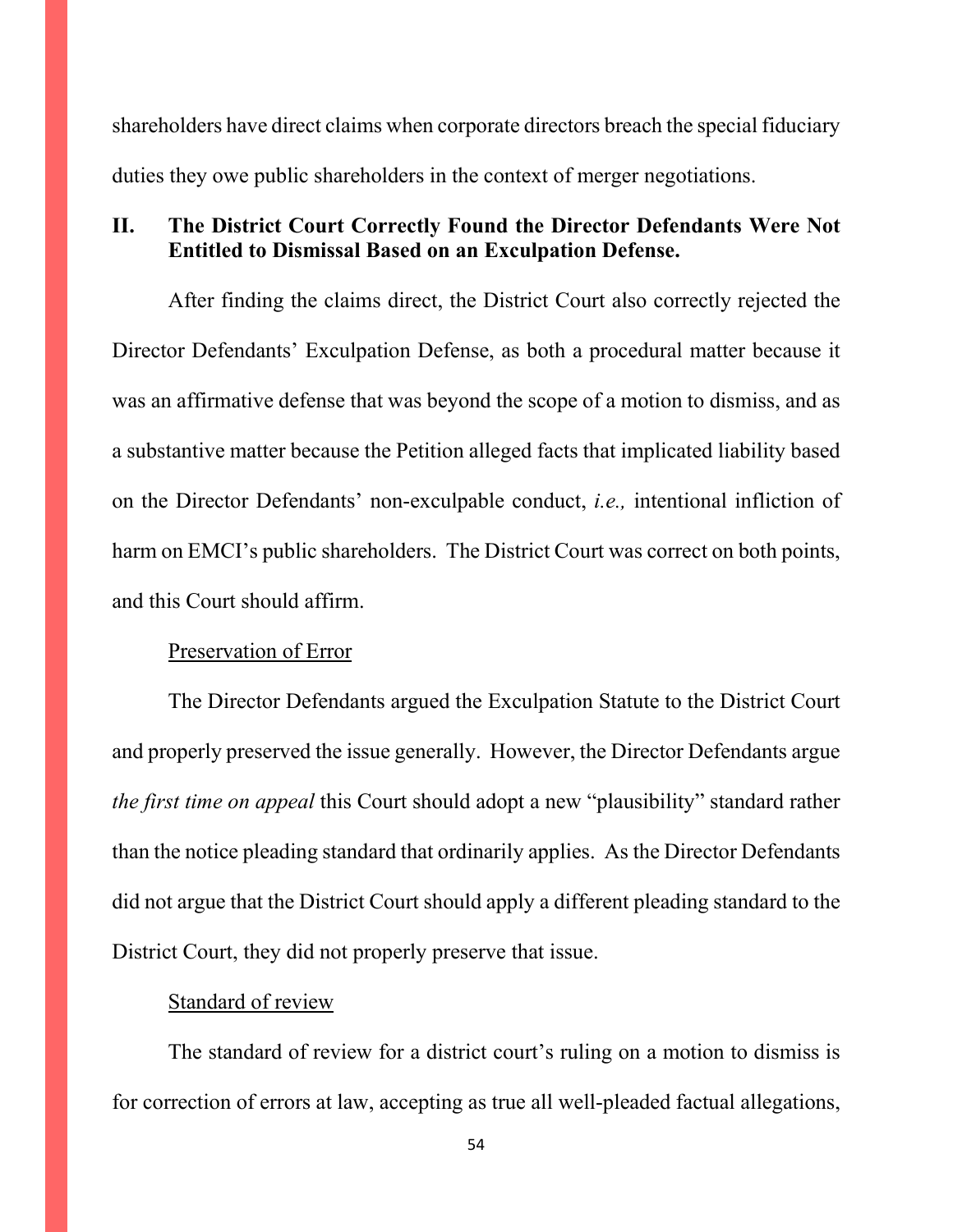and dismissing "only if the petition shows no right of recovery under any state of facts.'" *Benskin, Inc. v. West Bank,* 952 N.W.2d 292, 298 (Iowa 2020) (quoting *Rieff*, 630 N.W.2d at 284).

As noted above, the Director Defendants, having agreed the District Court should analyze the case under the same notice pleading standards that ordinarily apply, have chosen to shift gears and now argue that Iowa courts should create a new "plausibility" standard for "claims potentially protected by the Director Shield Statute." (Def.'s Am. Br. at 56-61) The Director Defendants did not preserve this issue with the District Court, nor did they present it to this Court in their Application for Interlocutory Appeal.

**A. The District Court correctly rejected the Director Defendants' Exculpation Defense because exculpation is outside the scope of the Petition, and because the Petition alleges facts that support a finding the Director Defendants intentionally inflicted harm on EMCI's public shareholders by negotiating the merger and obtaining shareholder approval in bad faith.**

The District Court correctly rejected the Director Defendants' Exculpation Defense, both as a procedural matter, because it was an affirmative defense that was beyond the scope of the Petition, and on its merits, because the Petition alleged that the Director Defendants intentionally inflicted harm on EMCI's public shareholders. (App. at 865-872).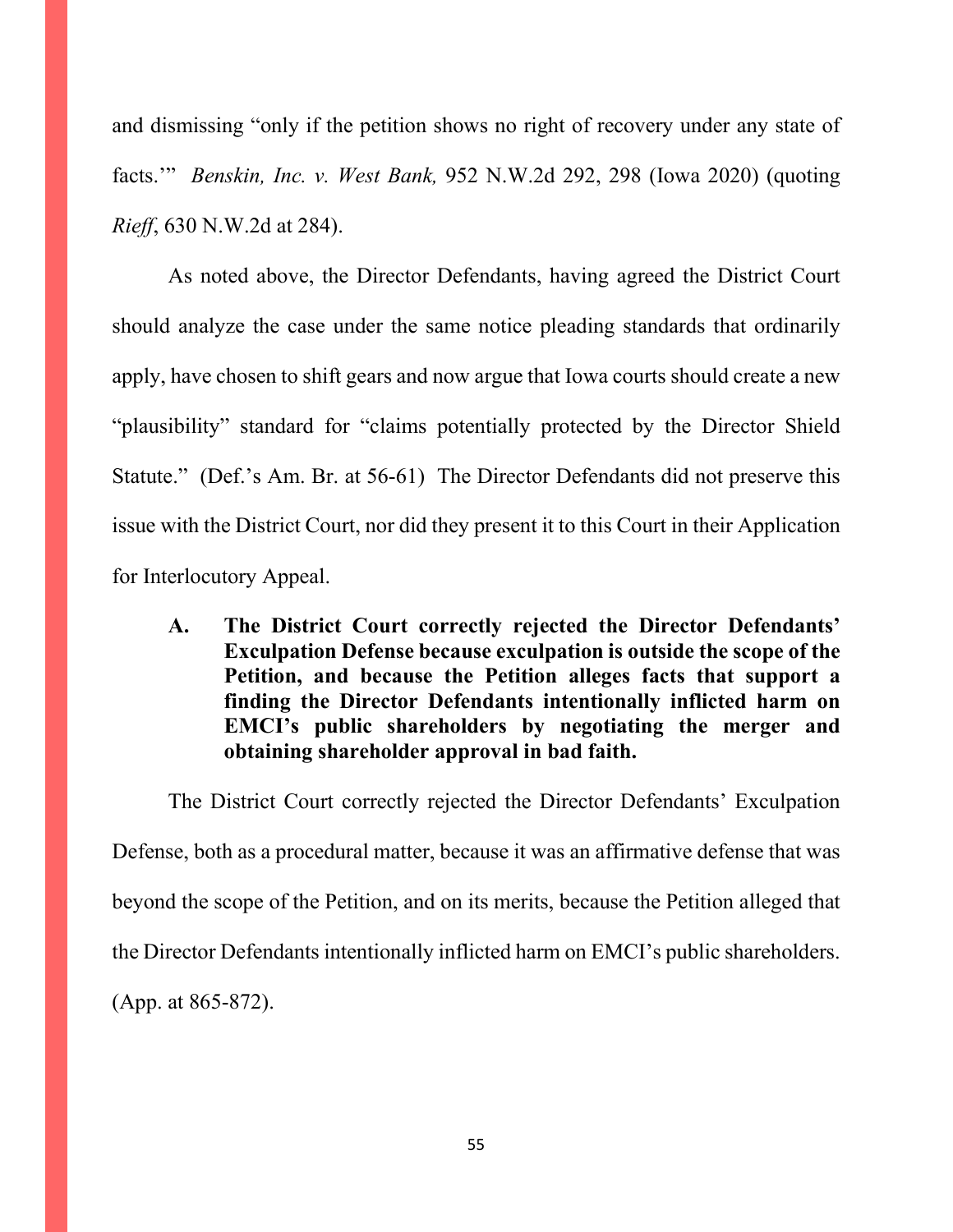# **B. The District Court correctly found the Director Defendants' Exculpation Defense was an affirmative defense.**

The Director Defendants first appeal the District Court's finding that the Exculpation Defense is an affirmative defense beyond the scope of a motion to dismiss. (Def.'s Am. Br. at 64-66). The District Court was correct, and the Director Defendants are wrong. This Court has repeatedly instructed that "[a] motion to dismiss is not a proper vehicle for the submission of affirmative defenses." *Stearns v. Stearns*, 187 N.W.2d 733, 734 (Iowa 1971) (quoting *Harrison v. Allied Mut. Casualty Co.*, 113 N.W.2d 701, 702 (Iowa 1962)); *see In re AHST Cmty. Sch. Dist. Pub. Measure "B" Election*, 735 N.W.2d 605, 606 (Iowa 2007) (affirming district court that denied a motion to dismiss "on the ground that it was precluded from looking outside the pleadings in a motion to dismiss" but ultimately dismissed the case based on the same affirmative defense after trial). The rule that "courts need not anticipate or meet potential affirmative defenses" is consistent with the standards of notice pleading. *Benskin*, 952 N.W.2d at 302 n.3. The only exception to this general rule is that "dismissal on the pleadings is appropriate when the plaintiff's allegations show that there is an airtight defense [such that he] has pleaded himself out of court." *Id*.

Realizing affirmative defenses are outside the scope of a motion to dismiss, the Director Defendants argue Iowa Code section 490.831 makes the *absence* of an exculpation defense an *element* of the claim for liability rather than an affirmative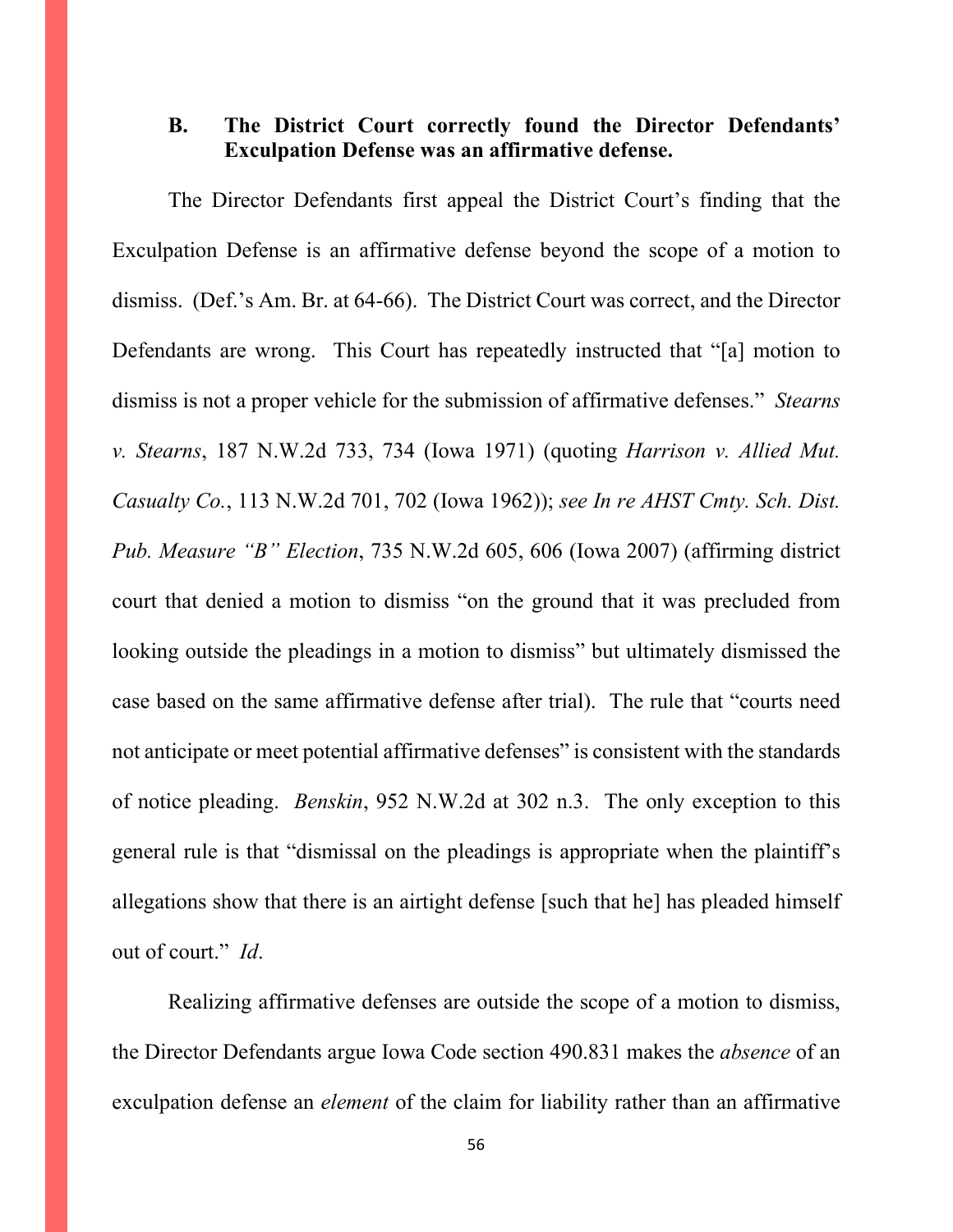defense, and argue the Petition should be dismissed because the "burden of pleading and proving an issue are inseparable." (Def.'s Am. Br. at 65) (citing *In re Estate of Kneebs*, 70 N.W.2d 539, 542 (Iowa 1955)). The Director Defendants' clever wordplay aside, this Court has repeatedly rejected their baseless assertion that a petition may be dismissed for failure to state a claim because it does not allege "ultimate facts that support each element of the cause of action":

A "petition need not allege ultimate facts that support each element of the cause of action[;]" however, a petition "must contain factual allegations that give the defendant 'fair notice' of the claim asserted so the defendant can adequately respond to the petition." The "fair notice" requirement is met if a petition informs the defendant of the incident giving rise to the claim and of the claim's general nature.

*Hawkeye Foodservice Distrib.*, 812 N.W.2d at 609 (alterations in original) (quoting *U.S. Bank v. Barbour*, 770 N.W.2d 350, 353-54 (Iowa 2009)).

The Director Defendants tellingly rely on just one case for their assertion that a petition must allege every fact that must ultimately be proven. (Defs.' Am. Br. at 64-66) (citing *Kneebs*). Even more tellingly, *Kneebs* not only predates the pleading rules in effect today, it has nothing to do with motions to dismiss or pleading standards. It says the same party that pleads an issue also bears the burden of proving that issue *at trial*; it plainly *does not* support the converse proposition that the Director Defendants assert, which is that a party must prove every element of their case *at the pleading stage*. *Kneebs*, 70 N.W.2d at 542. No one suggested the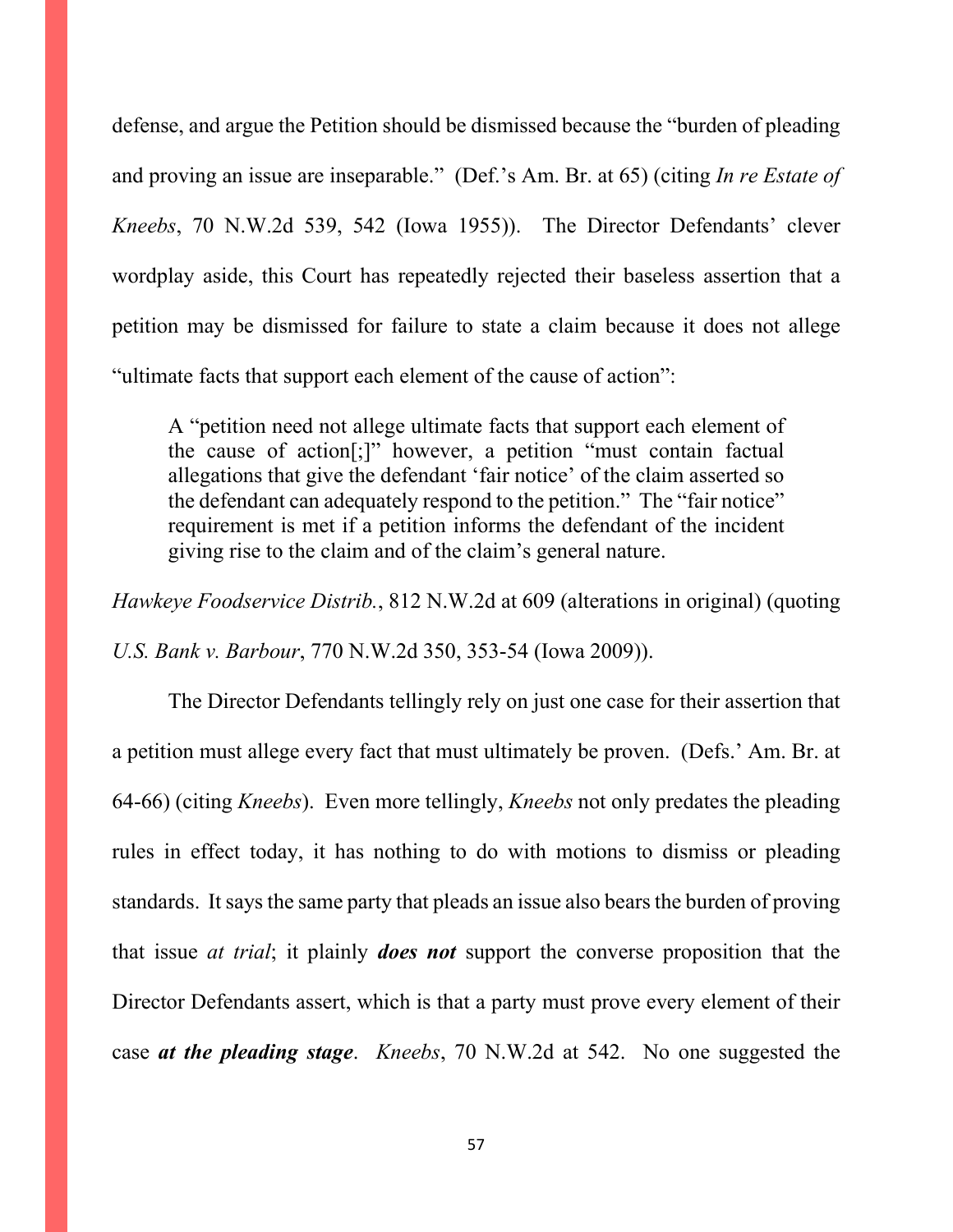Director Defendants would bear the burden of proving that their conduct may be exculpated at trial.

The District Court's finding conforms with state and federal courts throughout the country that agree exculpation defenses are outside the scope of a motion to dismiss because "the protection of an exculpatory charter provision appears to be in the nature of an affirmative defense." *In re Tower Air, Inc. v. Nach*, 416 F.3d 229, 242 (3d Cir. 2005); *In re Taser Int'l S'holder Derivative Litig.*, 2006 U.S. Dist. LEXIS 11554, at \*58 (D. Ariz. Mar. 17, 2006) (refusing consider Exculpation Defense at motion to dismiss state); *Kurlander v. Kaplan*, 2019 U.S. Dist. LEXIS 141879, at \*17 (M.D. Fla. Aug 1., 2019) (same); *Frederick v. Corcoran*, 2013 Md. Cir. Ct. LEXIS 5, at \*49 (Cir. Ct. Md. Aug. 14, 2013) (same); *see also Marsalis v. Wilson*, 778 N.E.2d 612, 616 (Ohio 2002); *Winkler v. Price*, 2013 U.S. Dist. LEXIS 99806, at \*13-15 (D. Neb. July 17, 2013).

To be sure, some courts do take judicial notice of a company's articles of incorporation to consider whether a complaint only alleges liability that would be subject to exculpation. But even those courts acknowledge dismissal is only proper if "the factual basis for the claim *solely* implicates a violation of the duty of care," which involves a factual analysis that is often impossible to make at the motion to dismiss stage. *In re Tribune Co. Fraudulent Conveyance Litig.*, 2019 U.S. Dist. LEXIS 10983, at \*49 (Jan. 23, 2019) (emphasis in original); *Chen v. Howard-*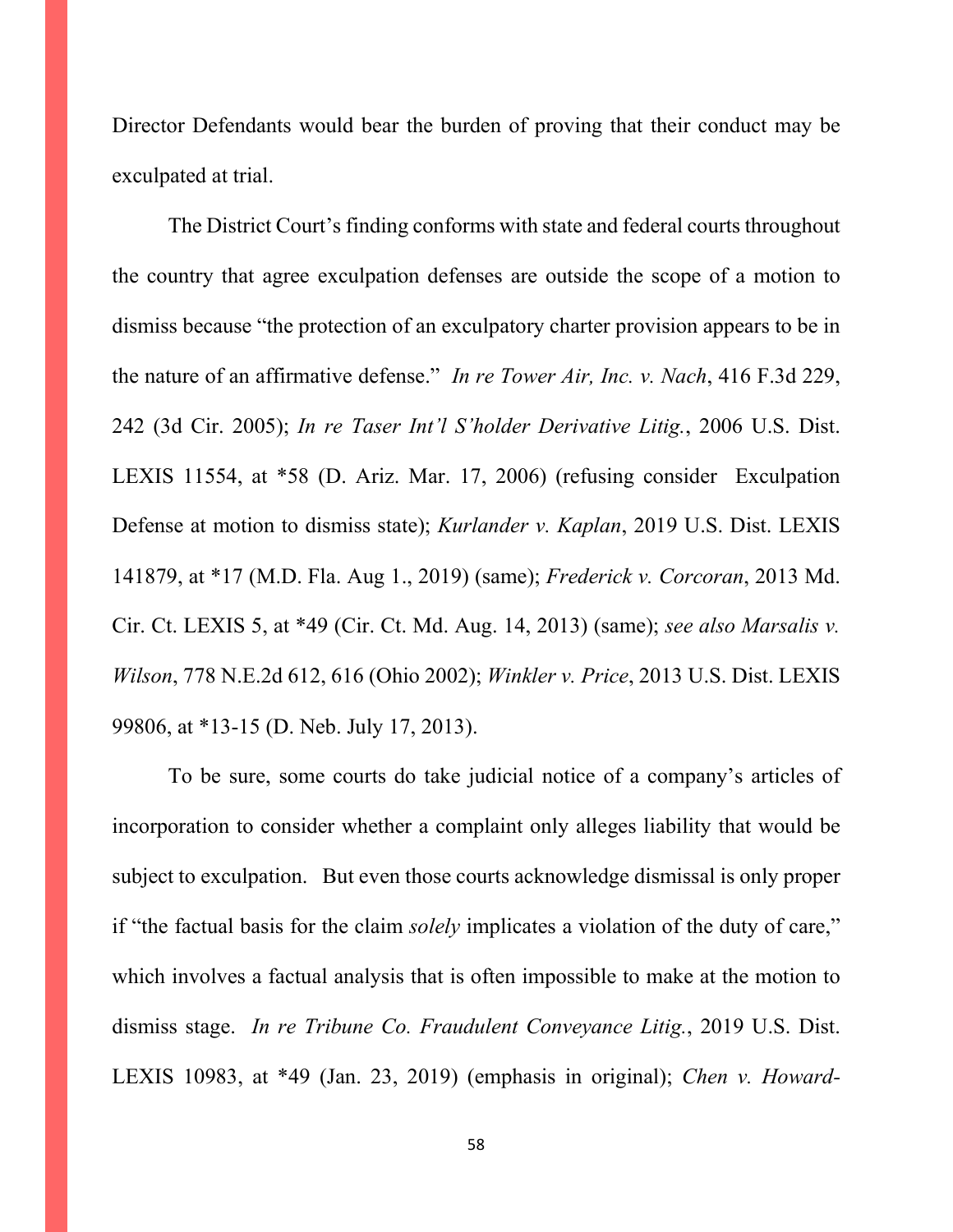*Anderson*, 87 A.3d 648, 676 (Del. Ch. 2014); *see also In re FSI Int'l, Inc.*, 2013 Minn. Dist. LEXIS 1, at \*11 (Minn. Dist. Ct. Apr. 16, 2013) (rejecting exculpation defense where complaint alleged bad faith); *City of Aventura Police Officers' Retirement Fund v. Arison*, 70 Misc. 3d 234, 255 (N.Y. Sup. Ct. 2020) (same); *see also DCG&T*, 68 F. Supp. 3d at 588 ("The exculpatory clause may eventually provide a defense, but not one to defeat the complaint at this stage in the case.").

Moreover, whether the "reasonable conceivability" standard that applies in Delaware or the "plausibility" standard that applies in federal courts, courts that consider exculpation defenses at the motion to dismiss stage generally only do so under more rigorous pleading standards than the liberal notice pleading standard that this Court has prescribed, under which "a motion to dismiss may be properly granted 'only when there exists no conceivable set of facts entitling the non-moving party to relief.'" *Young v. HealthPort Techs., Inc.*, 877 N.W.2d 124, 127 (Iowa 2016)). Indeed, the Third Circuit thoroughly explained in *Tower Air* that the heightened pleading standard Delaware courts apply was inconsistent with the *old* federal notice pleading standard (*i.e.,* before *Twombly* and *Iqbal*), which continues to be used in Iowa:

Delaware courts interpret Chancery Rule 8 to require pleading facts with specificity. That is not the federal notice pleading standard ... Delaware courts consider Chancery Rule 8 specificity requirements as consonant with notice pleading, but such notice pleading bears scant resemblance to the federal species ... the District Court erred by assuming that Delaware's notice pleading cases are interchangeable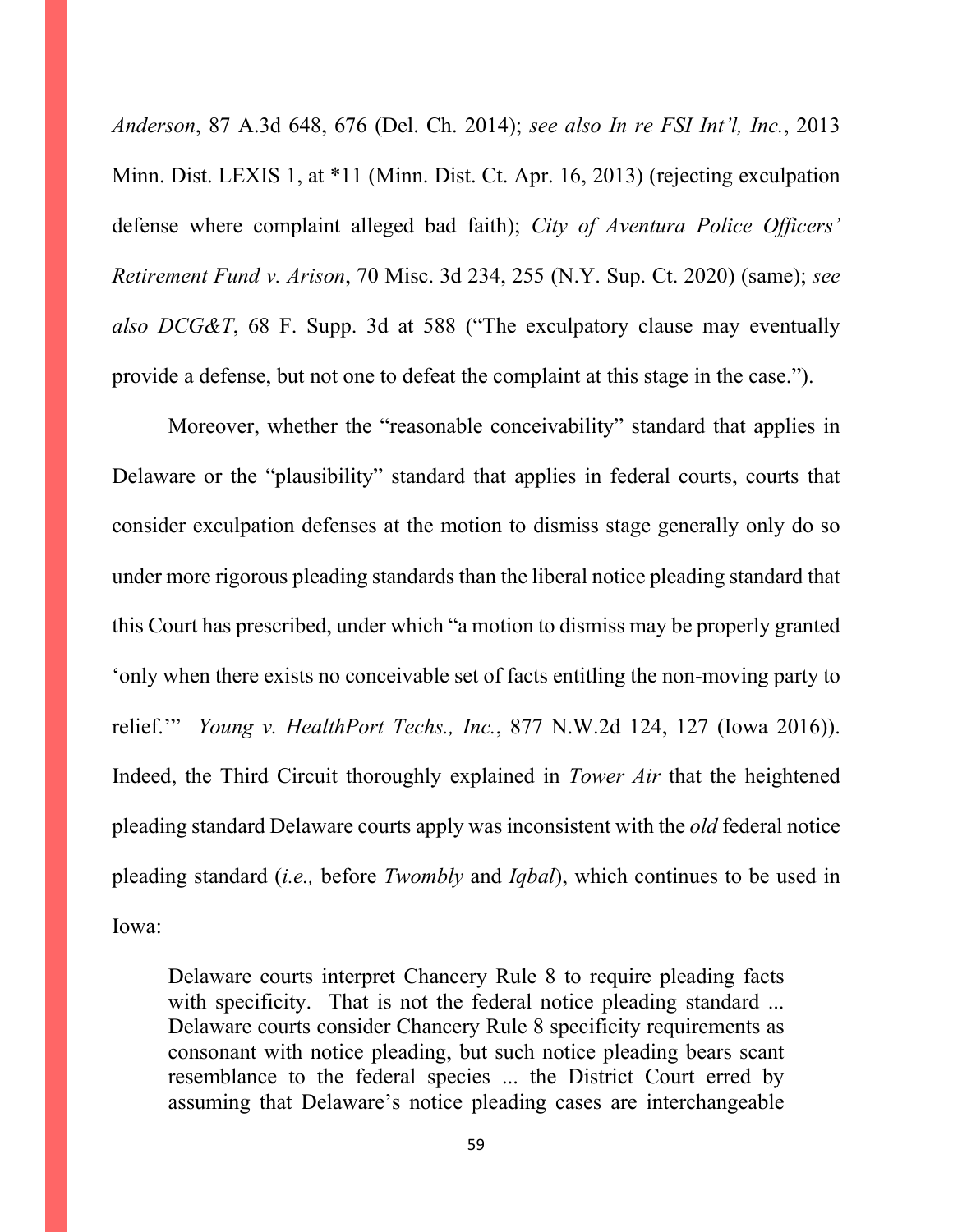with federal notice pleading cases. They are not. By requiring [the plaintiff] to allege specific facts, the District Court erroneously preempted discovery on certain claims by imposing a heightened pleading standard not required by Federal Rule of Civil Procedure 8.

416 F.3d at 236-37.[15](#page-59-0)

Ultimately, the Director Defendants' proffered rule that a Petition must "affirmatively plead that the Director Shield did not apply" is entirely formalistic and inconsistent with the standard that a plaintiff only must provide "fair notice" of the claim for relief. *E.g., Christensen*, 287 N.W.2d at 563 ("The rule does not require that specific theories be pled in the plaintiff's petition.") There is no reason to adopt it.

# **C. The District Court correctly found the Petition states a claim that the Director Defendants' intentionally inflicted harm on EMCI's public shareholders.**

Although the District Court correctly found that the Exculpation Defense beyond the scope of a motion to dismiss, the District Court nonetheless analyzed

<span id="page-59-0"></span><sup>&</sup>lt;sup>15</sup> The intermediate standard is appropriate for cases in Delaware Chancery Court where the majority of cases are brought, and where limited discovery generally proceeds while motions to dismiss are pending. *See Hawkeye Foodservice Distrib.*, 812 N.W.2d at 608 (rejecting proposed *Twombly* standard for lack of evidence that Iowa courts faced the "systemic pressures" facing federal courts); *see also Lewis v. LFC Holding Corp.*, 1985 Del. Ch. LEXIS 443 at \*3-4 (Del. Ct. Ch. Apr. 4, 1985) ("It seems that the only reason for pursuing this litigation in Delaware is that it is apparently more difficult in the Florida courts to obtain expedited discovery and an accelerated preliminary injunction hearing date than it is in this Court."); *see also, e.g., I/MX Info. Mgmt. Solutions v. Multiplan, Inc.*, 2014 Del. Ch. LEXIS 44 at \*10 (Del. Ch. Ct. Mar. 27, 2014).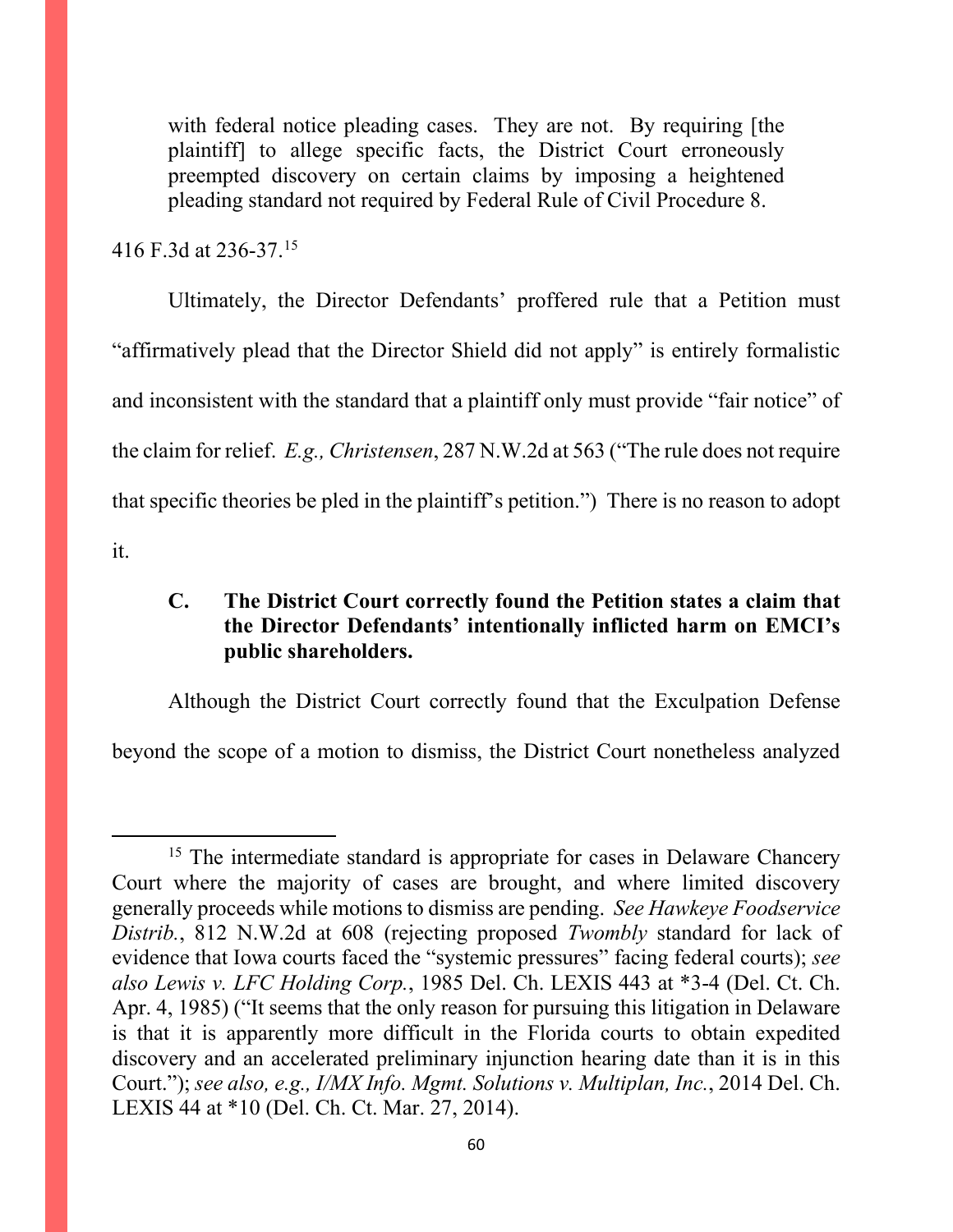how it would affect the Petition for the sake of completeness and rejected it. (Order at 33-34); *see* Iowa Code § 490.202(2)(d)(1)(b). The District Court explained the Petition stated a claim that the Director Defendants intentionally harmed shareholders by consciously disregarding their fiduciary duties in failing to: (i) reject EMCC's offer and maintain EMCI as a standalone company, (ii) disclose all material information in the Proxy, including by failing to include the financial analysis regarding the Alternative Proposal, (iii) adequately question Sandler regarding the financial fairness of the merger, including why the fairness analysis presented in the final board book and proxy utilized a higher discount rate than the financial analyses provided to the Board during the pendency of negotiations, and (iv) disclose the extent of third-party interest in a potential acquisition or joint venture with EMCI. (App. at 871).

In that light, the District Court correctly found the Director Defendants intentionally harmed shareholders by knowingly engaging in "a conflicted and flawed sales process resulting in inadequate compensation to the minority shareholders" and "*intentionally* failed to act in the face of a known duty to act, demonstrating *conscious disregard* for their duties." (App. at 871)(emphasis in original) The Director Defendants appeal the District Court's finding that the Petition sufficiently alleges that the Director Defendants engaged in an intentional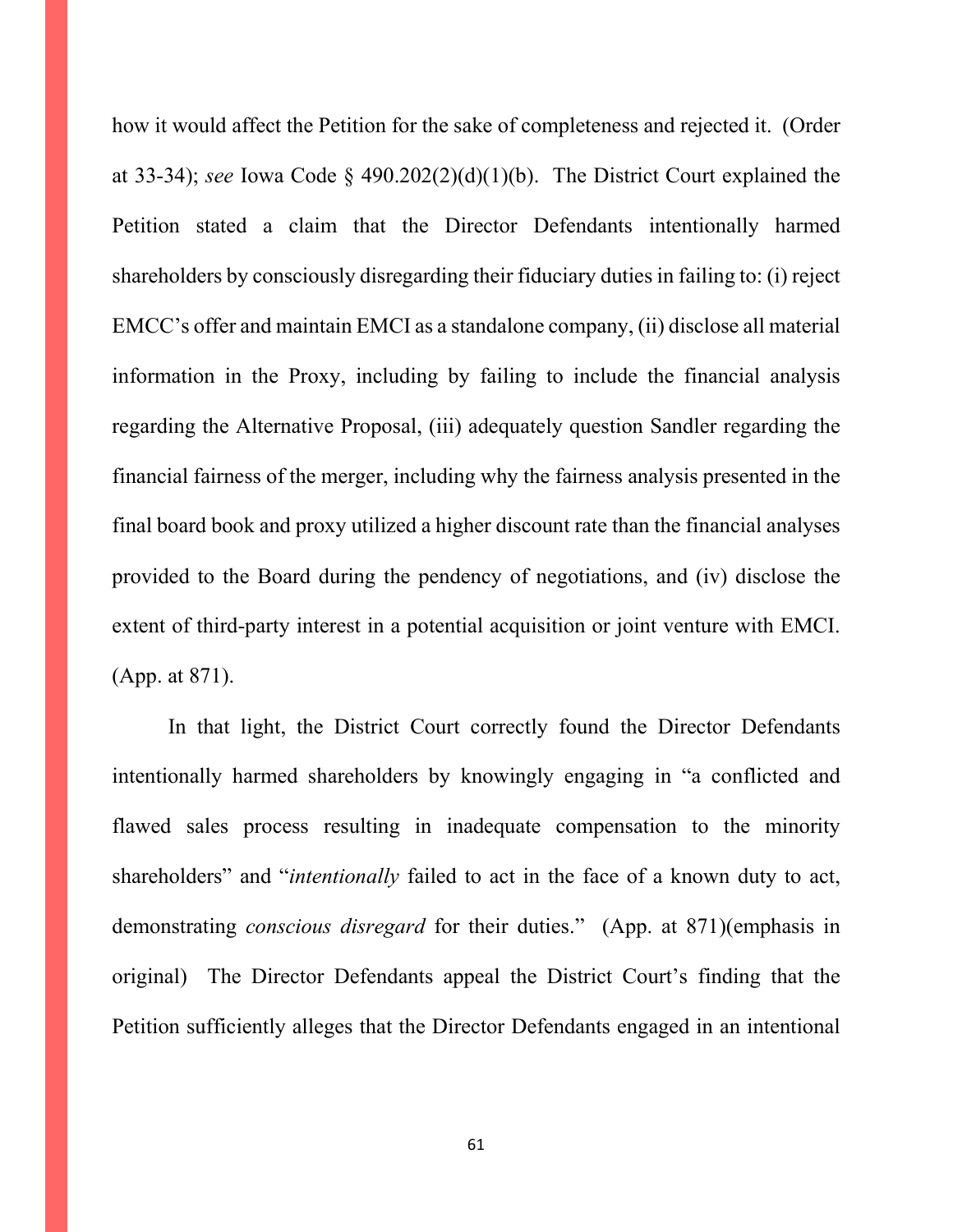infliction of harm on the shareholders on the grounds that the District Court misinterpreted the word "intentional."

The Director Defendants' entire argument that the District Court applied the "wrong standard" boils down to their own erroneous reading that they cannot be liable unless they acted with "subjective bad faith" and "*specific intent to harm the corporation or its shareholders*." (Def.'s Am. Br. at 66-67); (Def's Am. Br. at 69) (arguing that EMCI's articles of incorporation exculpate the Director Defendants from liability unless they ""had *actual knowledge* their conduct would cause harm and *a specific intent* to cause that harm.") The Director Defendants' interpretation is inconsistent with the well-established legal meaning of intent and plainly contradicted by the specific commentary to the MBCA:

#### *Intentional Infliction of Harm*

There may be situations in which a director intentionally causes harm to the corporation even though the director does not receive any improper benefit. The use of the word "intentional," rather than a less precise term such as "knowing," is meant to refer to the specific intent to perform, or fail to perform, the acts with actual knowledge that the director's action, or failure to act, will cause harm, rather than a general intent to perform the acts which cause the harm.

Model Bus. Corp. Act § 2.02 off. cmt. 3.E (2017).

The comment's plain language is entirely consistent with the usual legal meaning of "intent," which is that either "the actor desires to cause the consequences of his act *or* that he believes that the consequences are substantially certain to result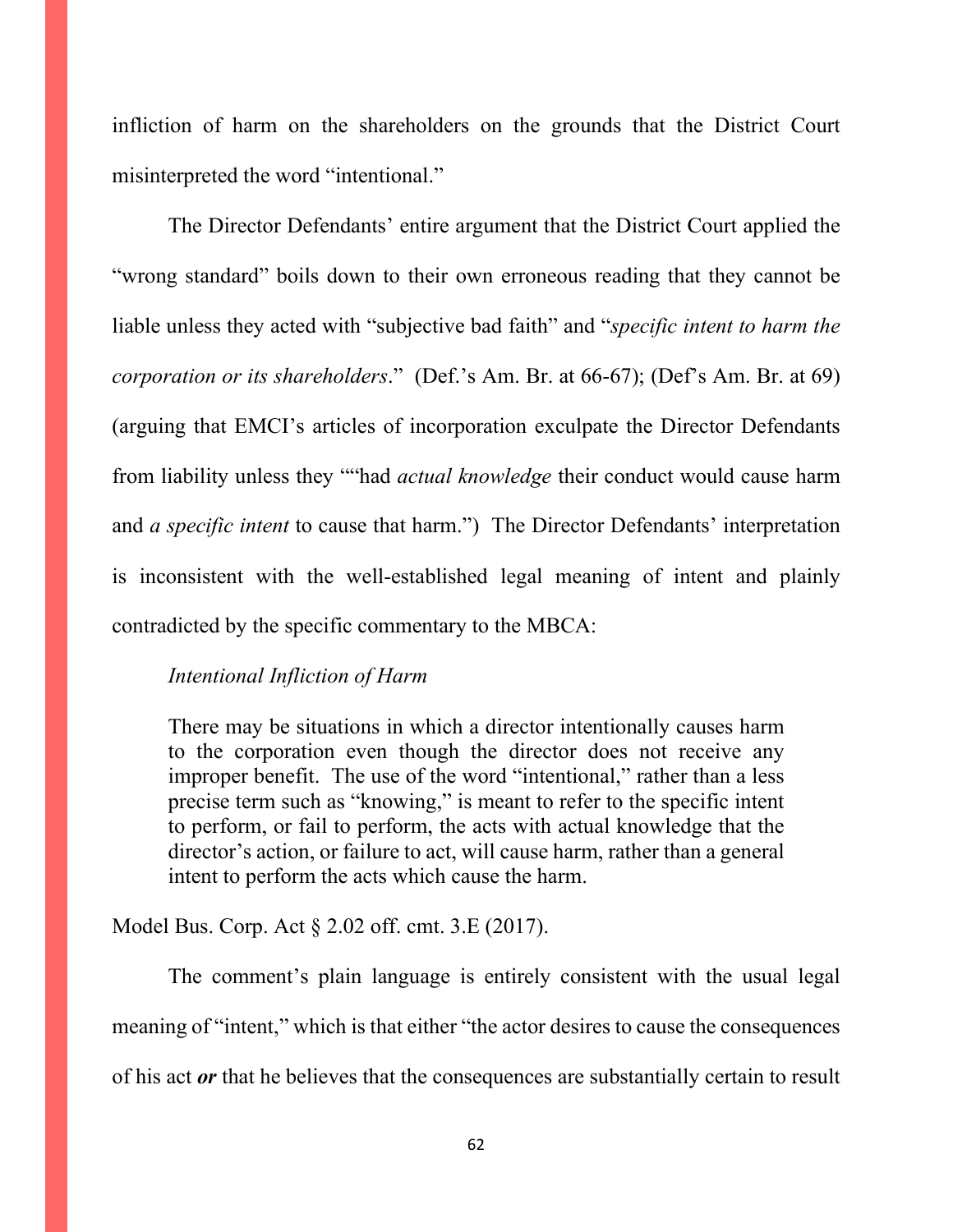from it." *Nesler v. Fisher & Co.*, 452 N.W.2d 191, 197 (Iowa 1990) (discussing Rest. (Second) Torts); *see also State v. Taylor*, 689 N.W.2d 116, 132 (Iowa 2004). Thus, a director acts with intent to harm if the director intends the act with *either* a "desire" to cause harm *or* a substantial certainty, *i.e.,* actual knowledge, that harm will result.

Here, the Director Defendants continued to engage in a hopelessly flawed sales process even though they knew EMCC's "senior executives" undermined them by unilaterally rejecting third parties out of hand and meeting with the Deputy Commissioner to obtain "informal rejection" of the Alternative Proposal without their input. Clearly, the Director Defendants specifically intended to continue with the flawed sales process in spite of actual knowledge that such a flawed process would produce inadequate consideration and thus harm EMCI's public shareholders. Every step of the way, the Director Defendants continued to engage with EMCC even though they knew EMCC designed the process to undercompensate shareholders.

Perhaps recognizing such conduct satisfies the MBCA commentary, the Director Defendants fashion a third element out of whole cloth: requiring not only that a director (1) specifically intend the act, with (2) actual knowledge that the act will cause harm, but also (3) that they perform the act with "*a specific intent to harm the corporation or its shareholders*." (Def.'s Am. Br. at 66) (italics in original, bold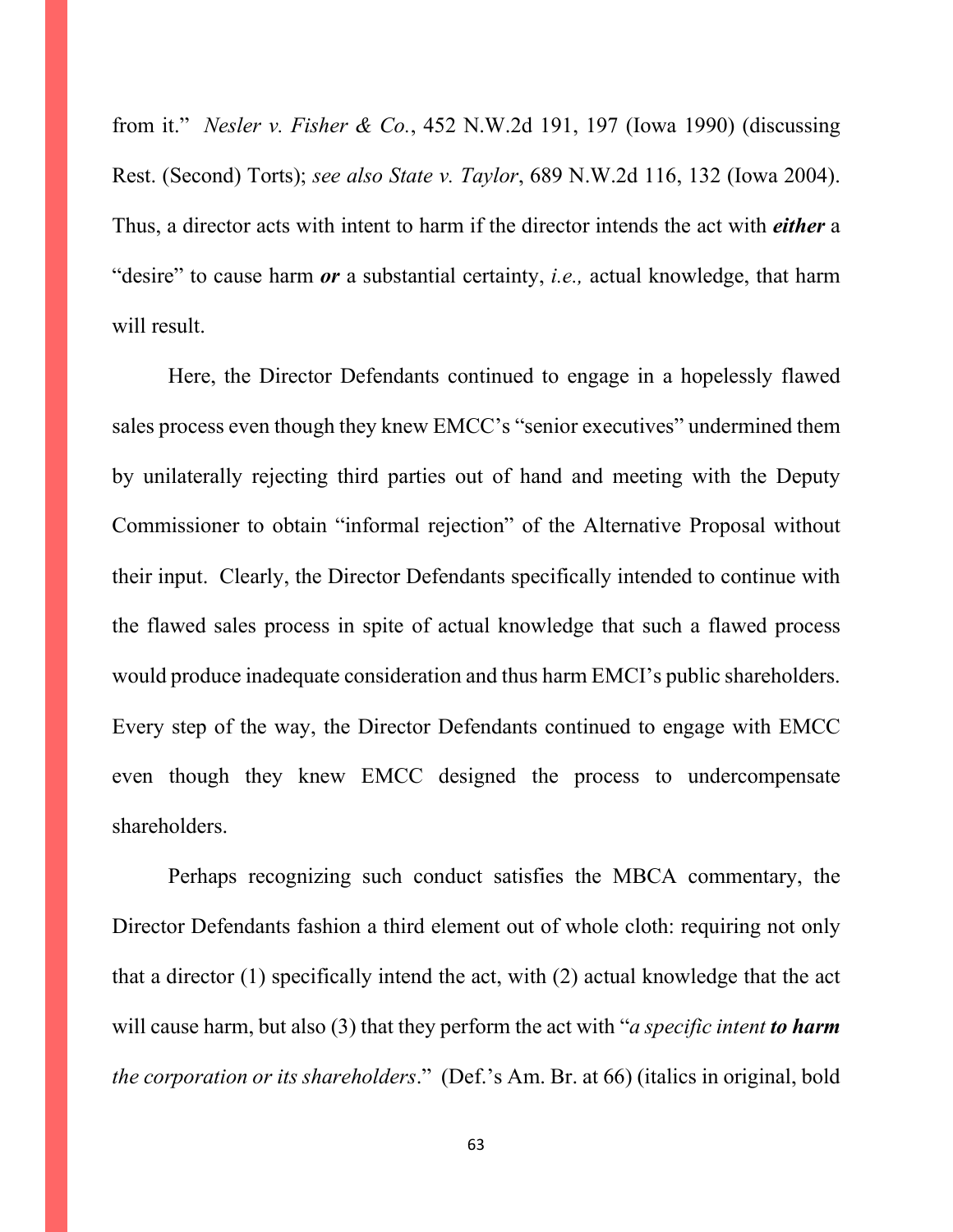added); *but see* Mod. Bus. Corp. Act, § 2.02 off. cmt. 3.E (2017) ("The use of the word "intentional," ... is meant to refer to the *specific intent to perform* ... the acts with actual knowledge that the director's action ... will cause harm, rather than a general intent to perform the acts which cause the harm.") (emphasis added).

The Director Defendants attempt to bake their added "specific intent to harm"

element into a block-quote about "bad faith" conduct from the Delaware Supreme

Court:

[A]t least three different categories of fiduciary behavior are candidates for the "bad faith" pejorative label. The first category involves socalled "subjective bad faith," that is, fiduciary conduct motivated by an actual intent to do harm. ... [S]uch conduct constitutes classic, quintessential bad faith. ...

The second category of conduct ... is, fiduciary action taken solely by reason of gross negligence and without any malevolent intent. …

[T]he third category of fiduciary conduct [*i.e.,* an "intentional dereliction of duty, a conscious disregard for one's responsibilities"] falls in between the first two categories. ... The question is whether such misconduct is properly treated as a non-exculpable, nonindemnifiable violation of the fiduciary duty to act in good faith. In our view, it must be ...

(Def.'s Am. Br. 66-67) (quoting *Lyondell Chem. Co. v. Ryan*, 970 A.2d 235,

240 (Del. 2008)).

The Director Defendants argue "intentional infliction of harm" must be more

"malevolent" than "mere 'conscious disregard of duty," and therefore must fit into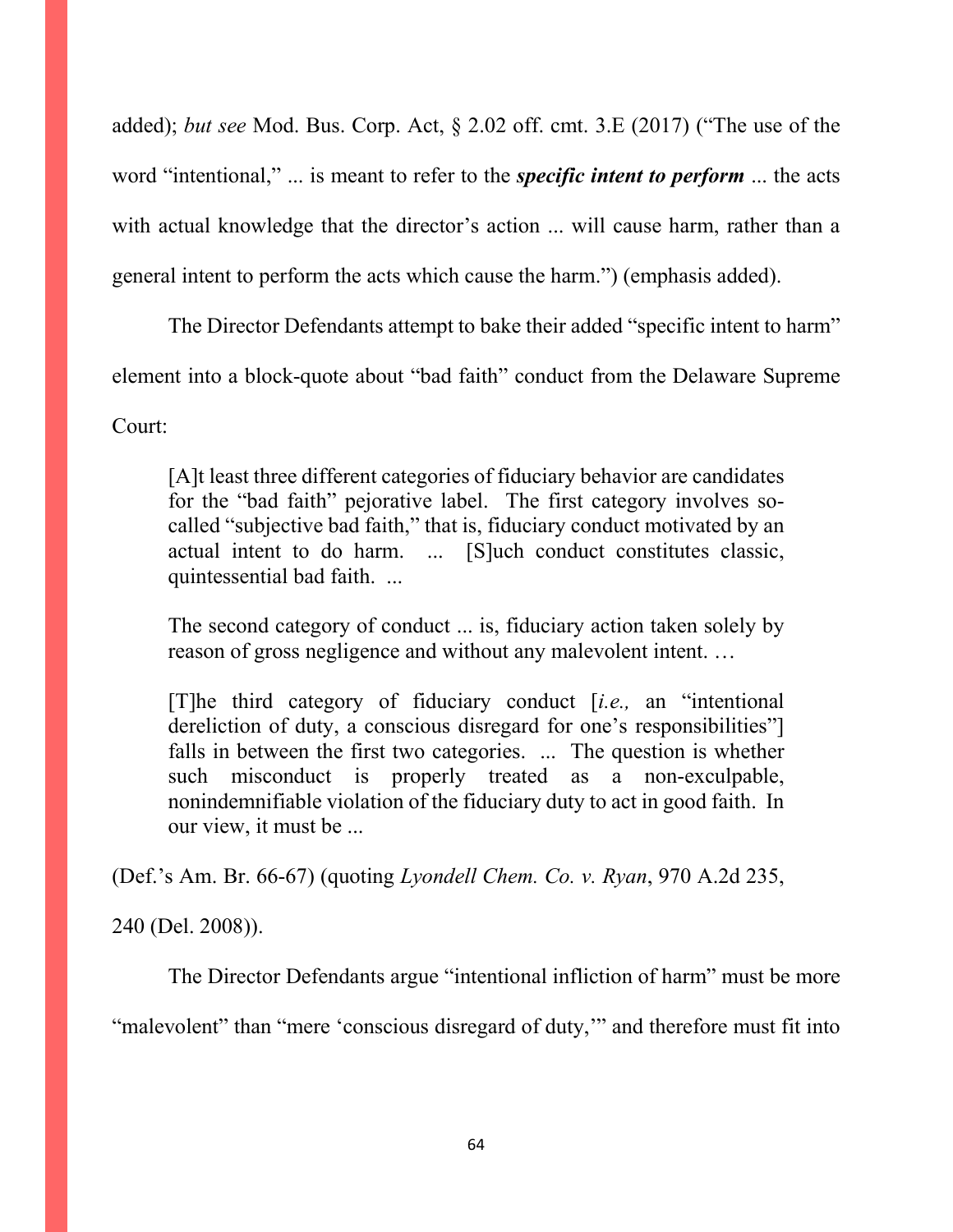the first *Lyondell* category, which contemplates "*conduct motivated by an actual intent to do harm.*" (Def.'s Am. Br. at 66-67) (quoting *Lyondell*, 970 A.2d at 240)

The Director Defendants' interpretation clearly fails for at least three reasons. The most obvious reason is that the commentary specifically provides guidance on how to interpret "intentional infliction of harm" and plainly does not require any "conduct motivated by an actual intent to do harm" or spite shareholders. The second reason is that a director engaging in an "intentional dereliction of duty" has "actual knowledge" that their conscious disregard for their own responsibilities will harm the shareholders justifiably relying on their fiduciary relationship. And the third reason is that, even assuming the Director Defendants are correct that an "intentional infliction of harm" requires "a more malevolent level of conduct" than an "intentional dereliction of duty," the Delaware Supreme Court not only never suggested the three *Lyondell* categories exhaustively described potential bad faith conduct, it "expressly disavowed any attempt to provide a comprehensive or exclusive definition of 'bad faith.'" *Lyondell*, 970 A.2d at 240; *see Chen*, 87 A.3d at 683 (discussing *Lyondell*).

A federal court recently considered the definition of "intentional infliction of harm" based on a virtually identical provision in the Model Nonprofit Corporation Act ("MNCA") that included virtually identical commentary, concluding that "according to the Model Act's Official Comment, a director's conduct rises to the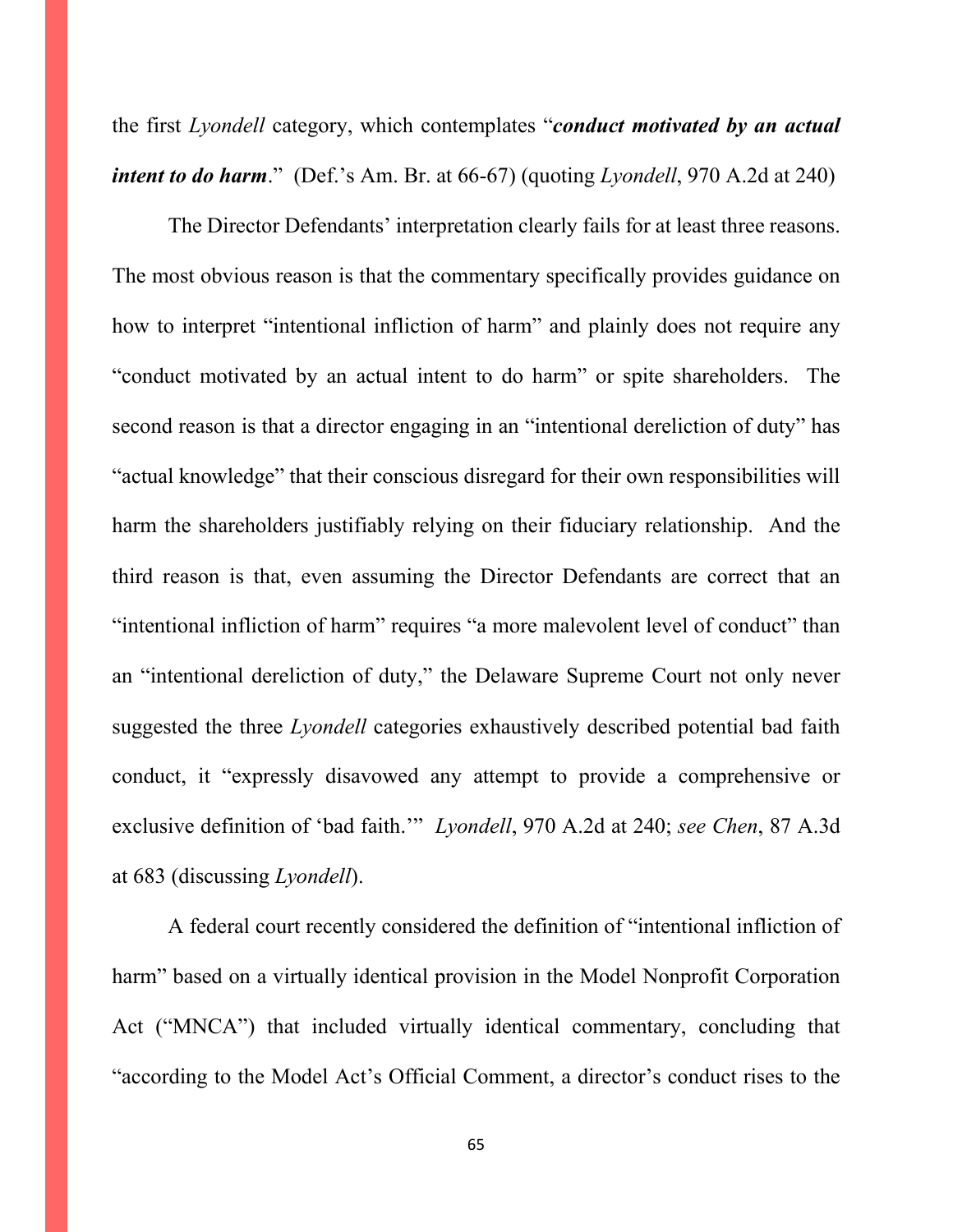level of intentional infliction of harm if the director (1) intends the conduct; (2) with the knowledge that the conduct will cause harm." *Bronner v. Duggan*, 317 F. Supp. 3d 284, 292 (D.D.C. 2018). Thus, "a director's conduct may rise to the level of an intent to harm the director's organization or its members where the conduct is in service of a purpose that is clearly harmful." *Id.*

The Director Defendants' own authorities agree. For example, the Nevada Supreme Court explained in *Chur* that the Nevada Exculpation Statute, N.R.S. §  $78.138(7)(b)(2)$ , "must protect more than just directors (if any) who did not know what their actions were; it should protect directors who knew what they did but not that it was wrong." *Chur v. The Eighth Judicial District Court*, 458 P.3d 336 (Nev. 2020). But *Chur* simply stands for the seemingly noncontroversial premise that a claim based "solely on *gross negligence*" or "*reckless* disregard of a legal duty" does not involve "intentional misconduct, fraud, or a knowing violation of law." *Id*. at 342 (emphasis added). In other words, the *scienter* standard in *Chur* is entirely consistent with the Delaware standard: exculpation is possible for "fiduciary action taken solely by reason of *gross negligence*" but not for misconduct through "*intentional* dereliction of duty" or "*conscious* disregard for one's responsibilities." *Lyondell*, 970 A.2d at 240. In fact, *Chur* explained that it "agree<sup>[d]</sup> and adopt<sup>[ed]</sup> the Tenth Circuit's definition of 'intentional and 'knowing' as enunciated in *ZAGG*," which itself adopted the Delaware standard that the plaintiff must show the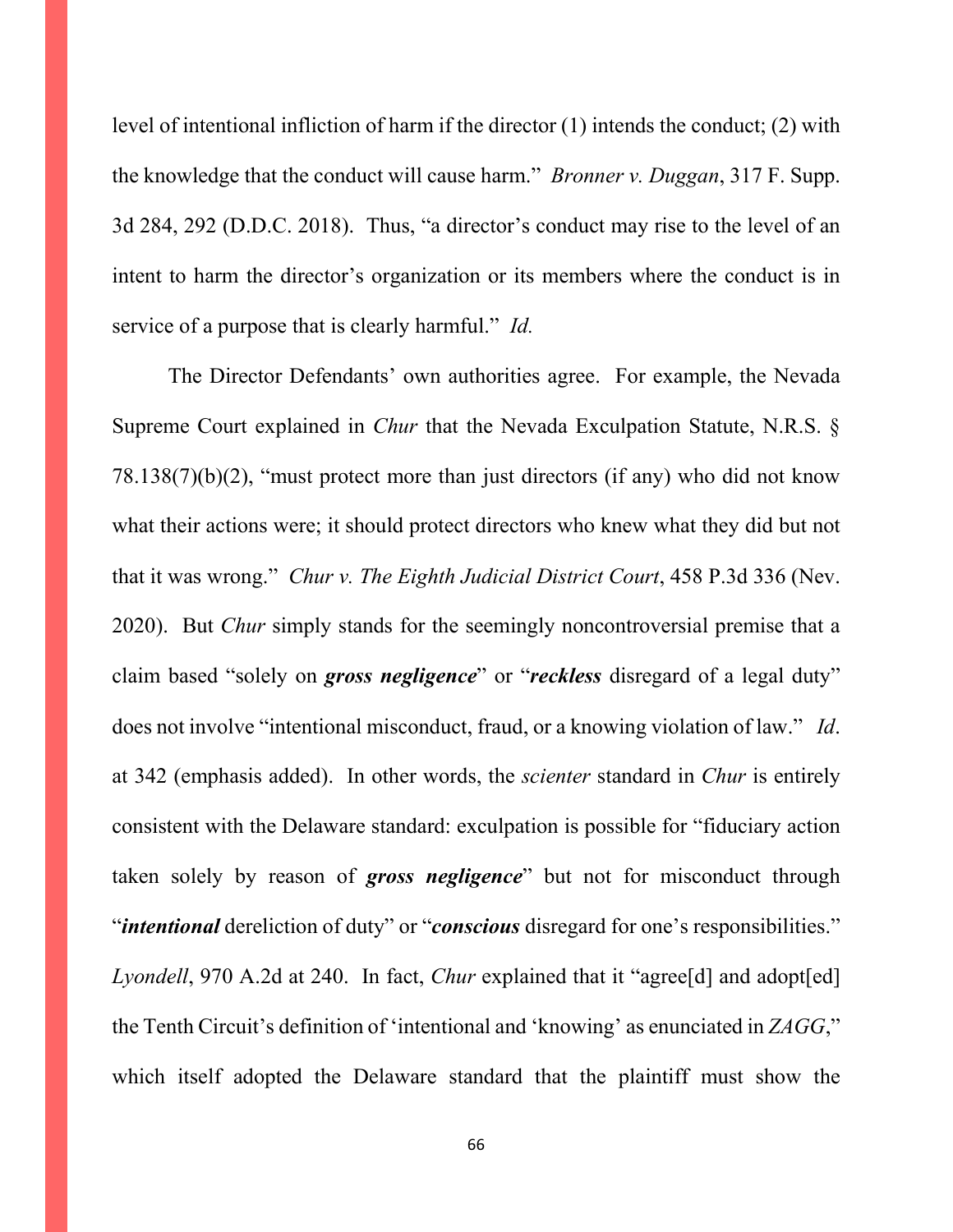defendants "*knew of and consciously disregarded* the problem." *In re ZAGG Inc. Shareholder Derivative Action*, 826 F.3d 1222 (10th Cir. 2016). Neither *Chur* nor *Zagg* found a plaintiff needs to show the defendant actually "desired" to cause harm.

The Director Defendants also argue that a "purported 'failure' to maintain EMCI as a standalone company cannot establish an 'intentional infliction of harm" because "[i]f it did, directors of a corporation would be liable in virtually every merger transaction that was closed." (Def.'s Am. Br. at 71) Their proposed rule certainly cannot be true here; EMCC – as majority shareholder – could unequivocally vote down any third-party acquisition proposal and had already publicly refused to engage with any third party. Thus, the power to say no definitively and continue operating EMCI as a standalone company was *the only way the Director Defendants could stand up to EMCC*. Especially as the Director Defendants concede EMCC "unilaterally" squeezed out public shareholders, the power "to say no definitively" was the only power they actually had. *See MFW*, 88 A.3d at 645; (App. at 875). Although that power turned on unlocking the intrinsic value tied up in the Alternative Proposal, the Director Defendants stood idly by as EMCC's "senior executives" obtained "informal rejection" from the Deputy Commissioner. (App. at 469-70).

The Director Defendants also pull a block-quote to argue they cannot be liable for disseminating an incomplete and misleading proxy statement. (Def.'s Am. Br.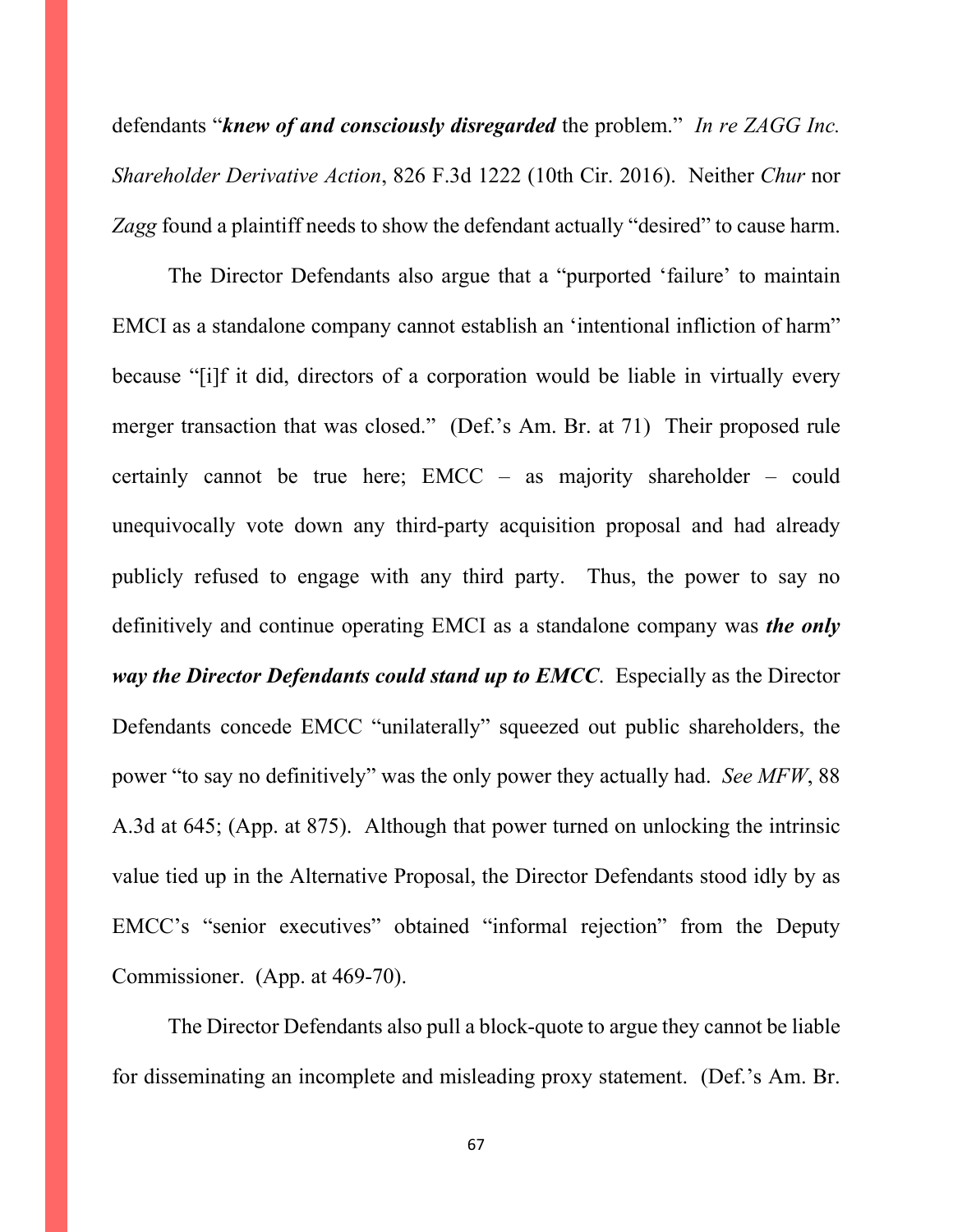at 71) But they ignore the last sentence in the pull-quote: "The revision to Iowa's Business Corporation Act should make clear that a judgment as to the amount of disclosure required would be an action taken for which the articles may eliminate or limit liability *except in the narrow and explicit circumstances stated*." (Def.'s Am. Br. at 71-72) (emphasis added) (quoting David S. Walker, *Updating the Iowa Business Corporation Act*, Iowa State Bar Association Annual Meeting. P. 16 (2002)) As the District Court explained, the Petition satisfied those "narrow and explicit circumstances" because the Director Defendants intentionally disseminated the Proxy with actual knowledge that it concealed material information about: (1) the amount of value potentially created under the Alternative Proposal, (2) the reasoning and justifications for certain downward revisions between November 2018 and May 2019, (3) the alteration of the discount rate used in the discounted cash flow analysis, and (4) Shepard's allegations that the merger process was tainted by conflicts of interest and breaches of fiduciary duty. (App. at 877).<sup>[16](#page-67-0)</sup>

Finally, the Director Defendants argue the other allegations "are at best allegations that could support a lack of care, not an intentional infliction of harm to

<span id="page-67-0"></span><sup>&</sup>lt;sup>16</sup> Moreover, the very limited discovery that took place during the brief period between the District Court denying the Director Defendants' motion to dismiss and this Court accepting this interlocutory appeal, appears to indicate the Director Defendants altered Sandler's Precedent Transactions Analysis presented on pages 53-54 of the Proxy to mislead shareholders and make the Merger appear more favorable.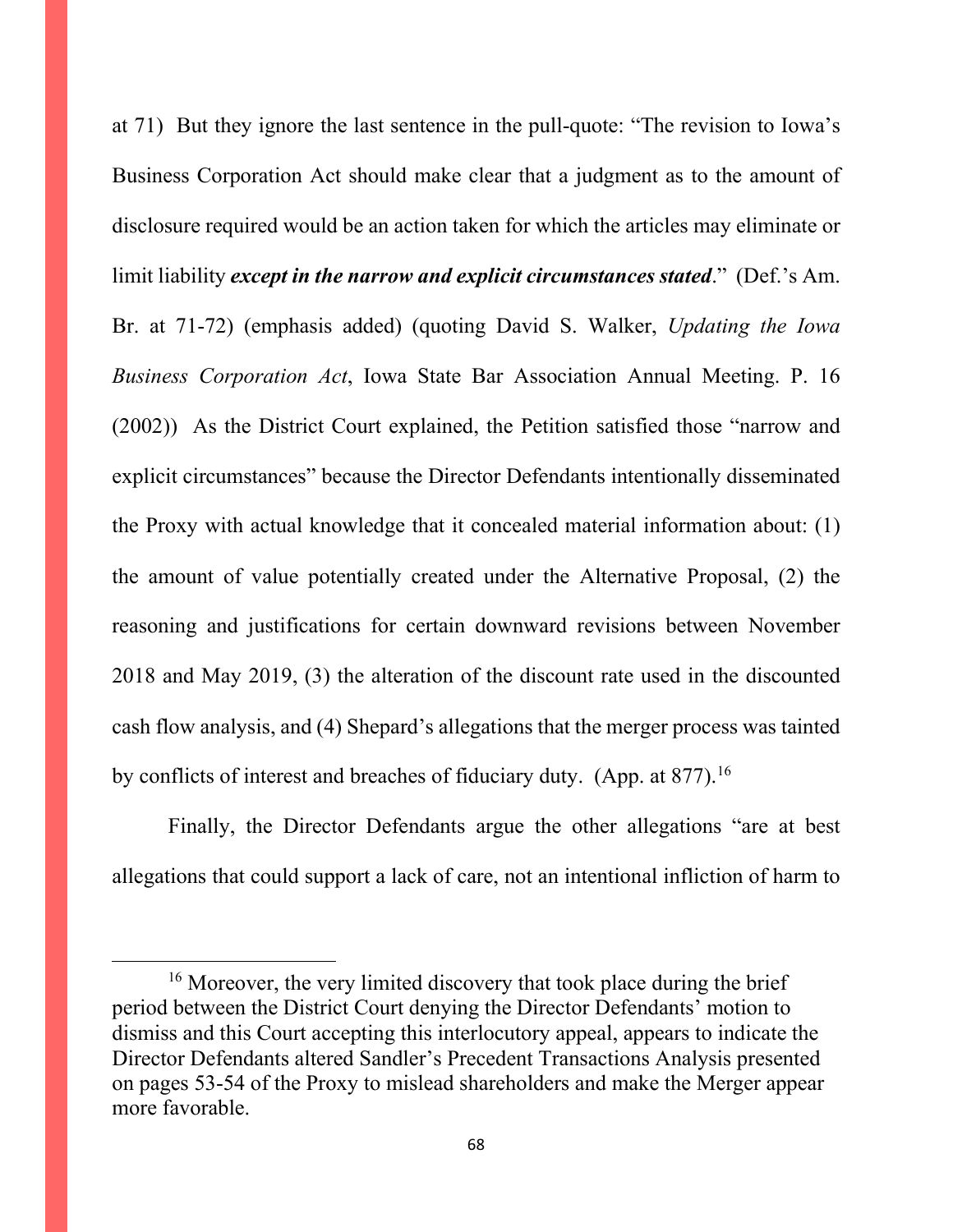EMCI." (Def.'s Am. Br. at 72-73) A director who knowingly engages in a "conflicted and flawed sales process" that is designed to undervalue the company is clearly engaging in an "intentional infliction of harm." Iowa Code § 490.202.2.d(1)(b) plainly does not include an additional requirement that the director be "motivated by an actual intent to do harm." *See Lyondell*, 970 A.2d at 240.

#### **CONCLUSION**

The Director Defendants may be held to account if they cannot establish the good faith, honesty, and fairness required of them, and the District Court correctly found the Petition more than sufficient to defeat their motion to dismiss.

However, in the event the Court finds dismissal warranted, Plaintiff respectfully requests leave to amend to include additional allegations that have come to light since the case was filed. *See* Iowa R. Civ. P. 1.402(4); *Rife v. D.T. Corner, Inc.*, 641 N.W.2d 761, 767 (Iowa 2002).

#### **REQUEST FOR ORAL ARGUMENT**

Kendall Meade requests to be heard in oral argument.